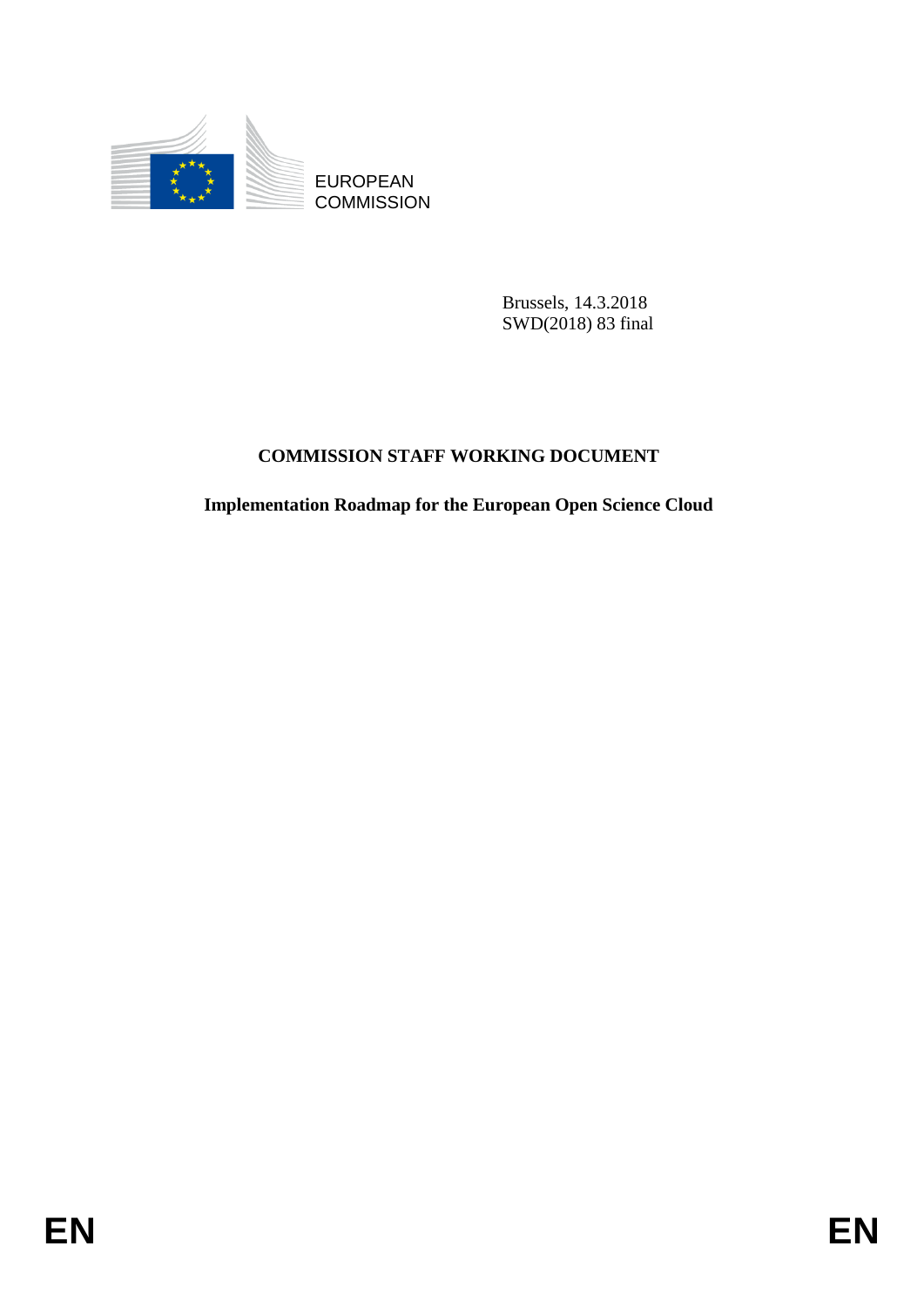## **Summary**

This Staff Working Document (SWD) presents the outcome of the exploration of appropriate governance and financing mechanisms for the European Open Science Cloud (EOSC) in the form of a possible implementation Roadmap, as foreseen by the Communication on the 'European Cloud Initiative<sup>11</sup> (henceforth 'the Communication').<sup>2</sup> The document also describes the measures taken under Horizon 2020 Work Programmes to start implementing the EOSC.

The implementation Roadmap draws upon the outcome of an extensive and conclusive consultation with scientific and institutional stakeholders in 2016 and 2017 and builds concretely on the Horizon 2020 Work Programme 2018-2020.<sup>3</sup> The consultation confirmed and upheld the intervention logic presented in the Communication, to create a fit for purpose pan-European federation of research data infrastructures, with a view to moving from the current fragmentation to a situation where data is easy to store, find, share and re-use. On this ground, this SWD sets out a comprehensive overview of the implementation of the EOSC, with possible action lines and timelines resulting from the consultation.

The document serves as a basis for further consultation with Member States, the European Parliament and other relevant stakeholders on the next steps to take. It will also help stakeholders to orient their future contributions to the initiative.

 $\overline{a}$  $1$  COM(2016)178 final.

<sup>&</sup>lt;sup>2</sup> [http://ec.europa.eu/newsroom/dae/document.cfm?doc\\_id=15266](http://ec.europa.eu/newsroom/dae/document.cfm?doc_id=15266)

<sup>&</sup>lt;sup>3</sup> European Commission Decision C(2017)7124 of 27 October 2017.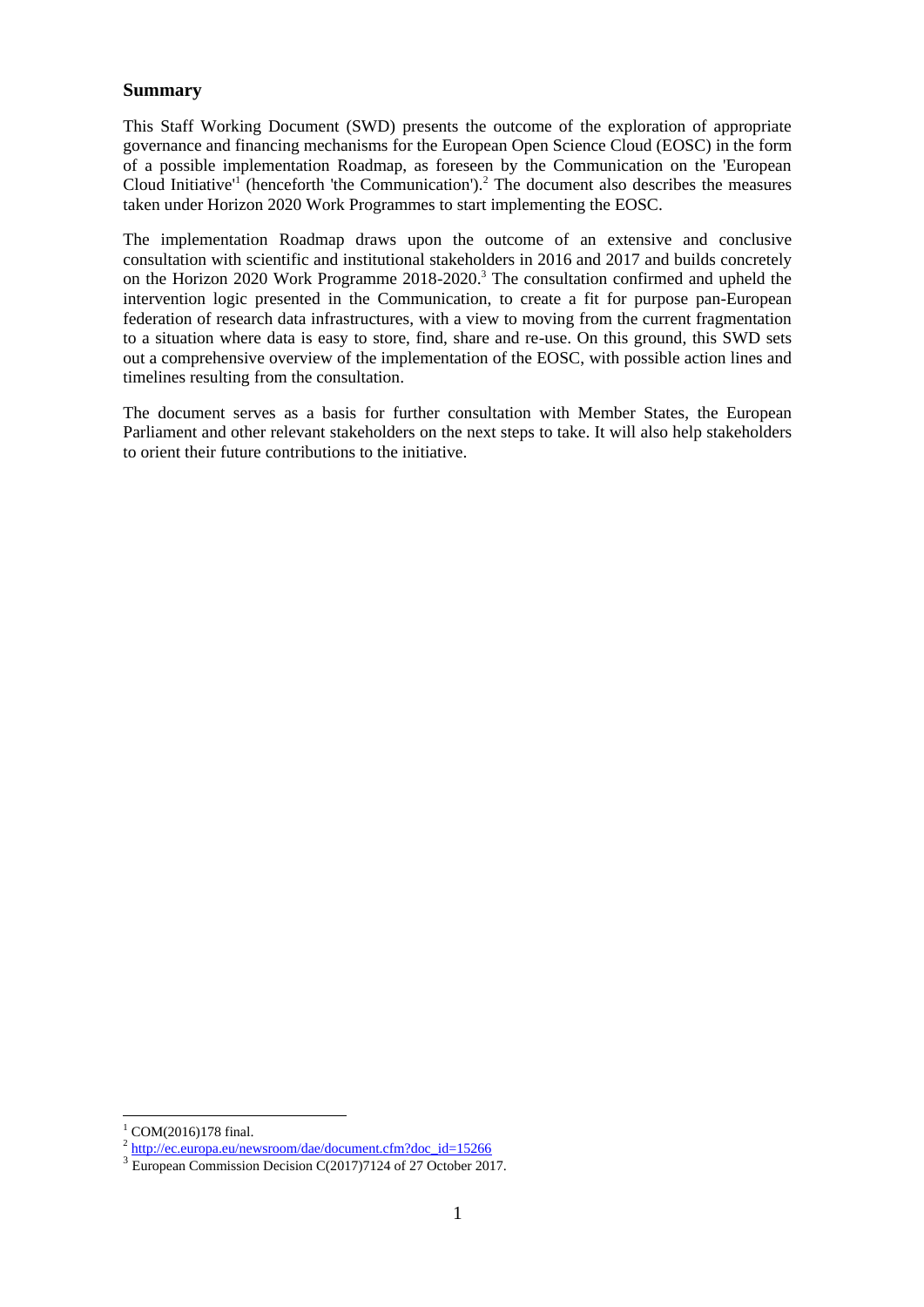## **Acronyms and shorthand**

| <b>Associated Countries</b> | Countries associated to the Horizon 2020         |  |  |  |
|-----------------------------|--------------------------------------------------|--|--|--|
|                             | Framework Programme for Research and             |  |  |  |
|                             | Innovation                                       |  |  |  |
| <b>EOSC</b>                 | European Open Science Cloud                      |  |  |  |
| <b>ERAC</b>                 | The European Research Area and Innovation        |  |  |  |
|                             | Committee.                                       |  |  |  |
| <b>ESFRI</b>                | European Strategy Forum for Research             |  |  |  |
|                             | Infrastructures                                  |  |  |  |
| <b>FAIR</b> data            | Data that is Findable, accessible, interoperable |  |  |  |
|                             | and re-usable                                    |  |  |  |
| Horizon 2020                | The EU Framework Programme for Research          |  |  |  |
|                             | and Innovation Horizon 2020                      |  |  |  |
| <b>INFRAEOSC</b>            | Call dedicated the implementations of the        |  |  |  |
|                             | EOSC in the 2018-2020 Work Programme of          |  |  |  |
|                             | Horizon 2020                                     |  |  |  |
| WP                          | Work Programme of Horizon 2020                   |  |  |  |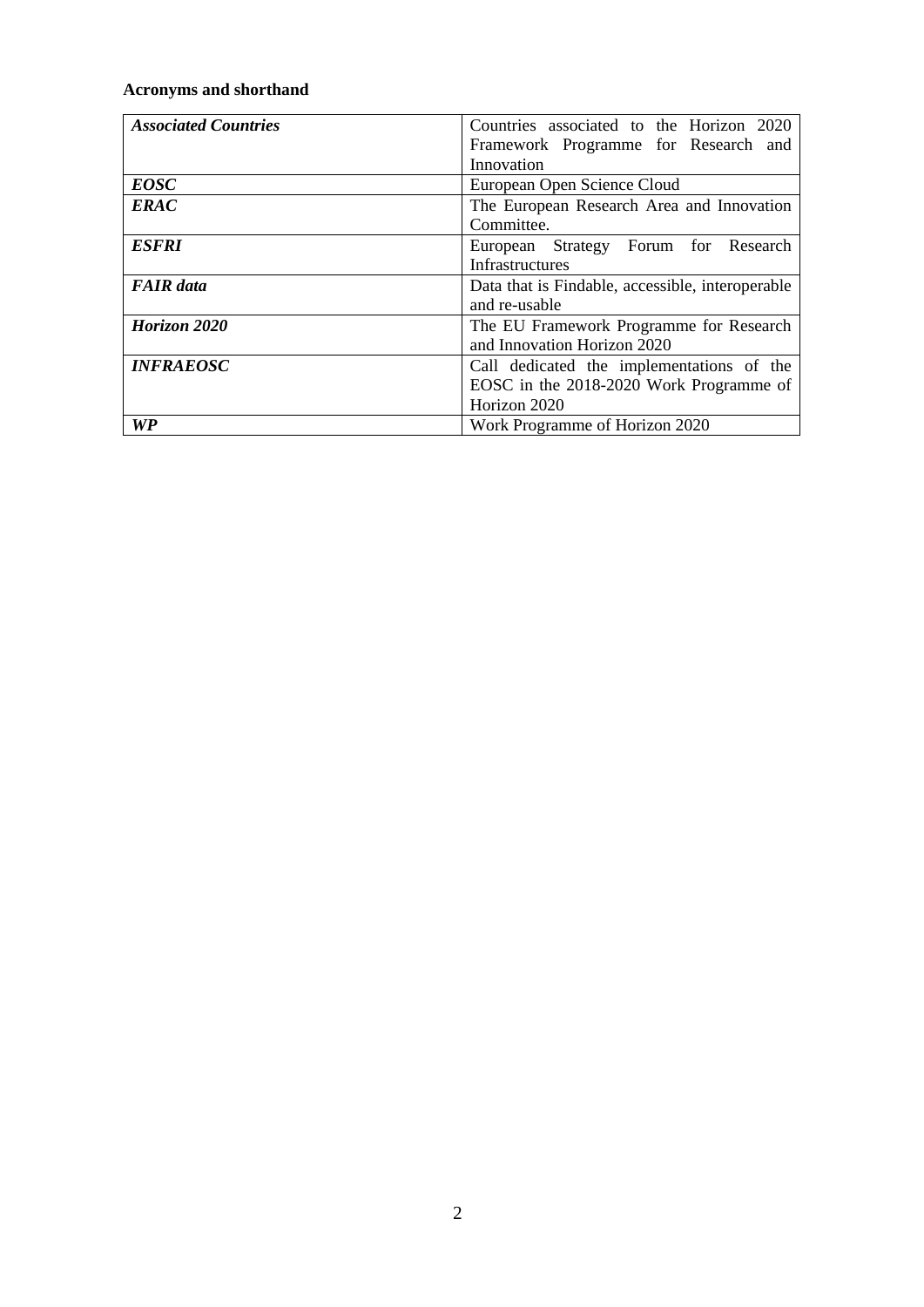### **Introduction**

The Commission presented its vision for the European Open Science Cloud (EOSC) in its April 2016 Communication on the 'European Cloud Initiative', $<sup>4</sup>$  as a part of the Digital Single Market</sup> Strategy. The objective of the EOSC is to give the Union a global lead in research data management and ensure that European scientists reap the full benefits of data-driven science, by offering '*1.7 million European researchers and 70 million professionals in science and technology a virtual environment with free at the point of use, open and seamless services for storage, management, analysis and re-use of research data, across borders and scientific disciplines*'. The European Cloud Initiative also foresees setting up a European Data Infrastructure, underpinning high-capacity cloud solutions with super-computing capacity,<sup>5</sup> as well as widening the EOSC by gradually opening up its user base to the public sector and industry.

As announced in its Communication on "Building the European Data Economy"<sup>6</sup> , the objective of the Commission is to create a policy framework that enables data to be used throughout the value chain for scientific, societal and industrial purposes. As such, the EOSC will be a fundamental enabler of Open Science and of the digital transformation of science, offering every European researcher the possibility to access and reuse all publically funded research data in Europe, across disciplines and borders. Consultations with stakeholders and Member States reinforce the view that EOSC has the potential to leverage past investment in research data infrastructures to add value in terms of scale, interdisciplinarity, and faster innovation.

The EOSC has emerged as a clear policy priority for European research and innovation. It has been strongly supported by the European scientific community in the *EOSC Summit* and *Declaration*, by the Council in Council Conclusions (May 2015 and May 2016)<sup>7</sup> and by the European Parliament in a Resolution (January 2017).<sup>8</sup> It also received favourable opinions from the Economic and Social Committee<sup>9</sup> (September 2016) and from the Committee of the Regions (October 2016). $^{10}$ 

The Commission is providing and planning the necessary financial support to implement the EOSC along the policy orientations of the Communication by means of projects under the EU Framework Programme for Research and Innovation (Horizon 2020).<sup>11</sup> Actions were included in the Work Programme (WP) 2016-2017,<sup>12</sup> and in the WP 2018-2020,<sup>13</sup> for an aggregate budget of about €600m. This includes the launch in 2018 of the INFRAEOSC dedicated Call, which will support notably the integration of services and the federation mechanism; the setting/operationalization of the principles of FAIR data (findable, accessible, interoperable and reusable); the development of a FAIR-compliant certification scheme for data infrastructure and the connectivity of the pan-European Research Infrastructures such as the ESFRI projects and landmarks. Moreover, the Commission launched the EuroHPC Joint Undertaking, which will

 $4$  COM(2016)178 final

<sup>&</sup>lt;sup>5</sup> This document does not report in detail on the implementation of other pillars of the Communication, namely *European Data Infrastructure (EDI)* and *Widening access and building trust*. The Communication foresees to link the three pillars at a second stage, after the set up of clear and stable governance arrangements for the EOSC and EDI.  $6$  COM(2017) 9 final

<sup>&</sup>lt;sup>7</sup> <http://data.consilium.europa.eu/doc/document/ST-9526-2016-INIT/en/pdf>

<sup>8</sup> [http://www.europarl.europa.eu/sides/getDoc.do?pubRef=-//EP//TEXT+TA+P8-TA-2017-](http://www.europarl.europa.eu/sides/getDoc.do?pubRef=-//EP//TEXT+TA+P8-TA-2017-0052+0+DOC+XML+V0//EN) [0052+0+DOC+XML+V0//EN](http://www.europarl.europa.eu/sides/getDoc.do?pubRef=-//EP//TEXT+TA+P8-TA-2017-0052+0+DOC+XML+V0//EN)

<sup>&</sup>lt;sup>9</sup> TEN/592-EESC-201[6 http://www.eesc.europa.eu/en/our-work/opinions-information-reports/opinions/european](http://www.eesc.europa.eu/en/our-work/opinions-information-reports/opinions/european-cloud-initiative-building-competitive-data-and-knowledge-economy-europe)[cloud-initiative-building-competitive-data-and-knowledge-economy-europe](http://www.eesc.europa.eu/en/our-work/opinions-information-reports/opinions/european-cloud-initiative-building-competitive-data-and-knowledge-economy-europe)<br><sup>10</sup> CDP 2890/2014 http://

<sup>10</sup> CDR 2880/2016 [http://cor.europa.eu/en/activities/opinions/pages/opinion](http://cor.europa.eu/en/activities/opinions/pages/opinion-factsheet.aspx?OpinionNumber=CDR%202880/2016)[factsheet.aspx?OpinionNumber=CDR%202880/2016](http://cor.europa.eu/en/activities/opinions/pages/opinion-factsheet.aspx?OpinionNumber=CDR%202880/2016)

<sup>&</sup>lt;sup>11</sup> <https://ec.europa.eu/programmes/horizon2020/>

<sup>&</sup>lt;sup>12</sup> European Commission Decision C(2017)2468 of 24 April 2017.

<sup>&</sup>lt;sup>13</sup> European Commission Decision C(2017)7124 of 27 October 2017.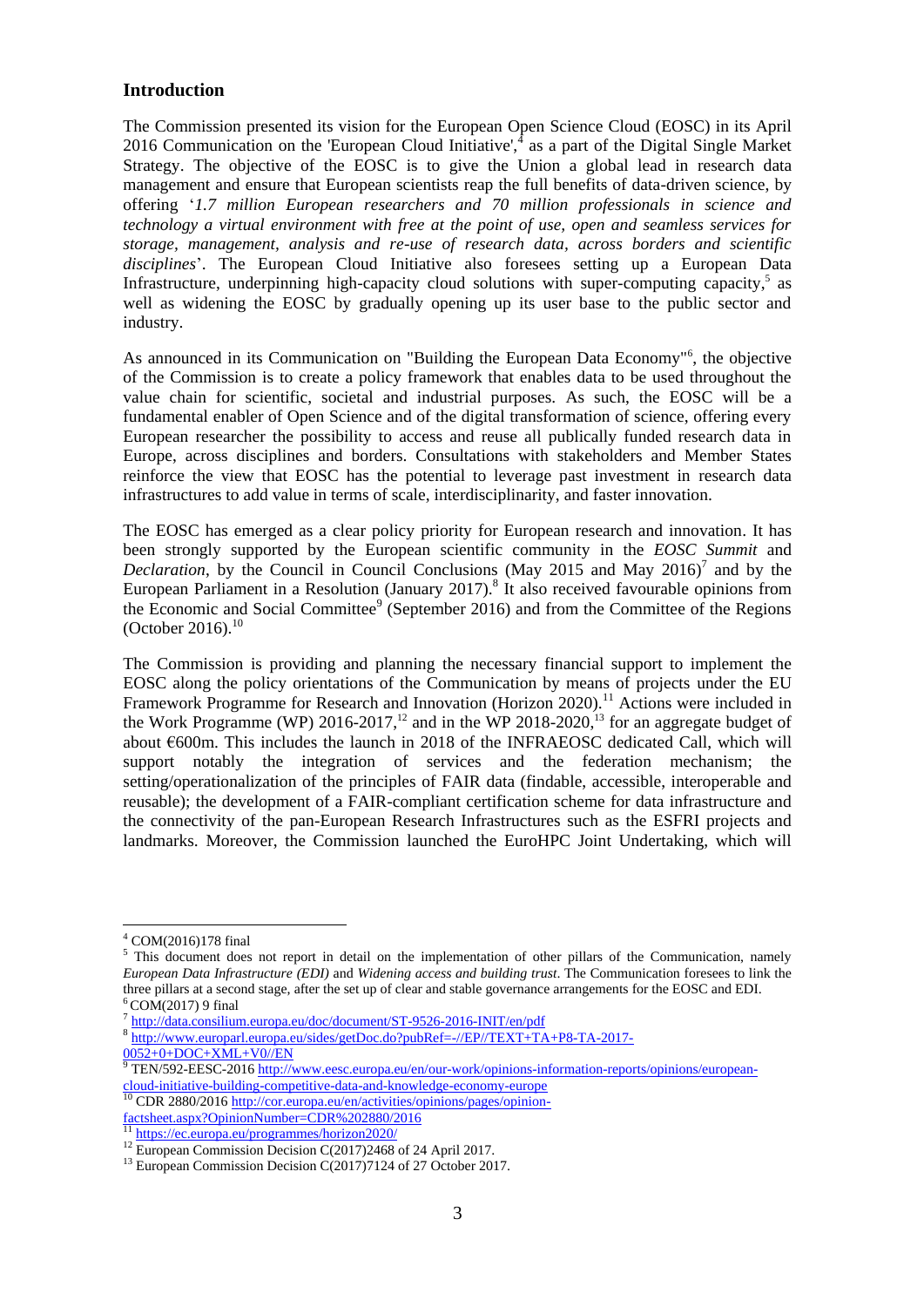provide a world-class High-Performance Computing infrastructure to underpin data computation in the EOSC. $14$ 

In parallel, as foreseen by the Communication, the Commission services initiated in 2016 an extensive process of engagement and consultation of stakeholders and Member States, to arrive at a coherent *implementation Roadmap* for the initiative. In the Mid-Term Review of the implementation of the Digital Single Market Strategy,<sup>15</sup> the Commission confirmed its intention to come forward with an implementation Roadmap for the European Open Science Cloud, based on these ongoing consultations.

Research stakeholders provided key inputs for the implementation of the EOSC at the *EOSC Summit* (June 2017). Later they demonstrated their concrete support to the initiative via wide endorsement of the *EOSC Declaration* (October 2017),<sup>16</sup> which sets out the guiding principles for implementation of the EOSC. The consultation showed clearly that the EOSC must be federated understood both as agreement on standards of operation and on the need for a collective governance - and inclusive. The views of stakeholders and the evidence from the existing practice of similar initiatives (i.e. existing multi-stakeholder infrastructures such as e.g. ELIXIR, ICANN and ITF) point to the need for a stable, inclusive and effective governance mechanism for the implementation of the EOSC.

This SWD summarises the inputs received from the consultation with stakeholders and Member States (Section 1); then, it presents for discussion the steps towards an implementation Roadmap based on a possible EOSC model and governance framework, together with relevant actions currently underway and their respective timelines (Section 2).

The SWD does not prejudge any decisions to be taken by the Commission.

## **Section 1 – Stakeholder input**

The Commission services received inputs both from the Union institutions and from the scientific community. They engaged with Member States and Countries associated to Horizon 2020 regarding options for implementing the EOSC initiative (see Annex 1 for full details of this process). The Commission services also procured studies and reviewed independent advice on the feasibility and appropriateness of different setups for the governance and financing of the EOSC. The main outcomes of these processes are presented here.

### *1.1 The response of Union institutions*

The European Union institutions responded favourably to the vision proposed by the Commission. Both the European Parliament and the Council clearly flagged the need for further specification and for an overview of the activities foreseen by the Communication. The European Parliament *Resolution on the European Cloud Initiative* (16 February 2017), Council conclusions on *The transition towards an Open Science system* (27 May 2016), the Opinion of the Committee of the Regions (CoR) and the Opinion of the Economic and Social Committee (EESC), all welcome and support the initiative and ask the Commission to act quickly and resolutely with an integral, coherent implementation plan.

In summary (details are provided in Annex 1), the Union institutions called on the Commission, supported by an inclusive process involving all relevant stakeholders, to:

 present an implementation roadmap with clear timelines, actions and budget, including the resources available in through Horizon 2020 and within its proposal for FP9;

 $\overline{a}$ <sup>14</sup> Proposal for Council Regulation establishing the European High-Performance Computing Joint Undertaking ('EuroHPC'), COM(2018)8 final, [http://europa.eu/rapid/press-release\\_IP-18-64\\_en.htm](http://europa.eu/rapid/press-release_IP-18-64_en.htm)

<sup>15</sup> COM(2017)228 final, [https://ec.europa.eu/transparency/regdoc/rep/1/2017/EN/COM-2017-228-F1-EN-MAIN-](https://ec.europa.eu/transparency/regdoc/rep/1/2017/EN/COM-2017-228-F1-EN-MAIN-PART-1.PDF)[PART-1.PDF](https://ec.europa.eu/transparency/regdoc/rep/1/2017/EN/COM-2017-228-F1-EN-MAIN-PART-1.PDF)

<sup>&</sup>lt;sup>16</sup> [https://ec.europa.eu/research/openscience/pdf/eosc\\_declaration.pdf](https://ec.europa.eu/research/openscience/pdf/eosc_declaration.pdf)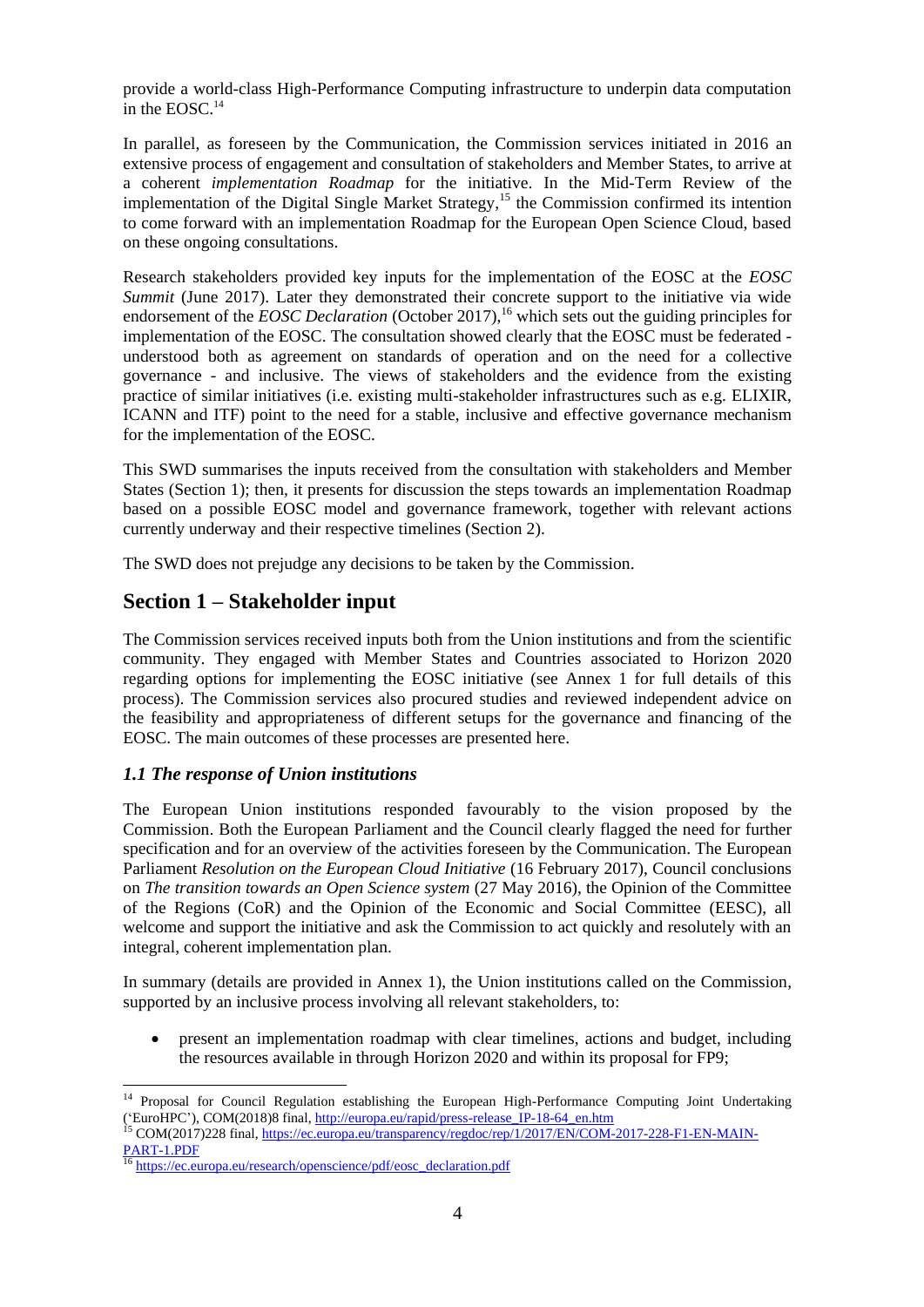- explore an appropriate governance structure, based on existing initiatives and their sustainability;
- define an architecture that ensures information security and personal data protection.

In particular, the Council agrees that Europe may benefit from a EOSC that federates existing research data infrastructures, today scattered across disciplines and Member States, enabling, safe and long-term storage, efficient analysis, and re-use of research data across borders and disciplines; it endorsed several of the principles underlying the implementation of the EOSC (FAIR data, data stewardship, and cost coverage, see Section 2); and called on the Commission, in cooperation with Member States and stakeholders, to explore appropriate governance and funding frameworks, based on existing initiatives and their sustainability.

The European Parliament called on the Commission to present an *action plan* with clear working packages and timelines, defining the results to be achieved, the sources of financing and the stakeholders involved throughout the process; to reduce the fragmentation of digital infrastructures by establishing a roadmap for actions and a robust governance structure; and to identify appropriate financing mechanisms for the EOSC and to provide sufficient resources for this policy through Horizon 2020 and within its proposal for FP9.

In addition to these calls, the Committee of the Regions and the European Economic and Social Committee stressed the need for an EOSC implementation plan that is inclusive of all relevant stakeholders, including civil society and the industry, to ensure information security and personal data protection, and for the EOSC to be appropriately financed by Member States.

Acting on this positive response, the Commission services further engaged with Member States to prepare the implementation of the EOSC, notably to explore the governance and financing aspects, including a workshop with Member States representatives  $(29$  June  $2016)^{17}$ . The outcomes converged with the institutional responses described above; they also underlined the need to differentiate clearly between the architecture of the EOSC (e.g. the implementing model), and its governance (e.g. how it is run). Specifically, they suggested that the EOSC should act as a trusted platform between research data needs, traditionally funded by public money, and cloudbased scientific services in the private marketplace. The outcomes of the workshop also underlined that the governance of the EOSC should help prevent duplication of efforts, fragmentation and isolated solutions. Moreover, it was clear that governance should streamline decision-making through a 'one-stop shop' in Europe for decisions related to research data sharing. The workshop highlighted the need to re-focus Horizon 2020 and the next Framework Programme by extending existing research data infrastructures beyond the lifecycle of single projects, and to integrate and federate them in more sustainable facilities. For the same purpose, a combination of European Structural and Investment Funds for the investment in new infrastructures, equipment and connectivity,<sup>18</sup> competitive funds and user fees could support the long-term sustainability of the EOSC.<sup>19</sup> The Commission services further engaged with Members States in discussions, the latest taking place in December 2017, seeking further their views on a possible implementation Roadmap (see Annex 1 for details).

The need for better coordination and a one-stop-shop approach for governance is confirmed by Member States and Associated Countries official documents regarding research data and infrastructures. These include:

 $\overline{a}$ <sup>17</sup> Representatives from SK, DE, NL, FR, AT, DK, SE, IT, ES, EE, BE, RO, UK, TR, NO and CH attended; <http://ec.europa.eu/research/openscience/index.cfm?pg=open-science-cloud-workshop>

In the current ERDF programmes, over EUR 875 million were earmarked to ICT infrastructure like large-scale computer resources or equipment and over EUR 1.5 billion to a very high-speed broadband connectivity.

<sup>&</sup>lt;sup>19</sup> Other technical and policy-related topics were discussed at the workshop, including FAIR Data, interoperability, data management plans, connectivity, standards, interdisciplinarity, cloud-based services, joint procurement, rules of engagement, various options for a 'legal vehicle' to implement the roadmap and channel funds, human resources and skills, the need for core data experts, and international cooperation.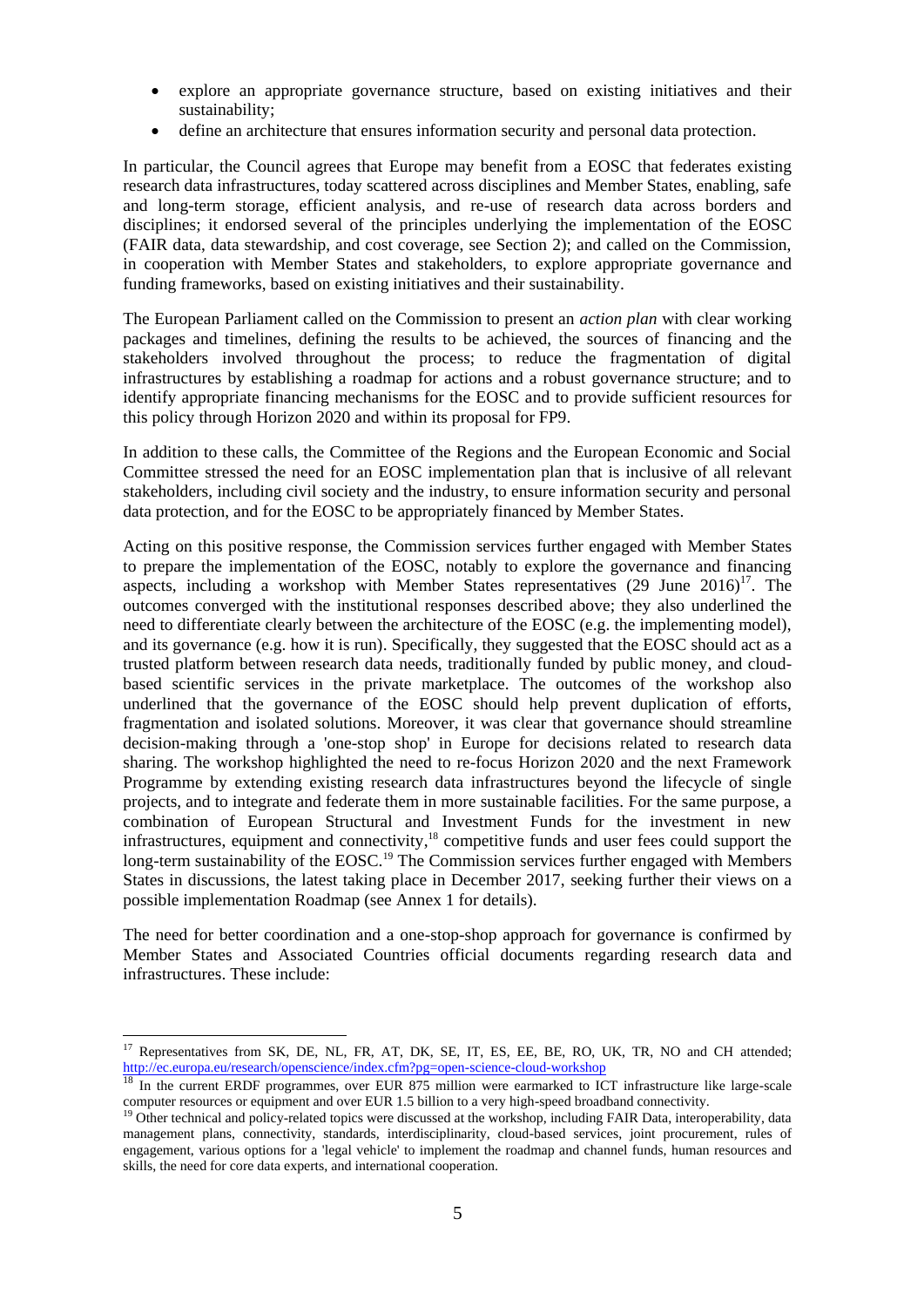- the ERAC Opinion on Open Research Data, $2<sup>0</sup>$  focusing on the need for open research data infrastructures that are FAIR and financially sustainable;
- the ERA National Action Plans, flagging the great variety of national e-infrastructures and the fragmentation of access to results of publicly funded research and storage of science-related digital content at national level; $^{21}$
- the 2017 reporting of the National Points of Reference for the Recommendation on access to and preservation of scientific information  $(C(2012)4890 \text{ final})$ ,<sup>22</sup> providing evidence of technical and policy work by Member States on national e-infrastructures.

The Commission services also liaised with the Research Infrastructure Programme Committee over the course of eighteen months (see Section  $2$ ).<sup>23</sup> The Commission included initial implementing provisions for the EOSC in the Commission Decision for WP 2016-2017 of Horizon 2020. In WP 2018-2020, the Call INFRAEOSC was discussed and approved by the Programme Committee. It provides about  $60m$  to support implementation and governance of the EOSC (see Section 2). The aforementioned Committee called for establishing a clear link of the activities of the support project INFRAEOSC-05a-2018<sup>24</sup> to the implementation Roadmap for the EOSC (Commission Decision C(2017)7124 of 27 October 2017).

#### *1.3 Stakeholder engagement*

 $\overline{a}$ 

The Commission services engaged stakeholders in a sustained dialogue on the needs of user communities, on the ideal functional specifications for the EOSC and on the optimal model of implementation, as foreseen by the Communication.

A Commission High Level Expert Group on the EOSC was created<sup>25</sup> to provide advice to the Commission on a possible strategy for the implementation of the EOSC initiative. The group convened three large-scale stakeholder meetings and participated in more than thirty global events relevant to the EOSC. The final Report, published in October 2016,<sup>26</sup> recommended closing the discussions about the *perceived need* of an open science cloud and taking immediate action in close concert with Member States, building on existing capacity and expertise. It recommended setting clear *Rules of Engagement* for the access to the EOSC and for the provision of services based on research data (e.g. TDM, data analytics). It recommended framing the EOSC as the EU contribution to a future global *Internet of FAIR Data and Services* underpinned by open protocols. Finally, it exhorted the Commission and Member States to set a wide framework for the implementation of the EOSC initiative that extends beyond individual projects well into the global scientific community, to address fundamental issues for the future of EU science.

On 12 June 2017, the Commission services organised the *EOSC Summit*<sup>27</sup> to ascertain the commitment of stakeholders to the implementation of the EOSC (see Annex 1). The Summit provided strong support for implementation of the key components of the initiative and resulted in the *EOSC Declaration*.<sup>28</sup> The Declaration is composed of 33 high level statements that capture

<sup>&</sup>lt;sup>20</sup> ERAC Opinion on Open Research Data, 1202/16 of 3 February 201[6 https://era.gv.at/object/document/2402](https://era.gv.at/object/document/2402)

<sup>&</sup>lt;sup>21</sup> Commission Staff Working Document Accompanying the document Report from the Commission to the Council and the European Parliament *The European Research Area: time for implementation and monitoring progress* SWD(2017)21 fina[l http://eur-lex.europa.eu/legal-content/EN/ALL/?uri=CELEX:52017SC0021](http://eur-lex.europa.eu/legal-content/EN/ALL/?uri=CELEX:52017SC0021)

<sup>&</sup>lt;sup>22</sup> The National Points of Reference were established as a Commission Expert Group (no. E03477) by the 2012 Recommendation to report on the advancement of Member States every 18 months. The Commission plans to published the reporting of 2017 in the spring 2018.

Relevant meetings were held in 2017 on 17/03 (first draft of the INFRAEOSC call); 12/05 (presentation of the revised WP following comments); 27/06 (new version of the INFRAEOSC call and debriefing from the EOSC Summit; presentation of new topics on governance and coordination with national and thematic initiatives); and 22/09 (final discussion on the INFRAEOSC call).

<sup>24</sup> <http://ec.europa.eu/research/participants/portal/desktop/en/opportunities/h2020/topics/infraeosc-05-2018-2019.html>

<sup>&</sup>lt;sup>25</sup> <http://ec.europa.eu/transparency/regexpert/index.cfm?do=groupDetail.groupDetail&groupID=3353> <sup>26</sup> [http://ec.europa.eu/research/openscience/pdf/realising\\_the\\_european\\_open\\_science\\_cloud\\_2016.pdf.](http://ec.europa.eu/research/openscience/pdf/realising_the_european_open_science_cloud_2016.pdf) The Report was

downloaded more than 2000 times shortly after publication and it was featured in a number of scientific publications. <sup>27</sup> <http://ec.europa.eu/research/index.cfm?eventcode=44D86060-FBA1-1BD1-9355822B162BB0EE&pg=events>

<sup>&</sup>lt;sup>28</sup> <http://ec.europa.eu/research/openscience/index.cfm?pg=open-science-cloud>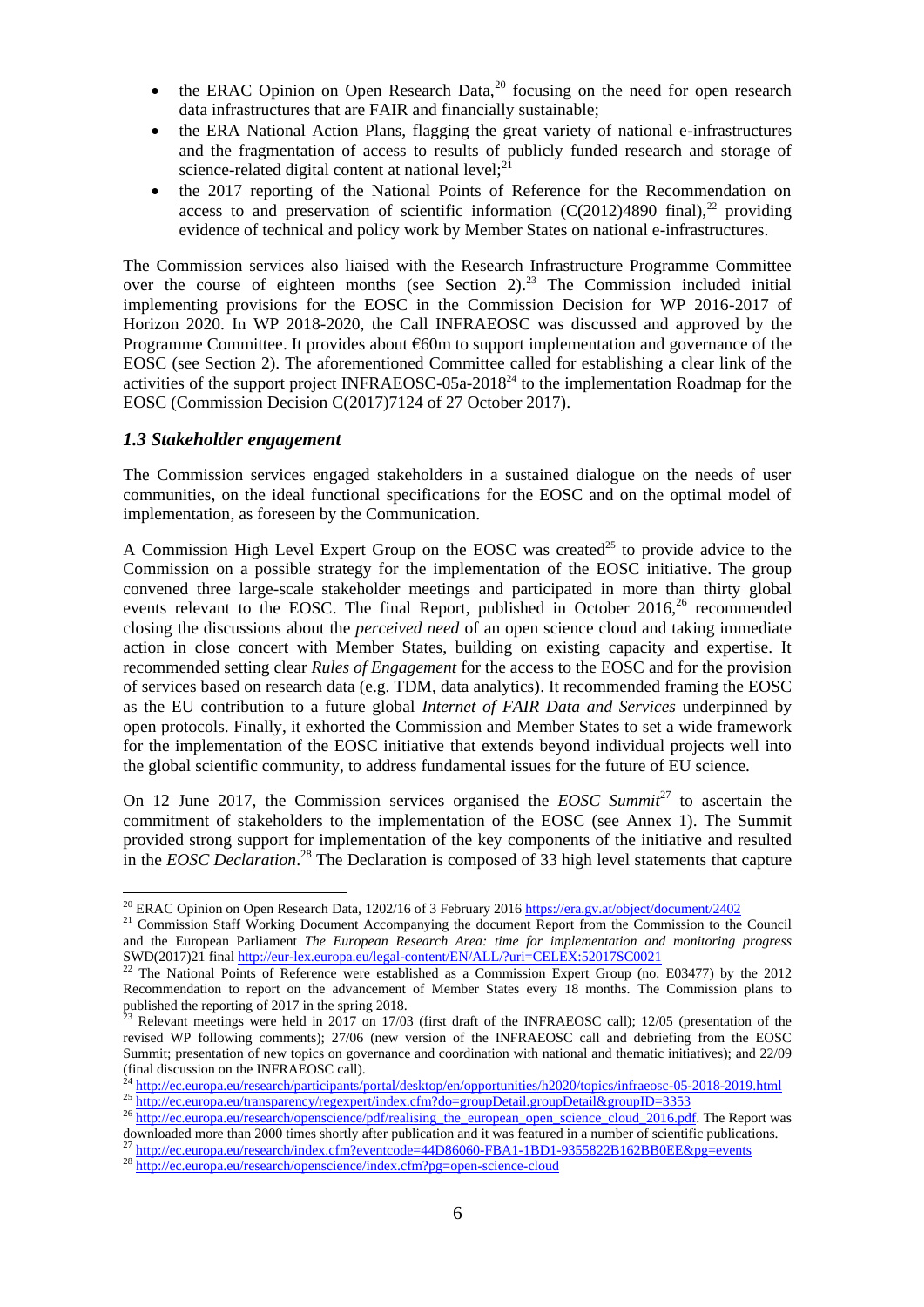stakeholders' shared understanding of the actions needed on Data culture and FAIR data, on research data services and architecture, on governance and funding, to make the EOSC a reality by 2020. About 70 major scientific stakeholders undersigned the EOSC Declaration following the Summit, out of which 60 committed to undertake specific actions to make the EOSC happen. Furthermore, several key European e-Infrastructures signed position papers<sup>29</sup> and a joint e-Infrastructures statement on the  $\text{EOSC}^{30}$  that expressed strong support for the principles of EOSC implementation expressed in the Declaration.

Finally, the Commission services examined the relation between the initiative and long-standing reference European Research Infrastructures, such as the European Strategy Forum for Research Infrastructures (ESFRI) infrastructures.<sup>31</sup> Indeed, the Communication included *Connecting Research Infrastructures to the EOSC* as one of the main actions required, and the legislators mentioned Research Infrastructures explicitly as assets to be federated into the EOSC. The *Consultation on the Long Term Sustainability of the ESFRI Infrastructures* (May  $2016$ <sup>32</sup> identified the better exploitation of data generated by the Research Infrastructures as one of the pre-conditions for long-term sustainability.<sup>33</sup> Respondents identified interoperability, common services, policies and open data obligations as top requirements to improve data management, better exploiting data and facilitating reuse of research data (see Annex 1.4). As a result, the Commission services identified *exploiting the data produced by European Research Infrastructures in a more strategic way* as a key challenge and potential action of a future European action plan on long term sustainability of European Research Infrastructures  $(SWD(2017)$  323 final).<sup>34</sup> Specifically, the SWD encourages Research Infrastructures to promote the re-use of their research data for innovation and education purposes by supporting the connectivity of Research Infrastructures to the EOSC.

#### *1.4 Independent advice based on existing evidence and good practices*

To complement the inputs from EU institutions and from the scientific community, the Commission services gathered specific independent advice and analysed relevant documents on the appropriate shape of a future governance structure for the initiative.<sup>35</sup> This included an analysis of current governance practices of major functioning, large-scale scientific networks including ICANN, IETF, AIOTI, GÉANT and ELIXIR (for an overview of the results see Annex 1.4). The synthesis of the results in this section is based on:

- A study on the appropriate governance of the  $EOSC;^{36}$
- A report on EOSC governance by Science Business;<sup>37</sup>

<sup>&</sup>lt;sup>29</sup> [https://www.geant.org/News\\_and\\_Events/CONNECT/Pages/european\\_open\\_science\\_cloud.aspx](https://www.geant.org/News_and_Events/CONNECT/Pages/european_open_science_cloud.aspx) <https://documents.egi.eu/public/RetrieveFile?docid=2417&filename=EGI-Strategy-2015-2020.pdf> <https://www.eudat.eu/news/the-european-open-science-cloud-for-research><br>30 https://www.eudat.eu/news/the-european-open-science-cloud-for-research

[https://zenodo.org/record/32915#.Wjz38\\_6ouUk](https://zenodo.org/record/32915#.Wjz38_6ouUk)

<sup>&</sup>lt;sup>31</sup> Research Infrastructures are key actors in open access as they generate, collect and handle significant volumes of data that is used by thousands of researchers and innovators across scientific disciplines. [https://ec.europa.eu/research/infrastructures/index\\_en.cfm?pg=esfri](https://ec.europa.eu/research/infrastructures/index_en.cfm?pg=esfri)

 $32$  The consultation collected about 200 answers from stakeholders on the pre-conditions of long-term sustainability of Research Infrastructures and on the potential actions/measures to tackle the challenges posed by their implementation. The communities targeted were European Research Area stakeholders, ESFRI projects, European Research Infrastructure Consortia, ESFRI delegations, members of the Programme Committee for the Research Infrastructures part of Horizon 2020, e-Infrastructure Reflection Group delegations, EIROforum members, International Organisations, Research Infrastructure associations, National Contact Points and science attachés from strategic third country partners.

<sup>&</sup>lt;sup>33</sup>[https://ec.europa.eu/research/infrastructures/pdf/lts\\_report\\_062016\\_final.pdf.](https://ec.europa.eu/research/infrastructures/pdf/lts_report_062016_final.pdf)

<sup>&</sup>lt;sup>34</sup> [https://ec.europa.eu/research/infrastructures/pdf/swd-infrastructures\\_323-2017.pdf](https://ec.europa.eu/research/infrastructures/pdf/swd-infrastructures_323-2017.pdf)

<sup>&</sup>lt;sup>35</sup> Member States and national research funders also produced reports on the governance and funding of national research data infrastructures, including Germany [\(http://www.rfii.de/en/category/documents/\)](http://www.rfii.de/en/category/documents/) and the Netherlands [\(https://www.nwo.nl/en/news-and-events/news/2017/ew/nwo-advocates-permanent-funding-for-national-digital-](https://www.nwo.nl/en/news-and-events/news/2017/ew/nwo-advocates-permanent-funding-for-national-digital-infrastructure.html)

[infrastructure.html\)](https://www.nwo.nl/en/news-and-events/news/2017/ew/nwo-advocates-permanent-funding-for-national-digital-infrastructure.html). Reports from France and from the UK are forthcoming in 2018. While these reports were considered as academic inputs for the implementation Roadmap, this editorial process is not reported here. <sup>36</sup> <https://ec.europa.eu/research/openscience/index.cfm?pg=publications>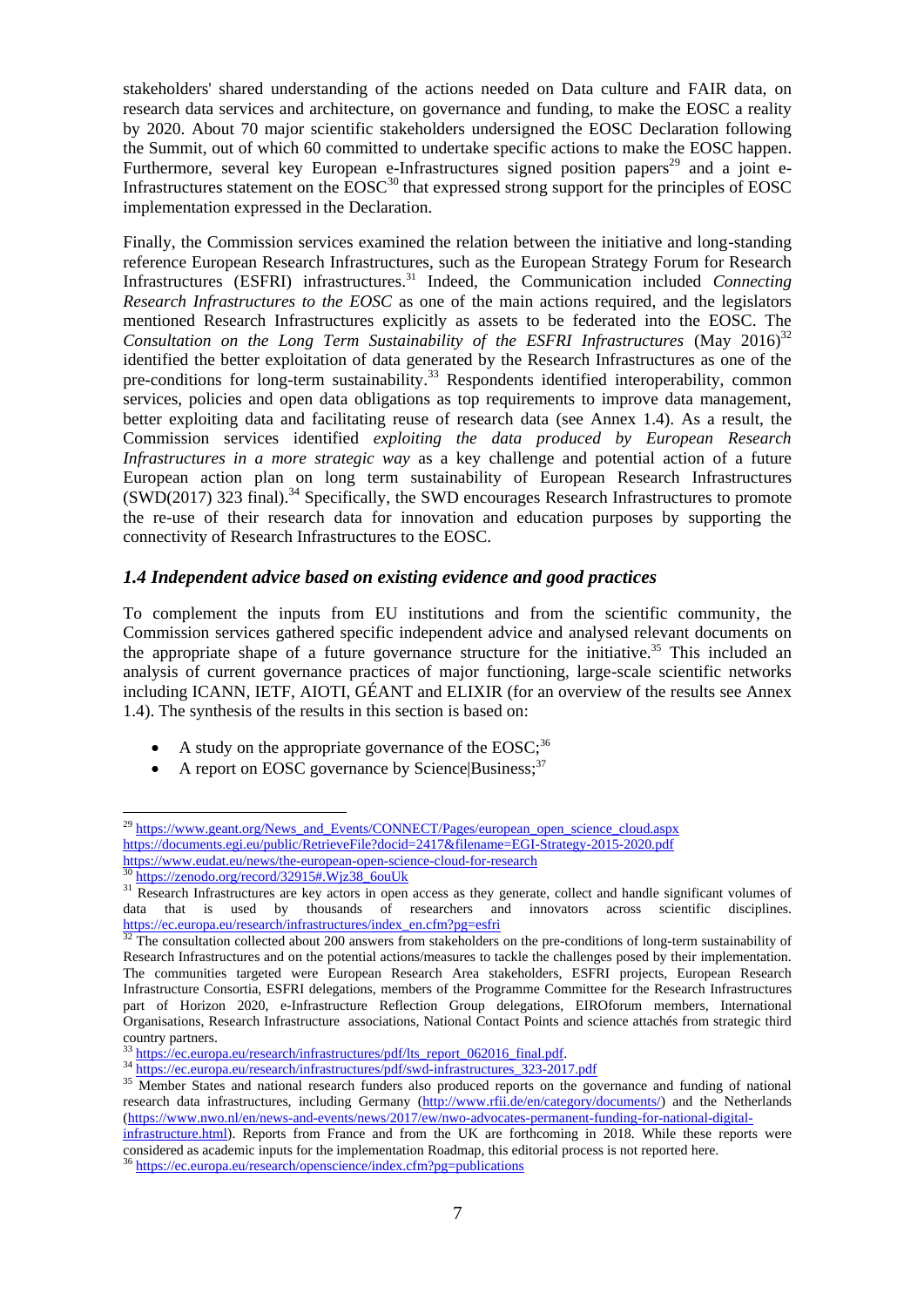- A report on the governance aspects of the EOSC by the Open Science Policy Platform;<sup>38</sup>
- Two OECD reports on coordination and financing of international research data infrastructures; 39
- A deliverable of the EOSCpilot on a Draft Governance Framework for the EOSC;<sup>40</sup>
- Review of the governance model proposed for the GO-FAIR initiative.<sup>41</sup>

All these sources converge that EOSC requires:

- Strong policy guidance in the initial stage, e.g. a **clear governance framework** for the initiative that makes it predictable; a multi-level and multi-stakeholder governance with clear institutional, executive and advisory roles that empowers the scientific community and evolves with time; the need for long-term public funding for the services needed to enable the integration of and access to the data resources to be federated in the EOSC;
- The definition of **the initial services** that are needed to gather and organise FAIR research data and data-related research products, to be available via a service platform;
- A **clear business model** for research data repositories and networks that mixes sources of revenue for long-term sustainability;
- The facilitation of **access and re-use**;
- **Cost optimisation** (e.g. reduction of duplication, etc.) to be sought via synergies.

It emerged clearly from the consultation of scientific stakeholders and Member States and Associated Countries that the EOSC would need to be both scalable and flexible, adaptable to the emerging needs of the scientific community and able to support the whole research data lifecycle. The implementation roadmap should be iterative and take account the impacts on innovation;<sup>42</sup> so that the EOSC could respond to changing needs of scientists regarding research data and to strategic EU and national decisions on research data.

## **Section 2 –EOSC implementation Roadmap: the next steps**

The Communication provided that Horizon 2020 would be used to integrate and consolidate einfrastructure platforms, to federate existing research infrastructures and scientific clouds and to support the development of cloud-based services for Open Science. On this basis, the Commission is supporting the implementation of the EOSC as a federated model that combines effectiveness and flexibility, primarily through the Research Infrastructures (including e-Infrastructures) part of Horizon 2020 Work Programme. Horizon 2020 funding constitutes the core of the actions around which the EOSC implementation Roadmap unfolds (see Annexes 2 and 3).

On the other hand, engagement with stakeholders and Member States helped formulate a set of consensual statements at the *EOSC Summit* in June 2017; these support and further define the concrete elements of the *federated* model of implementation of the EOSC foreseen in the Communication and sketched out in Horizon 2020 Work Programme 2018-2020. Overall, results from the consultation strongly supported the intervention logic proposed by the Commission, as it presents numerous advantages over the current fragmented model of scientific data computing.

1

<sup>37</sup> ; https://sciencebusiness.net/report/governing-european-open-science-cloud; Science|Business is an independent consultation group representing research, industry and policy

<sup>38</sup> <https://ec.europa.eu/research/openscience/index.cfm?pg=open-science-policy-platform>

<sup>&</sup>lt;sup>39</sup> Under the aegis of the Global Science Forum, the Commission services participated to two OECD working groups on Open Science, respectively on Co-ordination and Support of International Research Data Networks and on Business Models for Sustainable Research Data Repositories. The Commission hosted the final validation workshops on 28-31 March 2017. The groups provided recommendations to OECD member institutions regarding the challenges and enablers for the effective functioning of international research data networks, and the income streams, costs, value propositions, and business models for research data repositories. [https://www.innovationpolicyplatform.org/open-data](https://www.innovationpolicyplatform.org/open-data-science-oecd-project)[science-oecd-project](https://www.innovationpolicyplatform.org/open-data-science-oecd-project) and http://www.codata.org/working-groups/oecd-gsf-sustainable-business-models <https://eoscpilot.eu/content/d22-draft-governance-framework-european-open-science-cloud>

<sup>41</sup> GO-FAIR was first presented at the COMPET Council of 30 May 2017. See https://www.go-fair.org/news/

<sup>42</sup> As mentioned in the European Parliament Report and in the *EOSC Declaration.*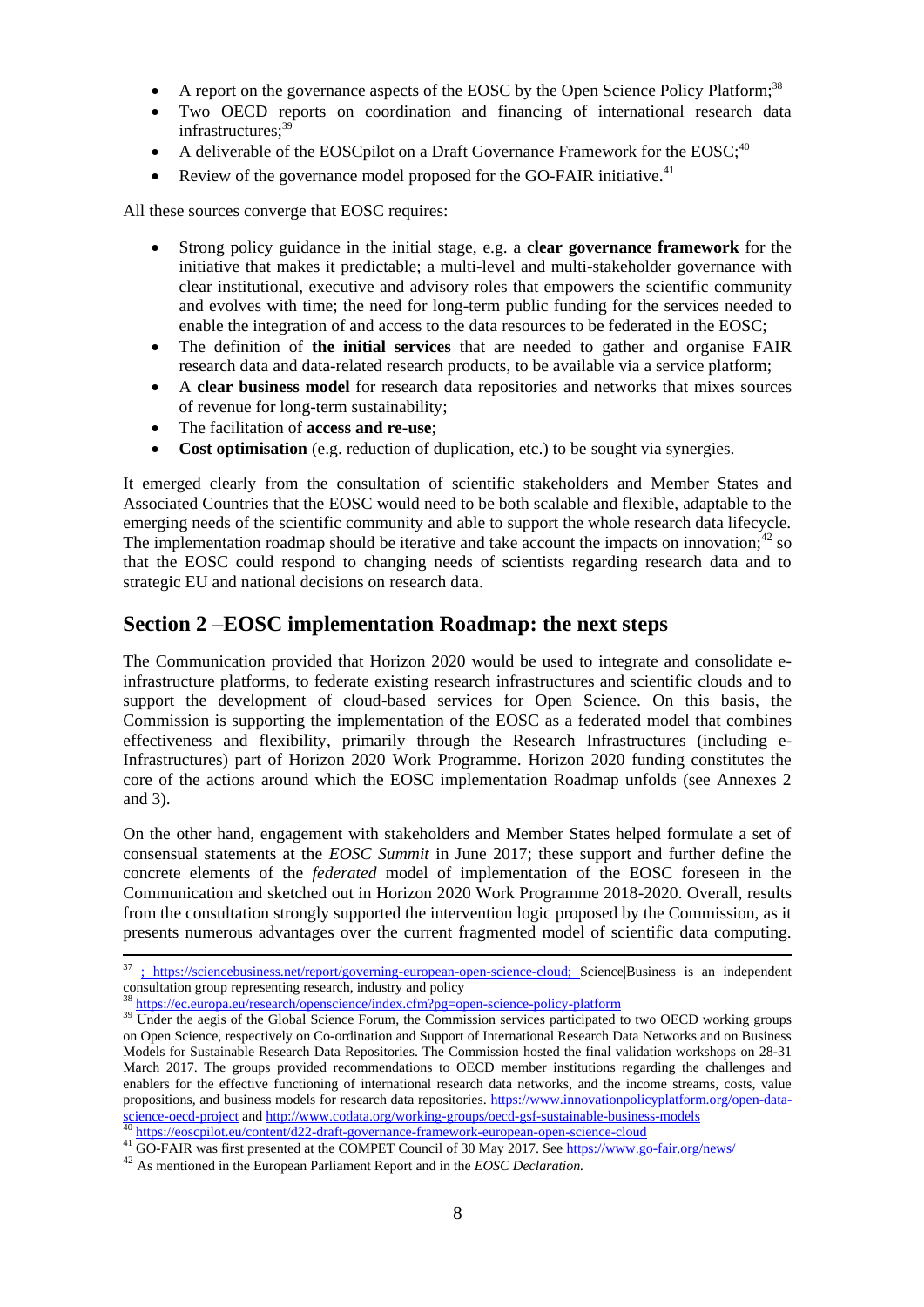The EOSC would build in stages, progressively moving from the past towards a federation of infrastructures at the European level. The consultation clearly and conclusively ruled out a centralised model of implementation as a valid option for the implementation of the EOSC.

This section presents the main steps steps towards an implementation Roadmap based on a possible future EOSC model constituted of six action lines. Each action line makes specific reference to the resources committed in Horizon 2020 and to the relevant action timelines, if any. Finally, the section flags the link between the EOSC and the European Data infrastructure initiative (EuroHPC) and provides a preliminary reflection on the widening access and costs and financing of the EOSC implementation.

## *2.1 A possible EOSC Model*

The model describes a pan-European federation of data infrastructures built around a federating core and providing access to a wide range of publicly funded services supplied at national, regional and institutional levels, and to complementary commercial services. The model includes six actions lines: (a) architecture, (b) data, (c) services, (d) access and interfaces, (e) rules and (f) governance (Figure 1, below).

#### **Figure 1 – EOSC Model action lines**



#### **(a) Architecture**

 $\overline{a}$ 

Based on the consultation, the EOSC should be a federation of existing and planned research data infrastructures, adding a *soft* overlay to connect them and making them operate as one seamless European research data infrastructure. In terms of architecture, the EOSC would essentially comprise a federating core and a variety of federated research data infrastructures committed to providing services as part of the EOSC. The groundwork for such a federated EOSC architecture was laid by several projects funded under Horizon Work Programme 2016-2017, which aim at federating data infrastructures at the European level and offering shared services (e.g. EGI, EUDAT, ELIXIR, EPOS etc.).<sup>43</sup> In addition, resources were committed to examine the EOSC architecture through the EOSCPilot project.

 $43$  The Commission funded the integration, interoperability and federation of data infrastructures in various fields and the development of horizontal data services. These actions delivered generic and thematic data services, workflows, interoperable standards and ontologies, which pave the way toward the establishment of a European integrated environment for research data. In particular, Horizon 2020 supported the development and interoperability of pan-European thematic data infrastructures, through targeted support to the implementation and operation of the ESFRI roadmap projects identified through the ESFRI prioritisation exercise. Among these, two priority ESFRI projects,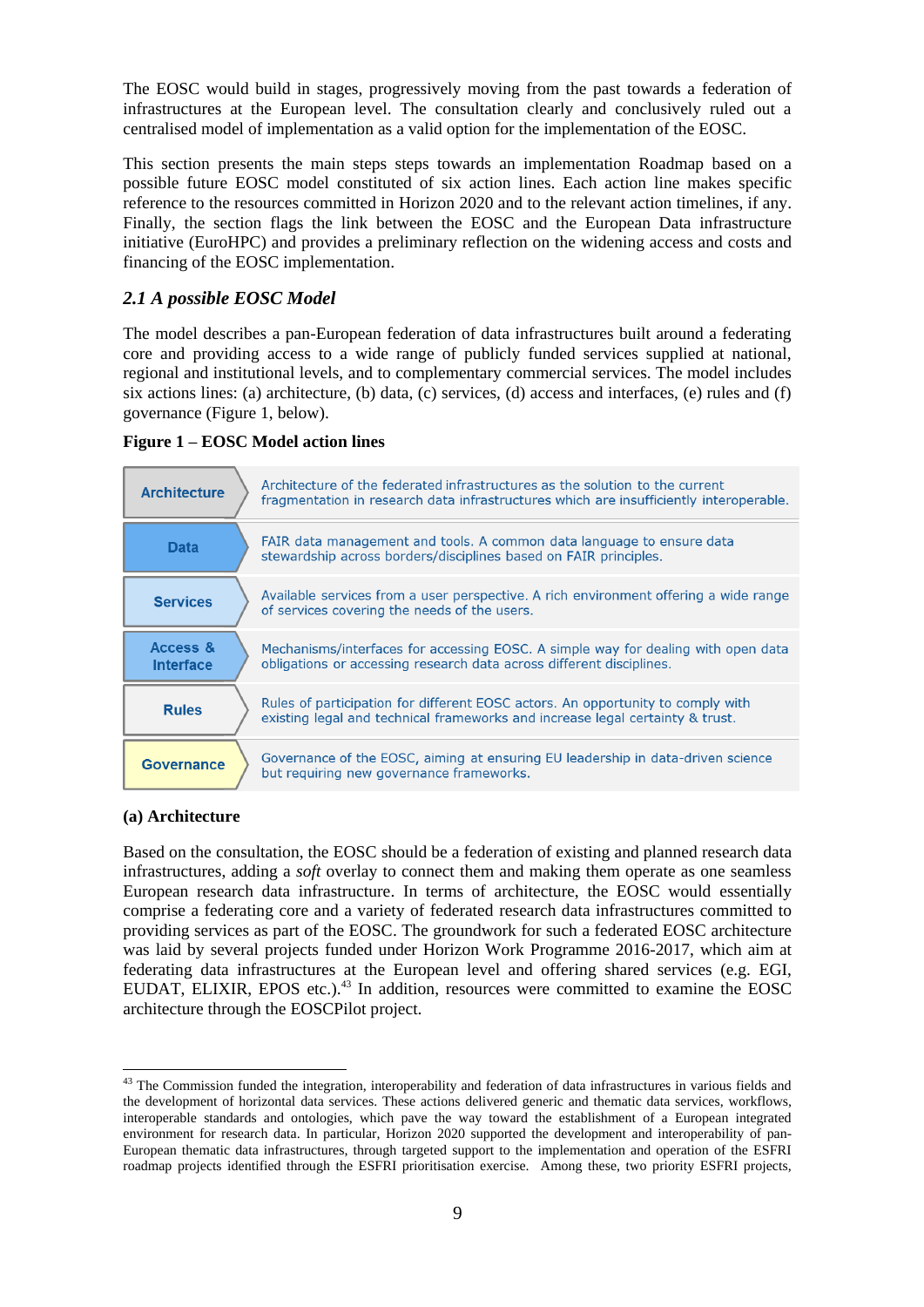The EOSC federating core is understood to be constituted by EOSC shared resources and by a compliance framework including notably the Rules of Participation (see section 2.1.e). The Work Programme foresees developing the initial shared resources around the EOSC-hub project, the EOSC Portal and a catalogue of data infrastructures and services. Therefore, the process of federation entails two inter-related activities:

1. To develop shared resources as part of the *federating core*. In the initial phase, Horizon 2020 projects, notably the EOSC-hub, will provide an access channel complementing the access mechanisms in use at different data infrastructures. A portfolio of projects described later in this SWD (section 2.1.c) will provide horizontal services such as a portal, authentication and authorisation and security services, allowing users to access the computing, data and services of pan-European and disciplinary research data infrastructures, which already federate data infrastructures at the European level. A catalogue of EOSC services, including both thematic and generic services – for data storage, management and analytics, simulation and visualisation, distributed computing, etc. will help researchers to discover, select and use the services they need.

2. To connect to the core *a large number of research data infrastructures* (henceforth *data infrastructures*). <sup>44</sup> The *hub* would relay the resources and the services of data infrastructures funded at EU, national and regional level. Service and resources might be both generic and thematic-specific. *The progressive federation* over time of existing service providers in the EOSC would provide a single, coherent access channel to EOSC services at European level that meets researchers' needs for data sharing, management and computing.

This process of federation of resources would be implemented gradually, based on simple guidelines consistent with existing good practices:

- data infrastructures would enter the federation on a voluntary basis based on the commitment of resources and on the capacity to comply with its rules; minimum commitments would be set in the Rules of Participation to ensure fairness;
- data infrastructures would define the extent of their own involvement in the federation, in terms of the data sets and services they would contribute to the EOSC; their commitment and rule compliance would be limited to these data sets and services;
- data infrastructures would continue to follow their own rules outside of their specific commitments to the EOSC;
- data infrastructures would operate in the EOSC according to FAIR data principles and seek to become FAIR-accredited/certified entities, meaning that their data services would meet over time certain infrastructural and quality standards under a quality-assurance scheme;
- the structuring of the EOSC federation would occur flexibly, in response to actual needs and requests; i.e. data infrastructures that already have the capacity, commitment and added value to facilitate/coordinate EOSC operations at a geographical or thematic level could seek to become *EOSC federated centres*;
- the federation would entail as few constraints as needed to deliver the expected EOSC services;
- the federating process would aim to achieve economies of scale and scope.

**.** 

EPOS (European Plate Observing System) and ELIXIR (The European Life-Science Infrastructure for Biological Information), received significant funding in the 2014-2015 WP.

<sup>&</sup>lt;sup>44</sup> This terminology is widely understood; it has been discussed for the preparation of the OECD reports mentioned in Section 1. Specifically, *research data infrastructures* refers both to international research data networks and to research data repositories.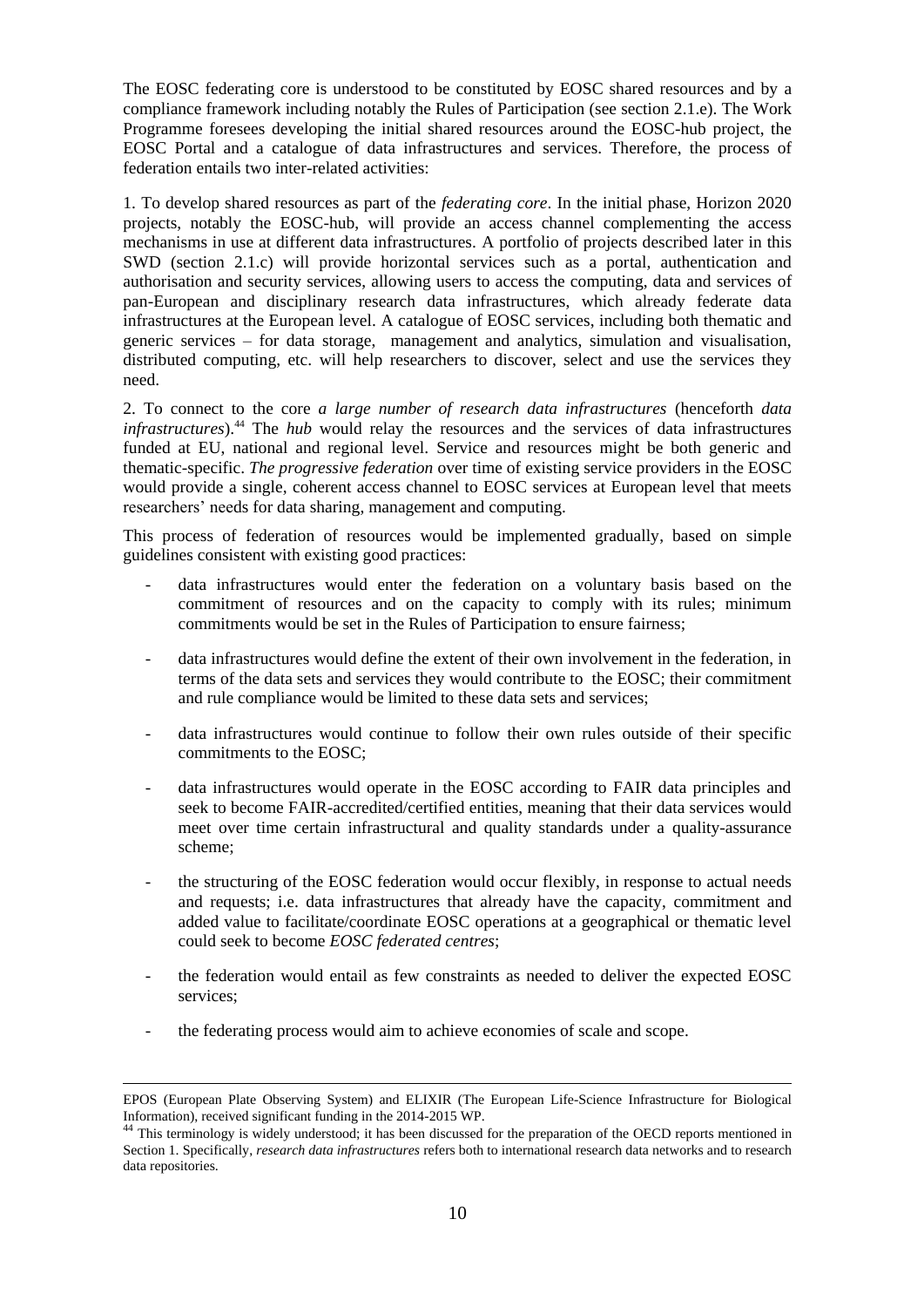Building on past investments, the *EOSC federation* would allow for the further development of shared EOSC resources at the European level,<sup>45</sup> serving general and cross-disciplinary user needs, and supporting the federation of other research data infrastructures wishing to join. The EOSC would also enable researchers to access services provided by commercial operators that comply with minimum set standards (e.g. see furher below, the services provided by Copernicus's DIAS).

Overall, all federated research data infrastructures and commercial service providers would comply with the Rules of Participation. Importantly, they would agree to implement the FAIR data principles fully. This would contribute to their long-term sustainability, as EU research funders are gradually tying their funding to open access obligations and the use of FAIRaccredited/certified repositories. Over time, as foreseen in the Communication, the EOSC would reach out to resources from EU's global research partners, to create a level playing field in open data for global scientists. 46

| <b>Starting</b><br>from | <b>Committed resources (non-</b><br>exhaustive)                        | Action                                                                                                                                                                      | <b>Milestones</b>                                                                             |
|-------------------------|------------------------------------------------------------------------|-----------------------------------------------------------------------------------------------------------------------------------------------------------------------------|-----------------------------------------------------------------------------------------------|
| 2018, Q1                | EOSC - hub project<br>OpenAIRE-Advance project<br><b>FREYA</b> project | Develop initial EOSC federating<br>core including the EOSC shared<br>resources                                                                                              | 04 2019: Initial EOSC federating core<br>in place                                             |
| 2019, Q1                | <b>EOSCpilot</b> project<br>INFRASUPP-01-2018-2019 (b3)                | Develop catalogue of interested<br>and eligible (per Rules of<br>Participation) data infrastructures<br>to be federated into the EOSC and<br>identify EOSC federate centres | O <sub>4</sub> 2019: Registry of data<br>infrastructures of the EOSC (initial)                |
| 2018, Q4                | INFRAEOSC-04-2018                                                      | Connection the research<br>infrastructures identified in the<br><b>ESFRI</b> Roadmap to the EOSC.<br>Support to this activity will be<br>provided through cluster projects. | Q2 2020: Preliminary connection of<br>most infrastructures and services to the<br><b>EOSC</b> |

The timeline below shows how resources of Horizon 2020 would serve this particular action line.

In addition to directly supporting the federation of ESFRI projects in the EOSC (INFRAEOSC-04-2018), WP 2018-2020 of Horizon 2020 funds specific actions in scientific areas with a tradition of research data sharing and services like transport, food, marine, health and earthobservation; this ensures that the EOSC is fully inclusive.

The WP 2018-2020 on food security, sustainable agriculture and forestry, marine, maritime and inland water research and the bioeconomy includes two topics, one each for developing and building cloud services on food data and ocean data, in such as a way that they can be eventually federated into the EOSC.<sup>47</sup> In health, a significant development included in WP 2018-2020 is the Health Research and Innovation Cloud (HRIC), which aims to structure first and later establish a thematic cloud for health-related research, in strict relation with the EOSC (details in Annex 4).

Secondly, the Commission invests heavily in data regarding the planet and the environment in the Copernicus programme, the flagship space programme. Copernicus's *Data and Information Access Services* (DIAS) provide access, tools and processing capabilities for scientists and innovators to exploit this data. DIAS are operated by the industry and will offer additional services in the EOSC under commercial conditions. Federating Copernicus data and DIAS added-value services into the EOSC will leverage the existing Commission investments for the

<sup>45</sup> This has been previously defined conceptually as an *e-infrastructure commons*.

<sup>46</sup> This aim was supported by the Report of the HLEG EOSC and upheld by stakeholders in the *EOSC Declaration*. Here, they call for the EOSC to reach out over time to relevant global research partners. This 'will increase the global value of open research data […] It will gradually widen the initiative to federated network of infrastructures and nodes from global research partners. The EOSC Stakeholder Forum will have an important role in this sense'.

<sup>&</sup>lt;sup>47</sup> The two calls are: DT-SFS-26-2019: Food Cloud demonstrators and BG-07-2019-2020: The Future of Seas and Oceans Flagship Initiative, [http://ec.europa.eu/programmes/horizon2020/en/h2020-section/food-security-sustainable](http://ec.europa.eu/programmes/horizon2020/en/h2020-section/food-security-sustainable-agriculture-and-forestry-marine-maritime-and-inland-water)[agriculture-and-forestry-marine-maritime-and-inland-water](http://ec.europa.eu/programmes/horizon2020/en/h2020-section/food-security-sustainable-agriculture-and-forestry-marine-maritime-and-inland-water)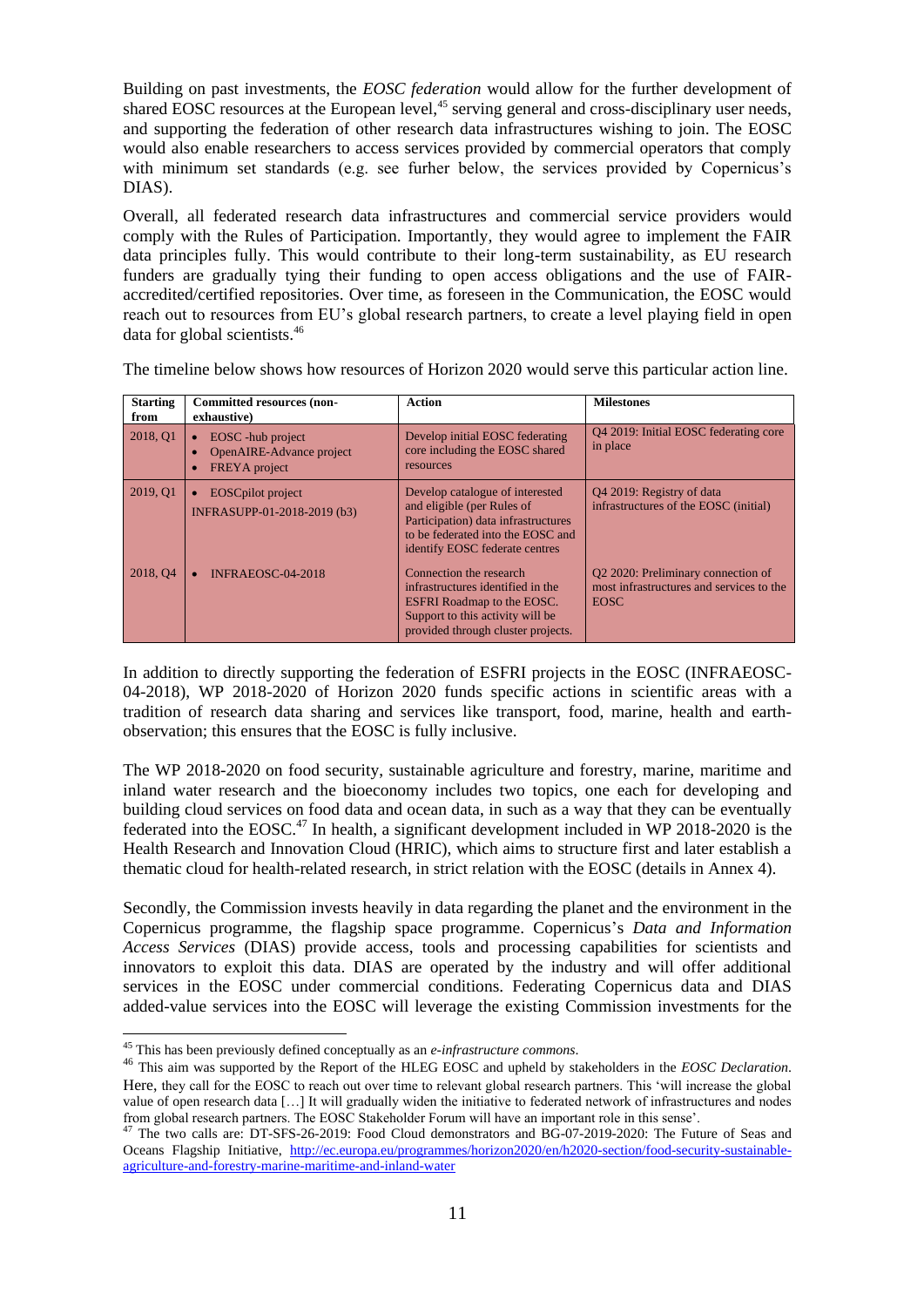benefit of multiple science and innovation communities. In line with the intervention logic of the Communication, this will reduce the burden for scientific institutes to engage in complex procurement processes, support cross-analysis of data from heterogeneous sources, create market opportunities for research data services and represent a demand-side stimulus for the commercial DIAS.

#### *International dimension*

Finally, the Commission services have pursued the line of action foreseen in the Communication on the global aspects of the EOSC, to ensure that the EOSC contributes to a global playing field regarding open, FAIR reseach data. The Governance Development Forum of the EOSCPilot project has provided since 2017 a bridge for the contribution of global resarch insitutions from third countries to the EOSC. <sup>48</sup> Commission services worked in the context of G7, G20 and in collaboration with the OECD Global Science Forum<sup>49</sup> to ensure that the implementation of the EOSC proceed in line with Commission priorities in the international and development agenda, in the context of the Sustainable Development Goals. Attaining these goals requires global knowledge and FAIR data sharing, including in particular in the areas of science and research. G7 leaders and the Commission called for 'all researchers [to] be able to deposit, access and analyse scientific data across disciplines and at the global scale, and research data should adhere to the FAIR principles of being findable, accessible, interoperable, and reusable'.<sup>50</sup> To this purpose, the Call NFRAEOSC-05-2018-2019(c) includes specific support to link FAIR data globally.

#### **(b) Data**

It emerged clearly from the consultation - notably from the *EOSC Summit* and from the *EOSC Declaration* - that further measures would be needed to foster the development of professional practices of research data management and stewardship in Europe, specifically:

- 1. to develop a better culture of research data management and practical skills among EU scientists and innovators, including action on incentives, rewards, skills and curricula related to research data and data science: $5\overline{1}$
- 2. to develop FAIR data tools, specifications, catalogues and standards, and supply-side services to support scientists and innovators, and
- 3. to stimulate the demand for FAIR data through consistent FAIR data mandates and incentives to open data by research funders and institutions across Europe.

In short, this combined course of actions would provide a set of EOSC shared resources for data management, which can be used by data-savvy researchers, implemented by all data infrastructures, mandated by all research funders and supported locally by host insitutions.

The development of FAIR data management has already begun in Horizon 2020. Regarding skills, the Commission funded in WP 2014-15 the EDISON project *Data Science Framework*, which helps define curricula and training standards to address the increasing demand for the data professionals required for e-infrastructures and research.<sup>52</sup> The Commission funded training and resources to enhance skills in Open Science via FOSTER and FOSTERplus, in the WP of *Science* 

<sup>&</sup>lt;sup>48</sup> <https://eoscpilot.eu/about/governance-framework>

 $49 \overline{\text{See details in footnote 39}}$ .

<sup>&</sup>lt;sup>50</sup> G7 Science Ministers Communiqué, 28 September 2017, Turin. Articles 19 and 20. [http://www.g7italy.it/sites/default/files/documents/G7%20Science%20Communiqu%C3%A9.pdf;](http://www.g7italy.it/sites/default/files/documents/G7%20Science%20Communiqu%C3%A9.pdf) also see the political support for FAIR expressed at the G20 Leaders' Communique Hangzhou Summit [http://europa.eu/rapid/press](http://europa.eu/rapid/press-release_STATEMENT-16-2967_en.htm)[release\\_STATEMENT-16-2967\\_en.htm](http://europa.eu/rapid/press-release_STATEMENT-16-2967_en.htm)

 $51$  For example, the Final report of the High Level Expert Group on the EOSC estimates that half a million core data scientists are needed to make the most of open research data in Europe.

 $52$  Horizon 2020 - INFRASUPP-4-2015 - New professions and skills for e-infrastructures.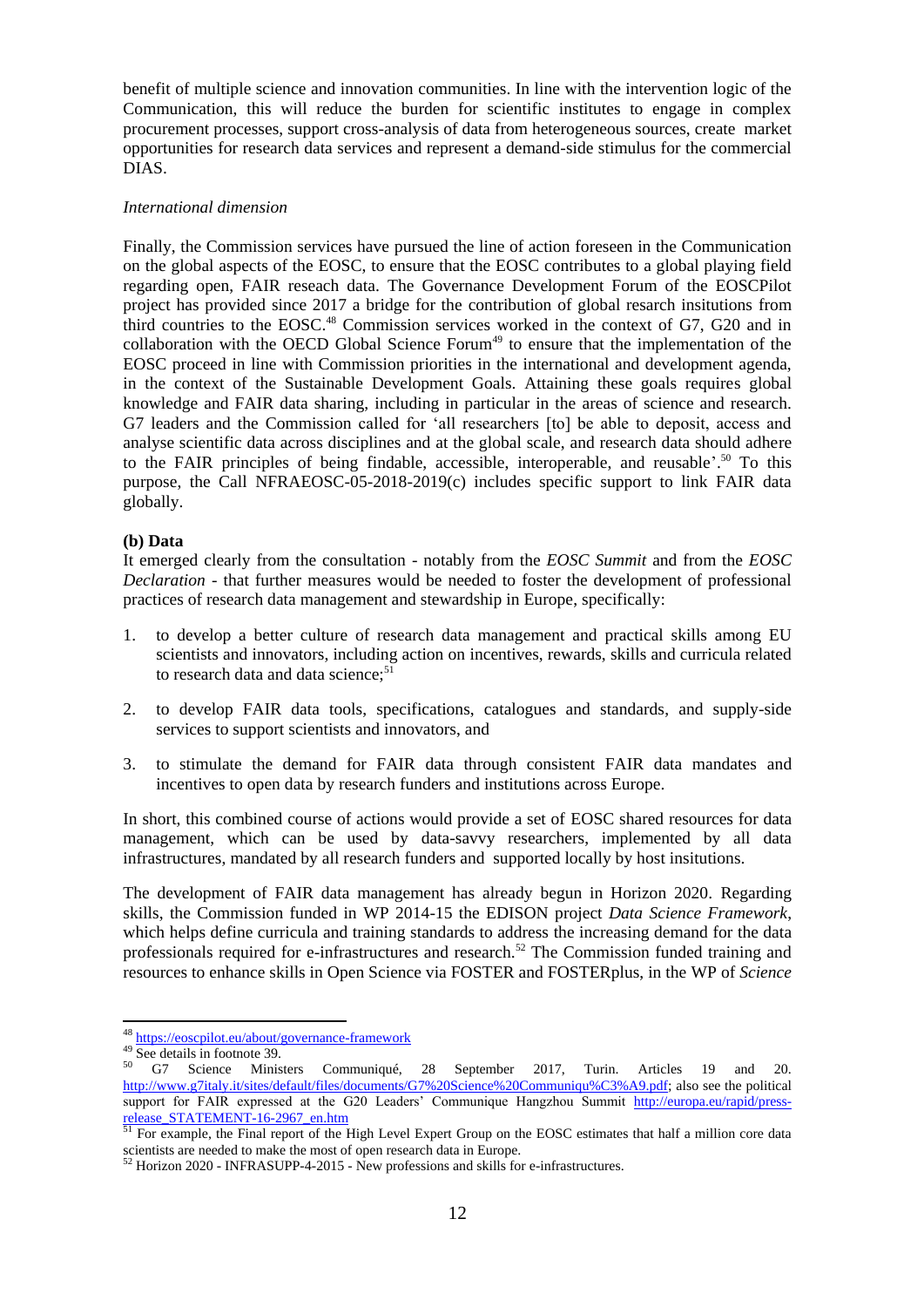with and for Society in FP7 and Horizon 2020.<sup>53</sup> The WP 2016-2017 then provided resources to address the shortage of data-related skills by training, support for skills development for einfrastructure providers and users, and support to FAIR data management (e.g. OpenAIRE, RDA Europe, FREYA). Importantly, Marie Skłodowska-Curie actions have been increasingly encouraging the incorporation of open science skills and knowledge training into the 'Innovative Training Networks' action (MSCA-ITN), both for early-stage researchers, and in the 'Co-funding of regional, national and international programmes' action (MSCA-COFUND), for excellent doctoral and postdoctoral R&I programmes across Europe. Such systemic activities foster a culture of data sharing and FAIR data management and help develop the human resource capital required for the EOSC to function.

| <b>Starting</b><br>from | <b>Committed resources (non-</b><br>exhaustive)                       | Action                                                                      | <b>Milestones</b>                                            |
|-------------------------|-----------------------------------------------------------------------|-----------------------------------------------------------------------------|--------------------------------------------------------------|
| 2018, Q1                | FAIR data Expert Group (E03464),<br>in consultation with stakeholders | Prepare a FAIR data Action Plan                                             | 03 2018: FAIR data Action Plan<br>published                  |
| 2018, Q3                | DG RTD<br>$\bullet$<br>RDA Europe 4.0<br>INFRAEOSC-05-2018-2019 (b)   | Define a European framework for<br><b>FAIR</b> research data                | Q2 2019: European framework for<br>FAIR research data agreed |
| 2019, Q1                | FREYA project<br>RDA Europe 4.0                                       | Define a Persistent Unique Identifier<br>policy for FAIR data               | Q4 2019: FAIR persistent unique<br>identifier policy defined |
| 2019, Q1                | INFRAEOSC-05-2018-2019 (c)                                            | Develop a FAIR data accreditation<br>/certification scheme for repositories | 04 2019: FAIR certification scheme<br>available.             |

EOSC shared resources would be developed to cover all the aspects of FAIR data:

- Findable, through e.g. catalogues of data/services and metadata;
- Accessible, through e.g. Persistent Unique Identifiers, Data Management Plans;
- Interoperable, through e.g. interoperable standards and common metadata;
- Reusable, through e.g. common IPR and legal provisions (e.g. Creative Commons).

The consultation and evidence suggest that the process for developing shared resources should be staged, iterative and flexible. It should start by taking stock of the tools and practices in place in different scientific disciplines, before agreeing, cataloguing, certifying and finally implementing them as part of the EOSC shared resources and EOSC rules. Research stakeholders would increasingly rely on standards and recommendations developed by their respective communities under well-established initiatives such as W3C and RDA to ensure service interoperability.

These activities are included specifically in the work description of EOSC-hub, OpenAIRE-Advance, RDA Europe and of several other EOSC-related projects. EOSC-hub will establish competence centres by delivering specialised trainings and co-create technical solutions with users to improve skills and knowledge among researchers and service operators. OpenAIRE-Advance will develop standardised, recognised and accredited Open Science skills training for researchers, data practitioners and citizen scientists. Both projects are expected to put in place a coordinated strategy. Through the implementation Roadmap, such activities to provide shared resources for data management in the context of the EOSC would become more systematic.

Importantly, the FAIR data Action Plan foreseen by the Communication is meant to set out the actions needed to develop EOSC shared resources and define the operational guidance and methodologies for applying the FAIR principles with these shared resources, including through

<sup>&</sup>lt;sup>53</sup> <https://www.fosteropenscience.eu/about> was funded from the Horizon 2020 Call SwafS-07-2016: Training on Open Science in the European Research Area and earlier from FP7 Science in Society Work Programme 2013-1.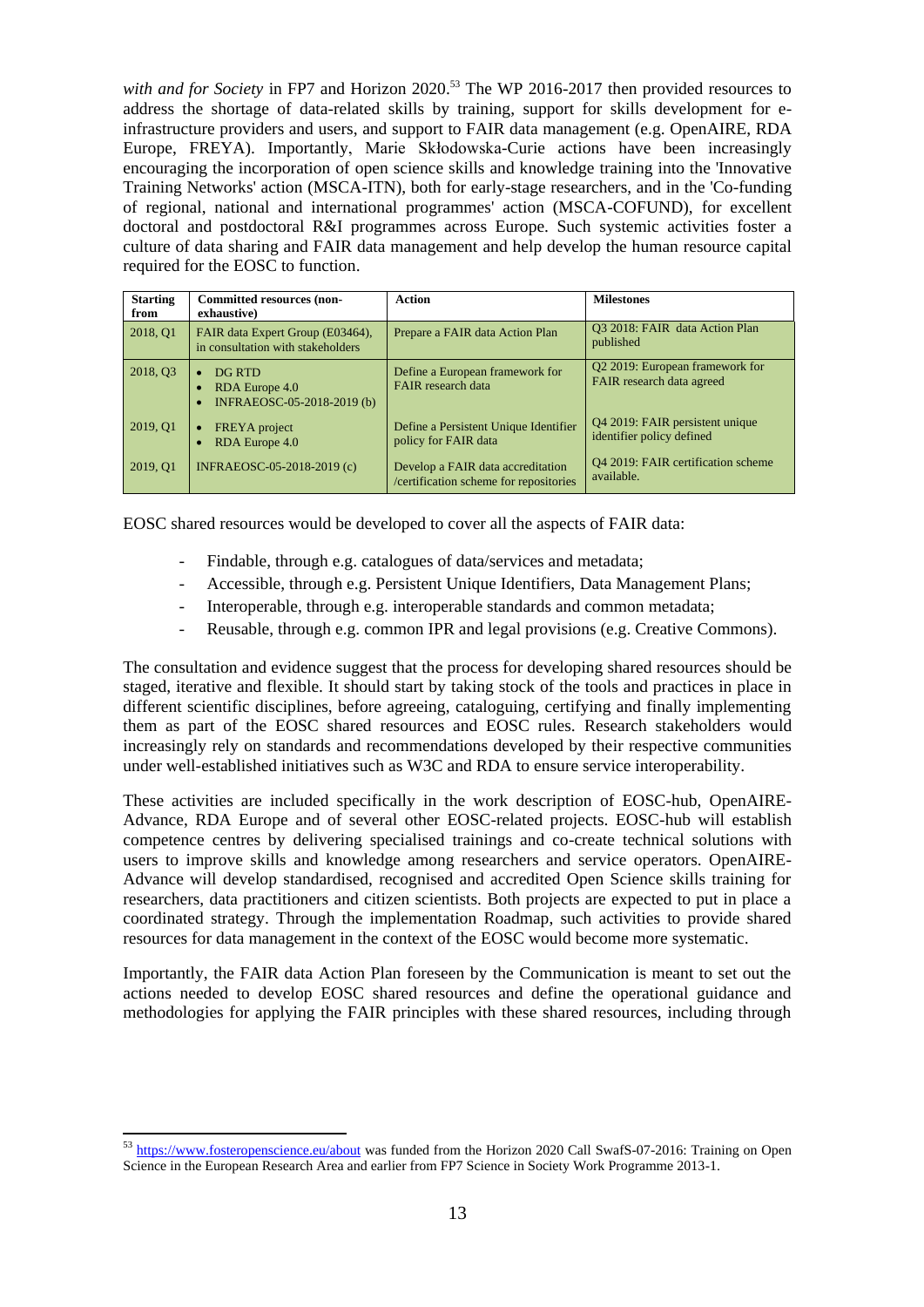FAIR maturity models and FAIR accreditation/certification schemes. The outcome of the action plan would eventually constitute a new operational framework for FAIR research data.<sup>54</sup>

The policy-related work foreseen by the Communication to support the demand for FAIR data has also started. This includes the introduction of the obligation of FAIR data management in Horizon 2020 grant agreements and funding provided to cover the costs of access to data in various research areas of Horizon 2020. Funding for data mandates and incentives to make data open are being addressed at Member State level via the revision the Recommendation on access to and preservation of scientific information,<sup>55</sup> as foreseen directly in the Communication (action four on the European Science Cloud). The activities of the GO-FAIR initiative, launched jointly by the Dutch, German and French governments also support mainstreaming of FAIR data management . Finally, mainstreaming would build on the *EOSC Declaration*, specifically on the several concrete commitments made by major scientific stakhoderls to change their institutional practices (e.g. careers, rewards and incentives) towards open, FAIR data.

#### **(c) Services**

The consultation and the available evidence show that EOSC might offer five main types of services for European researchers. While such services are currently being provided to specific scientific communities, they are limited by the contexts of disciplines, by national boundaries or by both. The EOSC would make them all available irrespective of discipline or national boundaries.

These services are:

- 1. A unique identification and authentication service and an access point and routing system towards the resources of the EOSC.
- 2. A protected and personalised work environment/space (e.g. logbook, settings, compliance record and pending issues).
- 3. Access to relevant service information (status of the EOSC, list of federated data infrastructures, policy-related information, description of the compliance framework) and to specific guidelines (how to make data FAIR, to certify a repository or service, to procure joint services).
- 4. Services to find, access, re-use and analyse research data generated by others, accessible through appropriate catalogues of datasets and data services (e.g. analytics, fusion, mining, processing).
- 5. Services to make their own data FAIR, to store them and ensure long-term preservation.

The consultation process recommended providing free of charge the services under 1, 2 and 3, as well as under 4 except when the re-use and analysis of data involves big data or large computation power, in particular via a commercial service provider. This would entail cofinancing from other sources (e.g. a national or EU grant). The cost model of the services described under 5 would be determined when deciding on the long-term business model for EOSC.

Services as proposed above, that could effectively be provided under the EOSC reflect existing offers by service providers across Europe such as EGI, EUDAT and GEANT, and by existing research data repositories. Work to integrate and federate such services has already began in

 $\overline{a}$ <sup>54</sup> Similar in nature to the existing European framework for the interoperability of public services. As foreseen by the Communication, this work should aim at maximising re-use of existing practices and standards in the science and ICT field.

<sup>55</sup> [https://ec.europa.eu/digital-single-market/en/news/commission-recommendation-access-and-preservation-scientific](https://ec.europa.eu/digital-single-market/en/news/commission-recommendation-access-and-preservation-scientific-information)[information](https://ec.europa.eu/digital-single-market/en/news/commission-recommendation-access-and-preservation-scientific-information)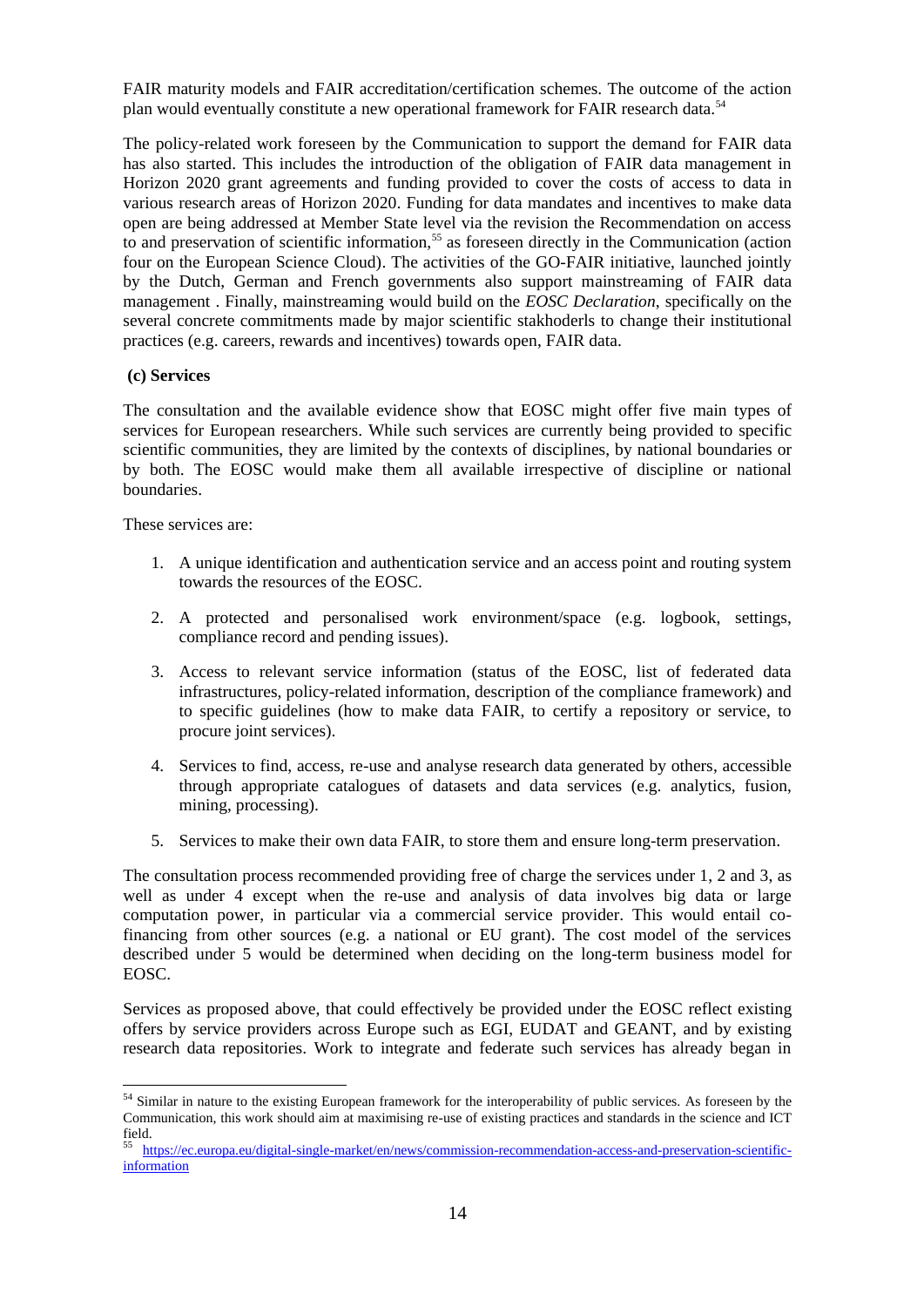Horizon 2020 Work Programme 2016-2017, with the EOSC-hub project and other related projects expected to deliver services under the EOSC. The projects will deliver the initial catalogue of services and data to be provided by EOSC and will define the delivery model(s) for the services. Those catalogues would be enriched periodically based on the process of federation.

| <b>Starting</b>      | <b>Committed resources (non-</b>                                                                                                                                                                                                                           | Action                                                                                                                                | <b>Milestones</b>                                                                                                                                               |
|----------------------|------------------------------------------------------------------------------------------------------------------------------------------------------------------------------------------------------------------------------------------------------------|---------------------------------------------------------------------------------------------------------------------------------------|-----------------------------------------------------------------------------------------------------------------------------------------------------------------|
| from                 | exhaustive)                                                                                                                                                                                                                                                |                                                                                                                                       |                                                                                                                                                                 |
| 2018, Q <sub>2</sub> | EOSC-hub project<br>eInfraCentral project<br>OpenAIRE-Advance project<br>INFRAEOSC-01-2018<br>INFRAEOSC-04-2018<br>INFRAEOSC-05-2018-2019 (b)<br>INFRAEOSC-02-2019<br><b>INFRAEOSC-03-2020</b><br>INFRAEOSC-06-2019-2020 (a)<br>INFRAEOSC-06-2019-2020 (b) | Develop initial catalogue of<br>services to be provided via the<br>EOSC (to be enriched periodically)<br>and define delivery model(s) | 04 2018: Initial EOSC Catalogue of<br>services accessible & prototype EOSC<br>Portal accessible<br>04 2019: Updated EOSC Catalogue of<br>services & EOSC Portal |
| 2018, Q <sub>2</sub> | <b>EOSC</b> pilot project<br>EOSC-hub project<br>INFRAEOSC-04-2018<br>INFRAEOSC-05-2018-2019 (b)                                                                                                                                                           | Develop initial catalogue of<br>datasets accessible via the EOSC<br>(to be enriched periodically)                                     | Q2 2019: Initial EOSC Catalogue of<br>datasets accessible.                                                                                                      |

The further support will be provided by the INFRAEOSC-01-2018 - Access to commercial services through the EOSC hub, INFRAEOSC-02-2018 - Prototyping new innovative services and INFRAEOSC-03-2018 calls - Integration and consolidation of pan-European access mechanisms to public e-infrastructures and commercial services through the EOSC hub.

#### **(d) Access and interface**

The consultation and evidence gathered indicate the benefits of giving users a choice between different entry points for accessing EOSC services for practical reasons and to ensure a smooth transition from legacy research data systems in contrast to implement a single access point. Work on the EOSC access and interface has already begun under Horizon 2020 Work Programme 2016-2017: the EOSC-hub project will pilot the common platform and the access to EOSC services, while the *eInfra Central* project provides a first catalogue and access to eInfrastructure services.

The entry points to the EOSC would be similar but not equivalent, and typically would consist of a web-based user interface, or front-end, which can be tailored to the specific needs and context of particular user communities. In addition, it would comprise a common platform building on the EOSC-hub project and further developed in the INFRAEOSC-06-2020 call a) and b), that would be accessible to users via machine-to-machine interfaces and which offers access to shared EOSC resources and to the full range of EOSC services.

Services provided under the EOSC would be made accessible via a EOSC portal, based on the work developed by the EOSC-hub and eInfra Central projects and further support planned in Horizon 2020 for the EOSC portal. Acting as a *universal entry point for all potential users*, the portal would have a full-fledged user interface supported by the common platform. A universal entry point usually guarantees that all users have access to the full range of services, irrespective of geographical location or scientific affiliation.

In parallel, established user communities could further develop their existing user interfaces upon the common platform, to offer access to EOSC services within their traditional work environment and give their users a choice as described above.

#### **(e) Rules of participation**

In line with good practices of multi-stakeholder governance of large-scale scientific infrastructures, the EOSC would benefit greatly from the development of Rules of Participation.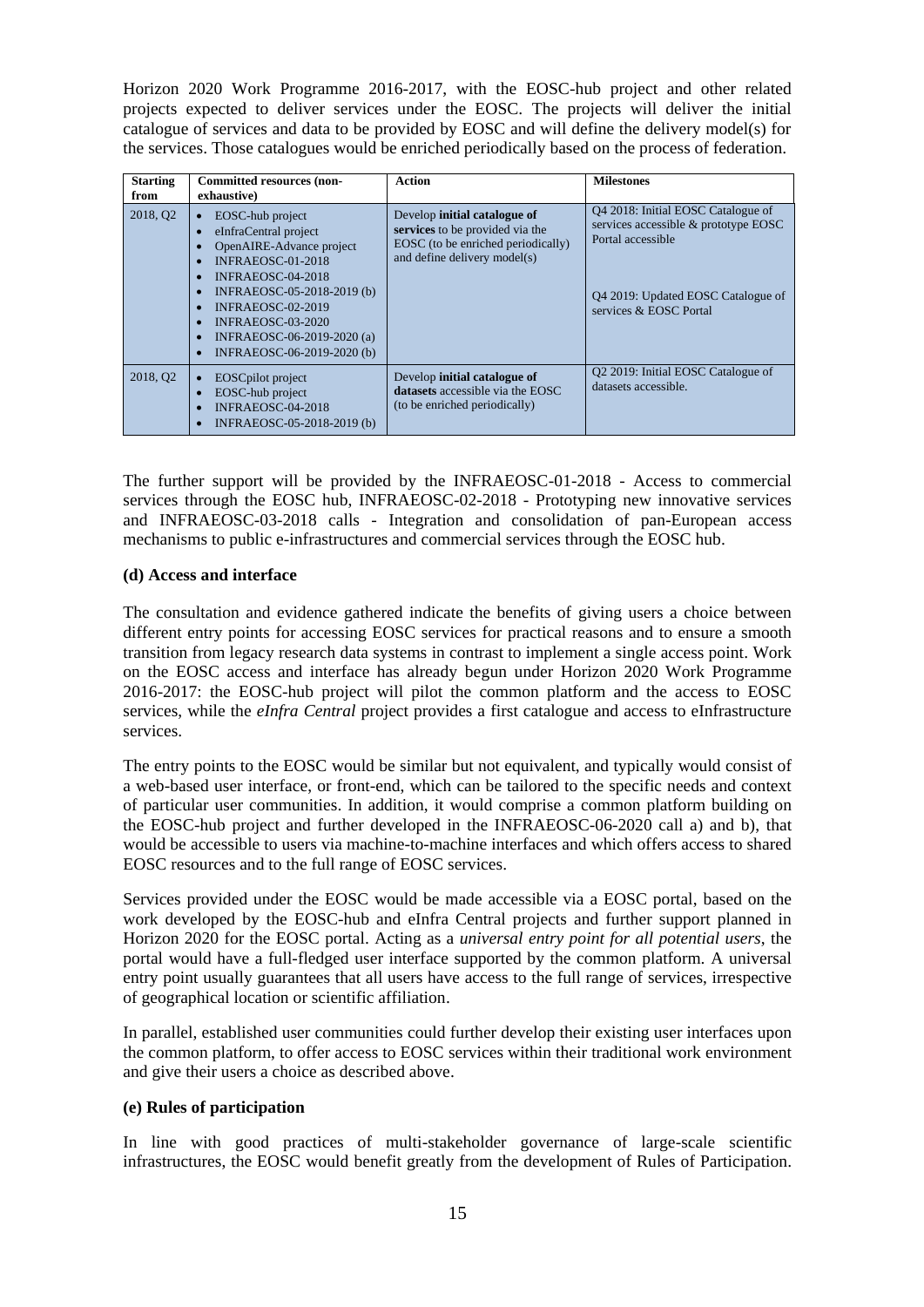These rules would set out in a transparent and inclusive manner the rights, obligations and accountability of the different stakeholders taking part in the initiative (e.g. data producers, service providers, data and service users). The groundwork for the design of such rules is being laid primarily by the EOSCPilot project funded by the Work Programme 2016 and the work of the High Level Expert Group on the EOSC, while the EOSC Declaration set the general principles.

The consultation and available evidence suggest that the rules ought to address:

- the use of the tools, specifications, catalogues and standards (EOSC shared resources) and applicable methodologies (framework for FAIR research data);
- the principles for regulating transactions in the EOSC (e.g. financial mechanisms and procedures, agreements/bylaws established by the EOSC governance framework); and
- the applicable legal frameworks (e.g. GDPR, copyright, Data Security and Cybercrime, dispute resolution and redress mechanisms, e-commerce directive).

Moreover, the rules would apply differently to different EOSC participants, depending on their maturity and role (providers vs. users, scientists or innovators), location (EU vs. global research partners), and would need to respect the specificities of different scientific disciplines. Therefore, compliance with the rules could differ based on:

- the current situation and readiness of data infrastructures and services at the level of Member States (research infrastructures, e-Infrastructures) and disciplines (level of standardisation and integration) and the differences in their established rules and processes;
- the actual existence and variety of service providers and the actual needs of users of the EOSC (e.g. public vs private; horizontal vs specialised); or
- evidence of changing needs and practices in relation with the implementation of the rules, in particular as concerns compliance with existing legal frameworks (e.g. GDPR) and emerging ones (e.g. free flow of data).

In short, the rules of participation of the EOSC would need to take into account the established practices and current needs of all researchers and service providers.

### **(f) Governance**

The need to establish an appropriate governance framework for the EOSC clearly emerged from the discussion with stakeholders and from the experience of existing multi-stakeholder infrastructures in the ICT domain (such as ICANN and ITF).

The EOSCpilot project has laid the ground for such a governance framework, which has been sketched out in the Horizon 2020 Work Programme 2018-20<sup>56</sup> under the Call INFRAEOSC-05-2018-2019 ( $\epsilon$ 50m). This Call intends to support the set-up of an operational framework for the overall governance of the EOSC, including the coordination between relevant national initiatives.

The analysis of all inputs received indicates that the EOSC governance framework should support well-defined functions including strategy (e.g. setting the long-term orientation and priorities and deciding on compliance), implementation (e.g. budgetary orientations), monitoring (e.g. setting out key performance indicators) and reporting, exercised within a clear and bounded remit. Such remit would encompass the actions needed for the coordination and the federation of research data infrastructures in Europe as discussed in previous sections, notably the development and implementation of the European framework for FAIR research data, EOSC shared resources, the Rules of Participation and the EOSC portal.

 $\overline{a}$ <sup>56</sup> Commission Decision C(2017)7124 of 27 October 2017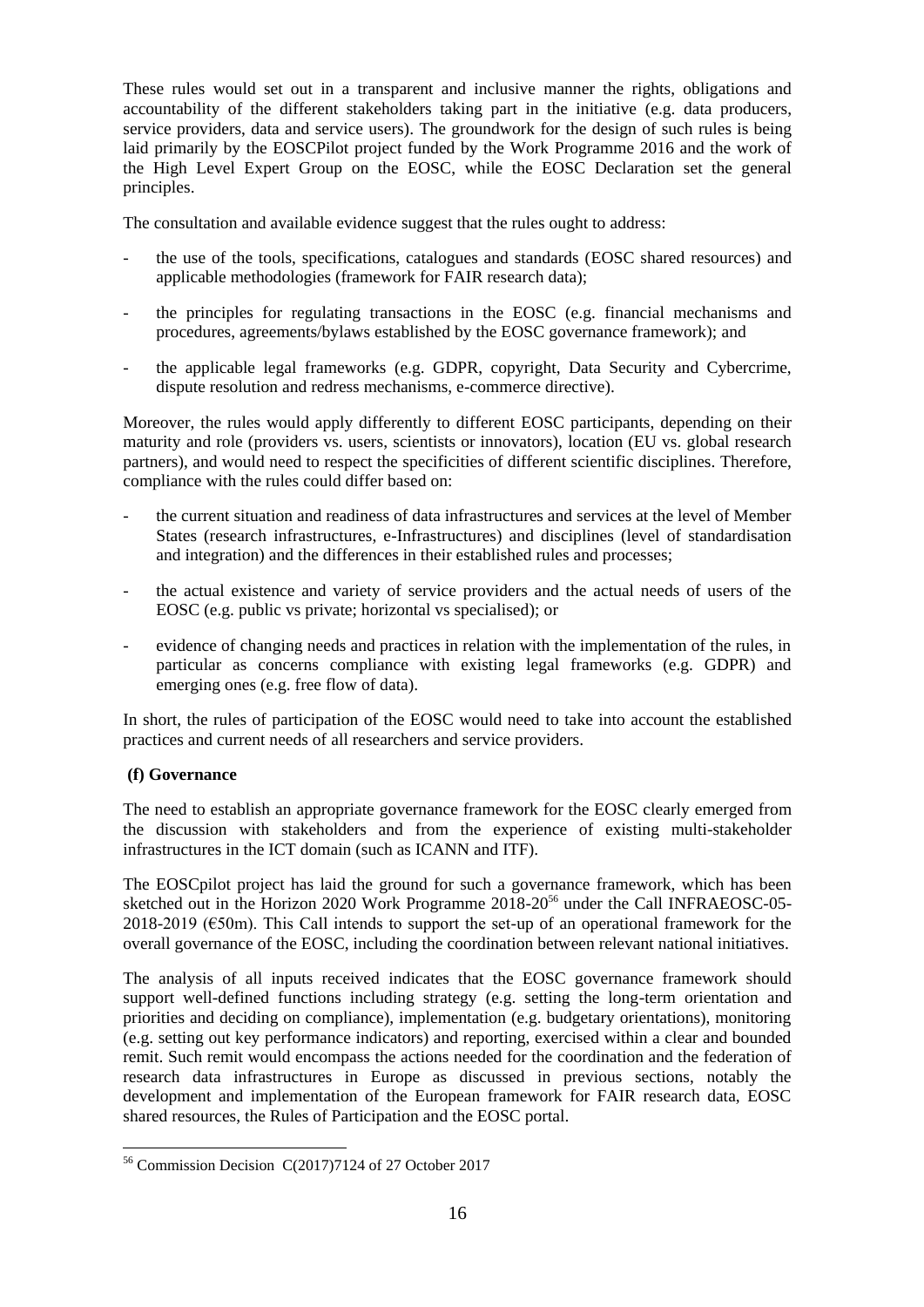Stakeholders and national experts converge on the need for a two-staged approach in building the EOSC governance. In the first phase, the governance could entail steering and oversight of the initial development of the EOSC, primarily led by the Member States and the Commission. In a second phase, following thorough evaluation of the first phase, the governance could oversee the initial operations and further development of the EOSC. This second phase would become more stakeholder-driven, with Member States and Commission keeping a higher-level oversight role.

As the current Multi-Annual Financial Framework runs until end of 2020 with resources committed through Horizon 2020 for supporting the EOSC's initial development, an evident cutoff date for the first phase could be the end of Horizon 2020. Any further Commission proposal for governance and decision-making beyond 2020 would be part of the Commission's proposal for the next EU R&I Framework Programme and would depend on whether EU resources for the EOSC become available under the next Multi-Annual Financial Framework.

| <b>Starting</b><br>from | <b>Committed resources (non-</b><br>exhaustive)                                                    | Action                                                          | <b>Milestones</b>                                                                                                                           |
|-------------------------|----------------------------------------------------------------------------------------------------|-----------------------------------------------------------------|---------------------------------------------------------------------------------------------------------------------------------------------|
| 2018, Q1                | EC, with support of EOSC pilot<br>project, High Level Expert Group<br>EOSC, OSPP and other sources | Set up the EOSC governance<br>framework in consultation with MS | Q4 2018: EOSC Governance<br>established                                                                                                     |
| 2019, Q1                | INFRAEOSC-05-2018-2019 (a)                                                                         | Prepare legacy for $2nd$ implementation<br>phase (post $2020$ ) | Q3 2020: Recommendations on<br>strategic and financing orientations<br>and organisational settings for the<br>future of the EOSC, post 2020 |

In line with the Horizon 2020 Work Programme 2018-2020, the EOSC governance framework should ensure a proper representation of the main stakeholders and allow for an effective policy steering of the initiative, through a group/body/entity gathering stakeholders, the Member States and the Commission, to advise on effective implementation and ensure input from a wide range of actors.

The consultation process confirmed a number of principles in the EOSC Declaration, including the need for a low intervention cost, the development of light mechanisms and high accountability of the proposed framework. The consultation produced a number of orientations, which are summarised in Annex 5, for the set-up and composition of the EOSC governance framework. The outcomes of the consultation should serve as a basis for further consultation of the Member States and other relevant stakeholders, without prejudging future decisions in this area.

### *2.2 - Key actions and milestones*

Table 2 presents a summary of the main actions in Horizon 2020 presented in the previous section, in relation to the six lines of actions of the implementation Roadmap. This provides a clear link between the above described possible EOSC federated model and Horizon 2020 implementation resources, and a timeline based on project milestones from Descriptions of Action (WP 2016-17) and descriptions (WP 2018-2020).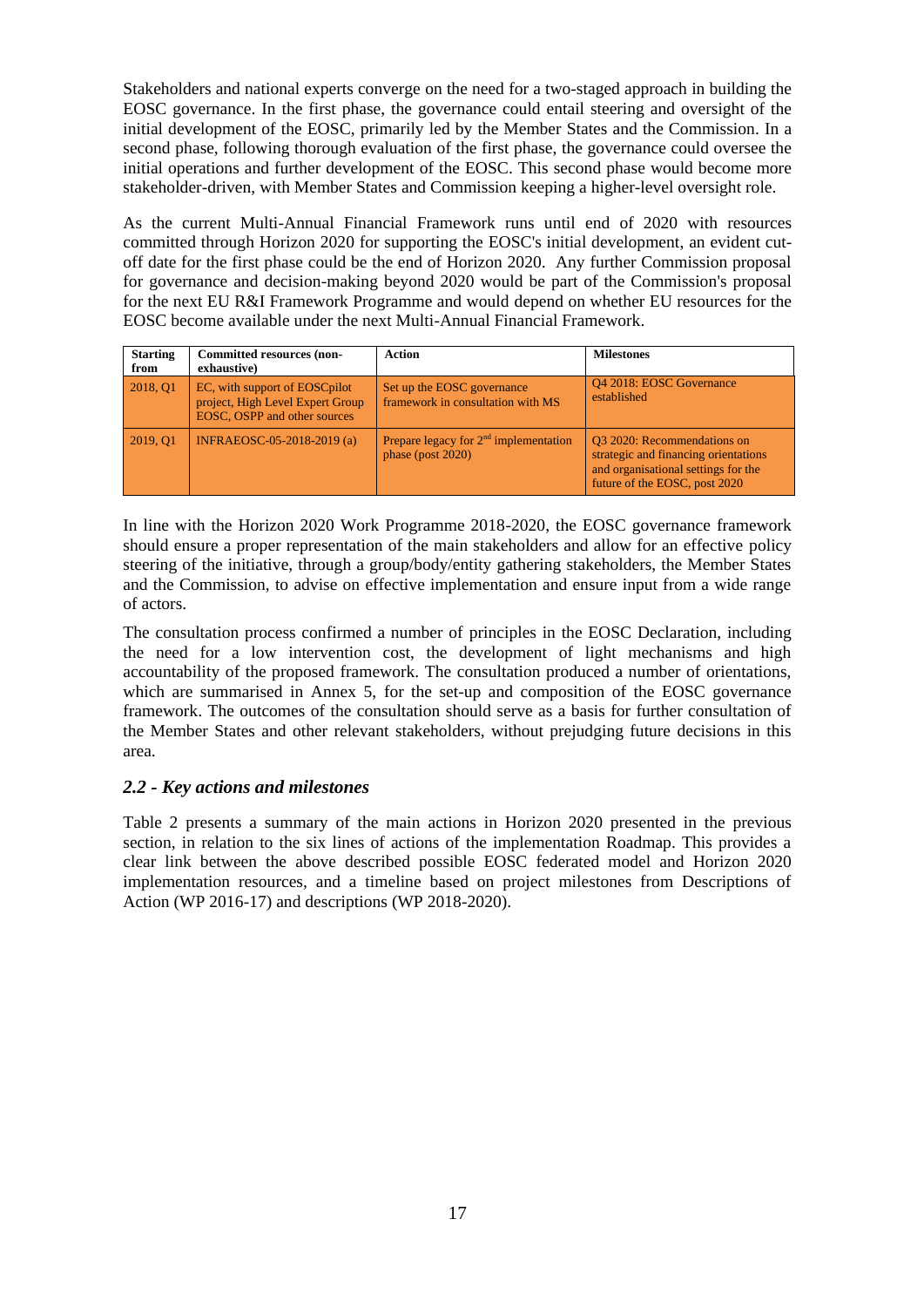|                 | Table 2. Overview of the implementation Roadmap                                                                                 |                                                                                                                                                                  |                                                                                                                                                                                                                              |                           |  |
|-----------------|---------------------------------------------------------------------------------------------------------------------------------|------------------------------------------------------------------------------------------------------------------------------------------------------------------|------------------------------------------------------------------------------------------------------------------------------------------------------------------------------------------------------------------------------|---------------------------|--|
| <b>Starting</b> | <b>Action line</b>                                                                                                              | <b>Milestones</b>                                                                                                                                                | Resources (non-exhaustive)                                                                                                                                                                                                   | Area                      |  |
| 2018, Q1        | Develop initial EOSC federating core including the EOSC shared<br>resources                                                     | Q4 2019: Initial EOSC federating core in place                                                                                                                   | <b>EOSC-hub project</b><br>OpenAIRE-Advance project<br>• FREYA project                                                                                                                                                       | Architecture              |  |
| 2019, Q1        | Develop catalogue of interested and eligible (per Rules of<br>Participation) data infrastructures to be federated into the EOSC | Q4 2019: Registry of data infrastructures of the EOSC (initial)                                                                                                  | • EOSCpilot project<br>INFRASUPP-01-2018-2019 (b3)                                                                                                                                                                           | Architecture              |  |
| 2018, Q4        | Connect the research infrastructures identified in the ESFRI<br>Roadmap to the EOSC                                             | Q2 2020: Preliminary connection of most infrastructures and services to<br>the EOSC                                                                              | $\bullet$ INFRAEOSC-04-2018                                                                                                                                                                                                  | Architecture              |  |
| 2018, Q1        | Prepare a FAIR data Action Plan                                                                                                 | Q3 2018: FAIR data Action Plan published                                                                                                                         | • FAIR data Expert Group (E03464), in consultation<br>with stakeholders                                                                                                                                                      | <b>FAIR</b> data          |  |
| 2018, Q3        | Define a European framework for FAIR research data                                                                              | Q2 2019: European framework for FAIR research data agreed                                                                                                        | DG RTD<br>$\bullet$ RDA Europe 4.0<br>• INFRAEOSC-05-2018-2019 (b)                                                                                                                                                           | FAIR data                 |  |
| 2019, Q1        | Define a Persistent Unique Identifier policy for FAIR data                                                                      | Q4 2019: FAIR persistent unique identifier policy defined                                                                                                        | • FREYA project<br>$\bullet$ RDA Europe 4.0                                                                                                                                                                                  | <b>FAIR</b> data          |  |
| 2019, Q1        | Develop a FAIR data accreditation /certification scheme for<br>repositories                                                     | Q4 2019: FAIR certification scheme available.                                                                                                                    | • INFRAEOSC-05-2018-2019 (c)                                                                                                                                                                                                 | FAIR data                 |  |
| 2018, Q2        | Develop initial catalogue of services to be provided via the<br>EOSC (to be enriched periodically) and define delivery model(s) | Q4 2018: Initial EOSC Catalogue of services accessible & prototype<br><b>EOSC</b> Portal accessible<br>Q4 2019: Updated EOSC Catalogue of services & EOSC Portal | • EOSC-hub, eInfraCentral and OpenAIRE-Advance<br>projects<br>$\bullet$ INFRAEOSC-01-2018<br>INFRAEOSC-04-2018<br>INFRAEOSC-05-2018-2019 (b)<br>INFRAEOSC-02-2019<br>INFRAEOSC-03-2020<br>• INFRAEOSC-06-2019-2020 (a and b) | <b>Services</b>           |  |
| 2018, Q2        | Develop initial catalogue of datasets accessible via the EOSC (to<br>be enriched periodically)                                  | Q2 2019: Initial EOSC Catalogue of datasets accessible.                                                                                                          | • EOSCpilot and EOSC-hub projects<br>INFRAEOSC-04-2018<br>• INFRAEOSC-05-2018-2019 (b)                                                                                                                                       | <b>Services</b>           |  |
| 2018, Q1        | Set up the EOSC governance framework in consultation with MS                                                                    | Q4 2018: EOSC Governance established                                                                                                                             | • EC, with support of EOSC pilot project, High Level<br>Expert Group EOSC, OSPP and other sources                                                                                                                            | Governance                |  |
| 2019, Q1        | Prepare legacy for $2nd$ implementation phase (post 2020)                                                                       | Q3 2020: Recommendations on strategic and financing orientations and<br>organisational settings for the future of the EOSC, post 2020                            | • INFRAEOSC-05-2018-2019 (a)                                                                                                                                                                                                 | Governance                |  |
| 2018, Q2        | Develop Rules of Participation in consultation with stakeholders                                                                | Q1 2019: Initial EOSC Rules of Participation<br>Q4 2019: Final EOSC Rules of Participation                                                                       | DG RTD<br><b>EOSCpilot</b> project<br>• EOSC-hub project<br>High Level Expert Group EOSC<br>• INFRAEOSC-05-2018-2019 (a)                                                                                                     | Rules of<br>Participation |  |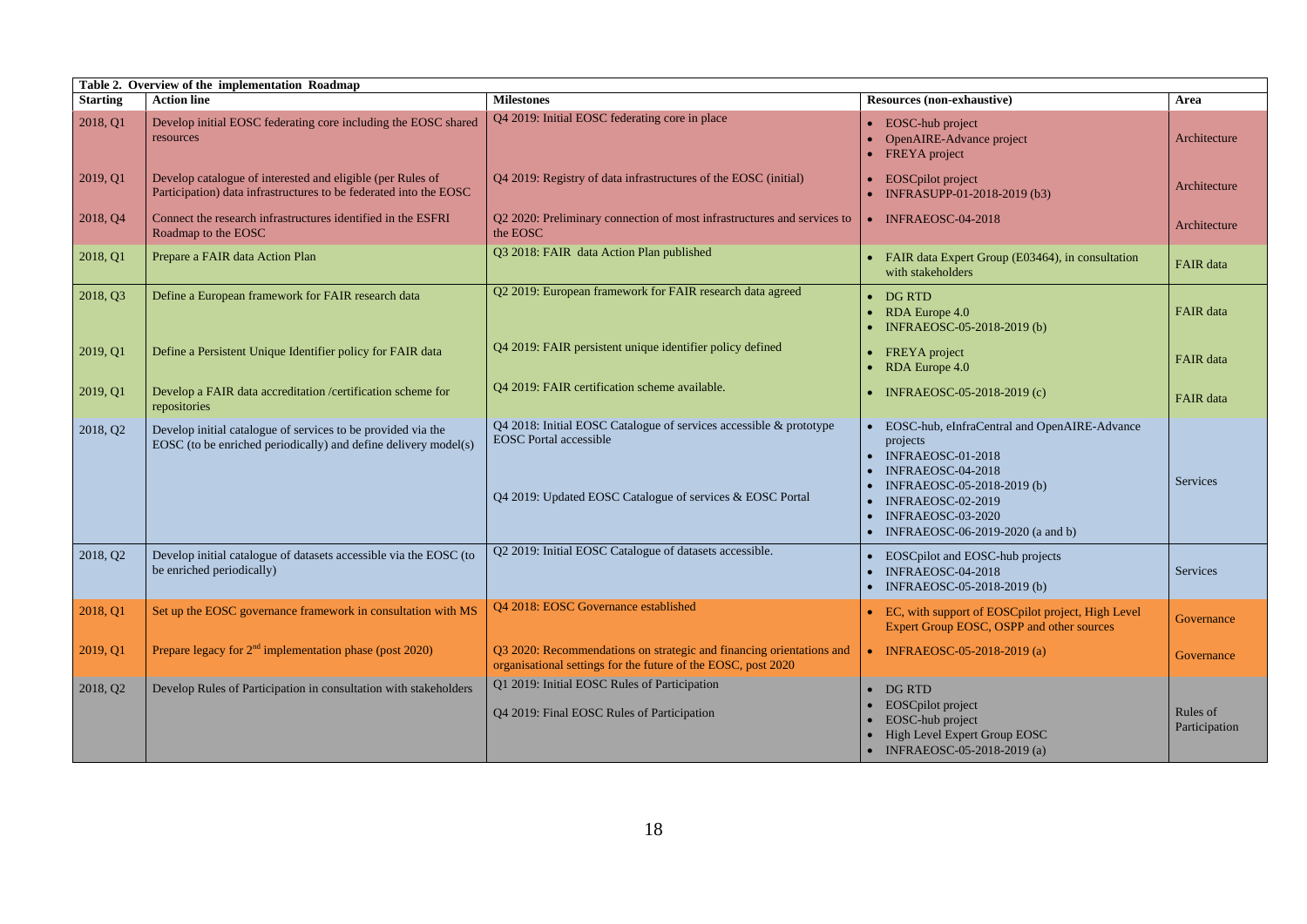## *2.3 Link of the EOSC with the European Data Infrastructure*

The European Data Infrastructure (EDI) is the second pillar of the European Cloud Initiative, foreseen to underpin the EOSC by deploying the high-bandwidth networks and the supercomputing capacity necessary to access and process large datasets stored in the EOSC. The EuroHPC Joint Undertaking (JU) is one of the main components of the EDI. The Commission proposal for a Council Regulation of the EuroHPC  $JU^{57}$  is now under Council scrutiny. The plans are that the EuroHPC JU will implement, as of 2019, the European strategy on High Performance Computing (HPC), by pooling European and national resources with the aim to develop, acquire and deploy in Europe top-of-the-range supercomputers for processing big data, based on competitive European technology, so they can run ambitious scientific and industrial applications, and enable scientific discoveries and innovation.<sup>58</sup>

Users will have access to pan-European HPC services through the EuroHPC JU/PRACE as a complementary service in the EOSC catalogue of services via GÉANT, the other main component of the EDI. In the longer term, it is expected that part of the capacities of EuroHPC and PRACE machines would be offered as cloud-based/on-demand HPC services. This would contribute to the widening of the user base of HPC, providing easier access via the cloud both to researchers in key scientific disciplines and to the long tail of science. Over time, *federated* HPC services could be then fully integrated in the EOSC catalogue of services.

#### *2.4 Widening the EOSC*

As stated in the Communication on 'Building the European Data Economy'<sup>59</sup>, the user base of the EOSC and of the European Data Infrastructure will expand to the public and private sectors stakeholders, creating solutions and technologies that will benefit all areas of the economy and society. Achieving this will require a collaborative effort open to all those interested in exploiting the data revolution in Europe as an essential component of global growth.

In order to achieve the above, the EOSC implementation roadmap should be iterative and take into account the impacts of widening the user base and the services it connects to, so that the EOSC could not only respond to changing needs of scientists but also to the increasing needs of other highly knowledge-intensive sectors of society that are in need of this data. This effort and the necessary principles for including third party users will also have to be included in the technical and governance discussions of the EOSC. The plan should also propose the right incentives for data sharing and motivating a large number of public and private users to use the EOSC.

### *2.5 Preliminary reflections on the costs and financing of the EOSC implementation*

The consultation and the studies also helped the Commission services to reflect on the costs and on the financing means that are appropriate for the initiative. Overall, it may be argued that the initiative would have a cost that is only marginally higher (e.g. administrative costs) than the resources that have already been earmarked by Member States and the Commission in support of responsible research data management. This is true in particular for the support made available in Horizon 2020 ( $\sim \text{\textsterling}300$ m in WP 2018-2020). The initiative should thus be largely budget-neutral at EU-level until the end of the current financial framework.

Conceptually, the cost of the EOSC in real terms ought to be estimated on a proper baseline of current cost of research data infrastructures and research data management at Member States and

 57 COM(2018) 8 final.

<sup>&</sup>lt;sup>58</sup> The JU would acquire high-end supercomputing capabilities, through two pre-exascale systems by 2020 and two exascale systems by 2022/2023, and support the development of a full European HPC ecosystem in terms of technologies, applications and skills that provides Europe with the HPC and data capabilities required to compete globally.

 $59$  COM(2017) 9 final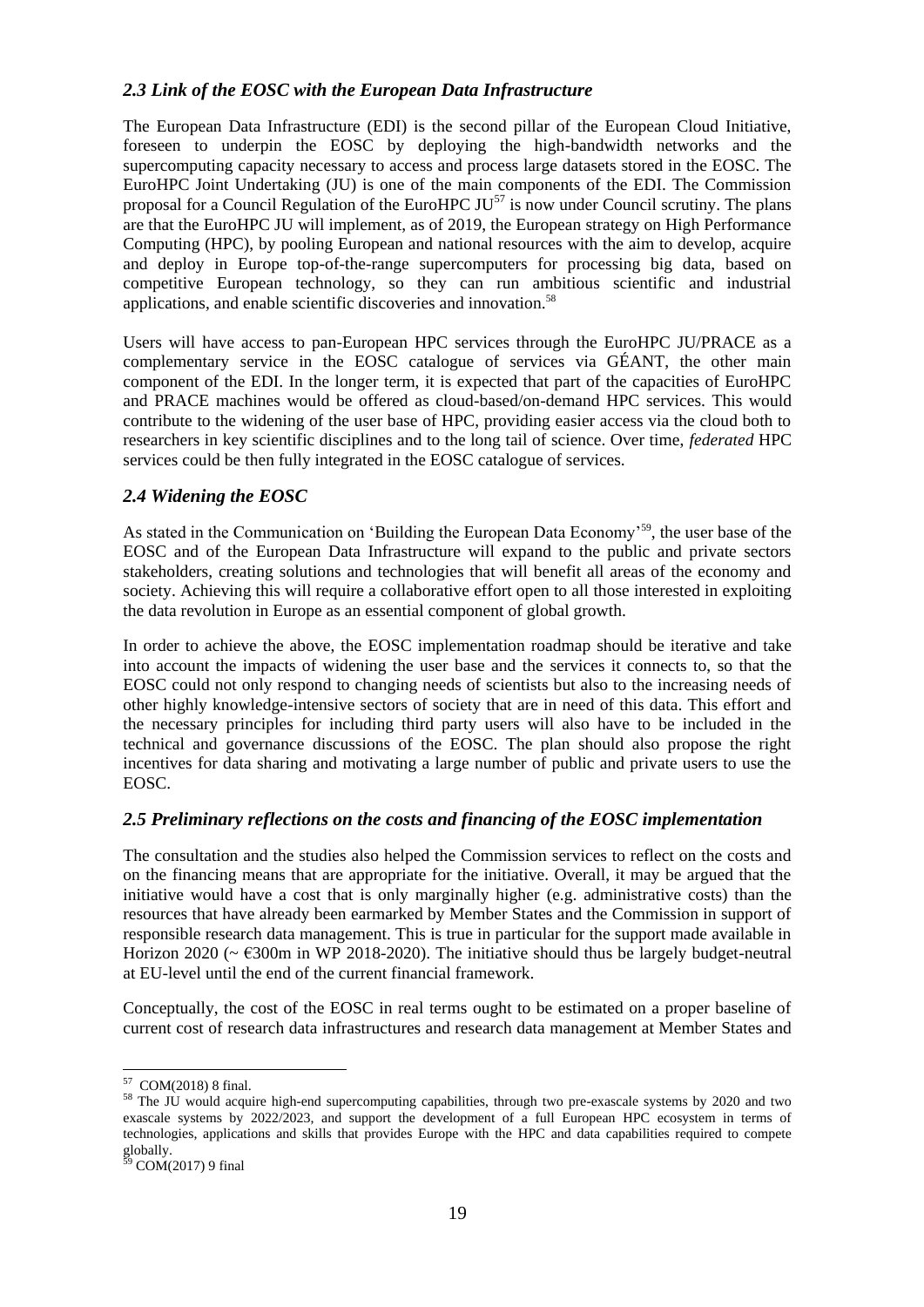EU level. This baseline includes the current running costs of research data and infrastructure, and the costs for aligning, federating and integrating research data infrastructures at national level and at the level of individual disciplines, and the cost of making all research data FAIR. Therefore, the real cost of EOSC is the cost of ensuring that current operations, upgrades and related investments happen in a coordinated and consistent way at European level. This horizontal cost, committed by the Commission in Horizon 2020, is expected to be an initial investment until 2020. The costs corresponds to establishing and operating the EOSC federating core (see Section 2.1, a) architecture), the EOSC shared resources, the EOSC Portal offering access to them, the compliance framework (including the rules of participation) and the governance framework. The Commission is also driving behavioural change and infrastructure upgrades by making open FAIR data the default option under Horizon 2020 and making related costs eligible for reimbursement.

Yet, irrespective of the EOSC initiative, all EU research systems are bound to make research data FAIR and will need to upgrade research data infrastructures and processes to stay competitive in data-driven, open science. While Member States would ultimately meet such costs at any rate, the intervention logic of the Communication, and of similar initiatives in the science domain, $60$ propose that it is best, as well as most efficient and profitable, to coordinate and partly mutualise this investment by means of actin at UE level.

The additional costs incurred by Member States are expected to vary greatly, depending on the current level of readiness of their data infrastructures and the existing planning of upgrades. Reporting to the Commission by the National Point of Reference on the *Recommendation on access to and preservation of scientific information* suggests that most Member States are developing policies and planning funding for upgrading data infrastructures and improving research data management. This is further indication of the need to align and coordinate such efforts and funding at the European level to achieve economies of scale that increase performance and efficiency of research in Europe. In addition, Member States would flag the national initiatives that they want to federate into the EOSC (e.g. GO-FAIR, Helmholtz Data Alliance, etc.) and any resources they are willing to provide in kind. Finally, the upcoming update to the Commission Recommendation on access to and preservation of scientific information (C(2012)4890), building concretly on the commitment of national research funders to make research data FAIR, is expected to accelerate the behavioural change and infrastructures upgrades initiated through Horizon 2020.

However, very little to no published information exists on the current level of spending on research data infrastructures and FAIR data management in Member State and this, along with the variable situation across the EU, is why it is not possible to attach concrete figures to these costs consistently across EU28. The Final report of the High Level Expert Group on the EOSC estimated that on average about 5% of total research expenditure should be spent on properly managing and *stewarding* data in an integrated fashion.

Should EU resources become available for a second phase after 2020 (e.g. via FP9), and/or should significant national resources be ear-marked for EOSC, the sustainability of the EOSC would be ensured through a mix of funding streams, including deposit fees flowing from national research funders. A full cost estimate would be needed to be prepared for the further development and operation of the EOSC beyond 2020, addressing scalability and legacy.

Further to this, European Structural and Investment Funds could be used by Member States or regions to support selected data infrastructures in need of specific further development or for research and innovation projects in line with their Smart Specialisation Strategies and operational programmes' priorities. Due consideration could also be given to offering specific research

 $\ddot{\phantom{a}}$ 

 $60$  According to the ESFRI Roadmap 2016, cutting edge research increasingly requires investments in methods and instruments, and in computing and data, that exceed the capacity of any individual Member State – the total budget absorbed by all European RIs is in the range of  $\epsilon$ 10b per year.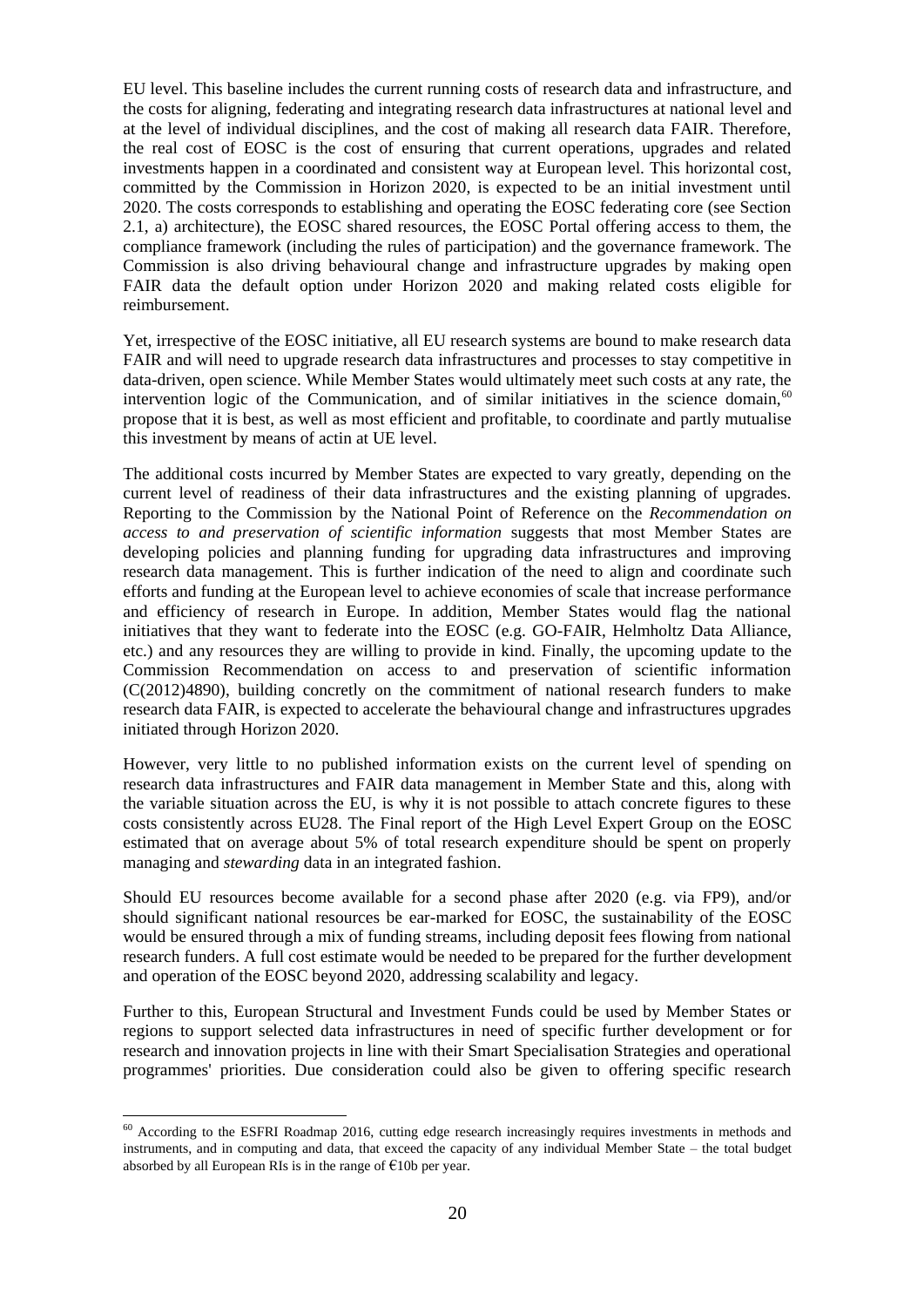grants, voucher schemes or coins to allow researchers finance the use of advanced EOSC services, as well as to introducing business fees for accessing the EOSC.

Tentatively, the most effective business model for the EOSC is one that links regional, national, European and third party funding to operate a federation of data infrastructures, to align practices and policies regarding research data in such a way as to gain the maximum efficiency for European researchers, the industry and the citizens. In principle, the business models and funding streams of existing data infrastructures should not be affected by the development and operation of the EOSC, as long as they are compatible with the operating principles of the EOSC. In the case of business modelling, EOSC would optimize costs and effectively manage digital assets over time and across Europe, to ensure a thriving data-driven science environment and a sustainable future.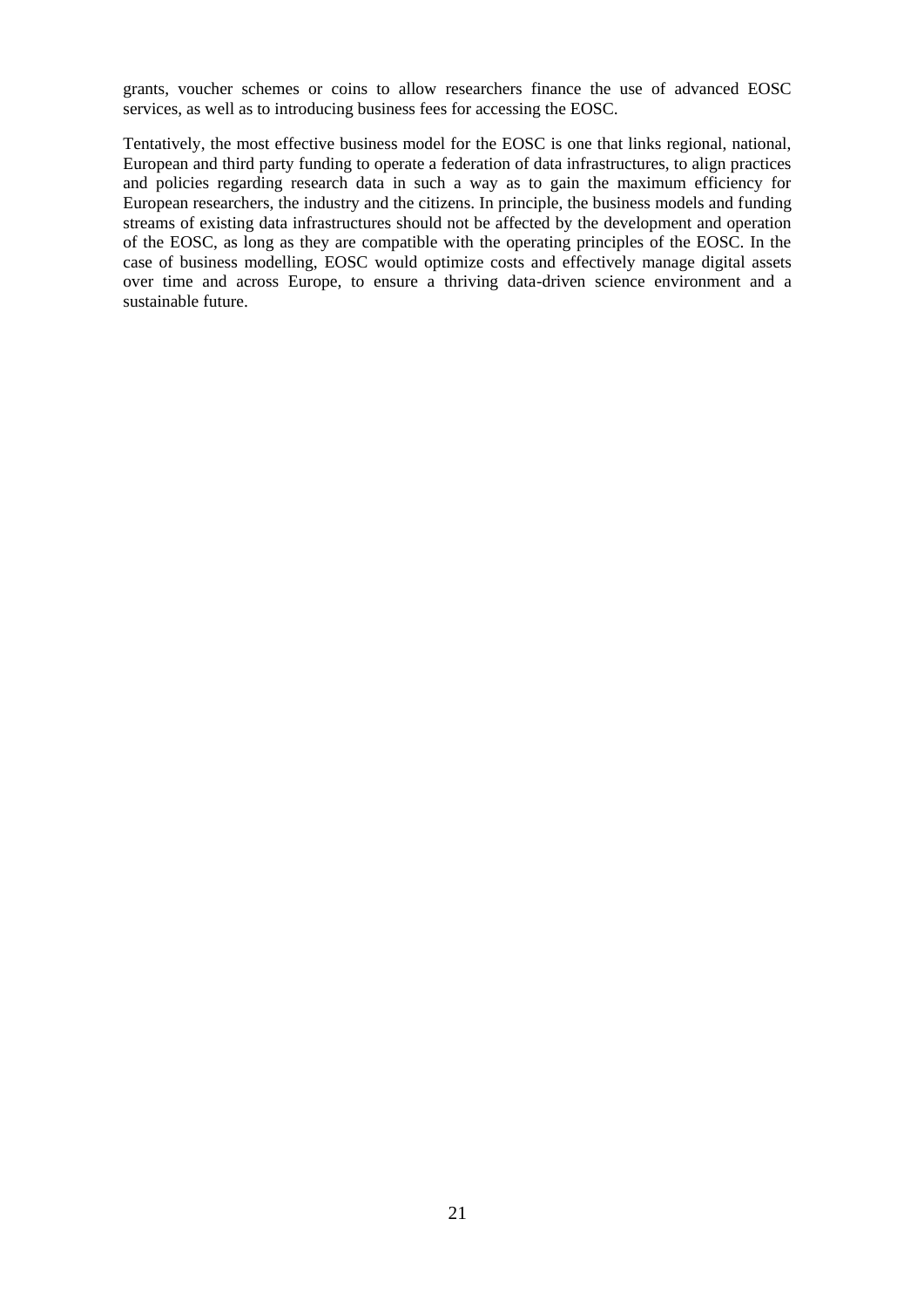## **Annex 1 – Stakeholder consultation process**

## *1.1. Detailed response from EU institutions*

| Annex 1 - Main resolutions on the EOSC from inter-institutional dialogue |                                                                                                                                                                                                                                                                                                                                                                                                                                                                                                                                                                                                                                                                                                                                                                                                                                                                                                                                                                                         |  |  |
|--------------------------------------------------------------------------|-----------------------------------------------------------------------------------------------------------------------------------------------------------------------------------------------------------------------------------------------------------------------------------------------------------------------------------------------------------------------------------------------------------------------------------------------------------------------------------------------------------------------------------------------------------------------------------------------------------------------------------------------------------------------------------------------------------------------------------------------------------------------------------------------------------------------------------------------------------------------------------------------------------------------------------------------------------------------------------------|--|--|
|                                                                          | <b>EP resolution</b> of 16 February 2017 on the European Clod Initiative $P8_TA(2017)0052$                                                                                                                                                                                                                                                                                                                                                                                                                                                                                                                                                                                                                                                                                                                                                                                                                                                                                              |  |  |
| <b>EOSC</b>                                                              | to present an <b>action plan</b> with clear working packages and timelines,<br>defining the results to be achieved, the sources of financing and the<br>stakeholders involved throughout the process<br>to identify appropriate financing mechanisms for the EOSC and the EDI<br>to provide sufficient resources for this policy area in H2020 and in proposal<br>for FP9<br>to reduce the fragmentation of digital infrastructures by establishing a<br>٠<br>roadmap for actions and a robust governance structure<br>to engage with Member States and other stakeholders in the design and<br>$\bullet$<br>implementation of the roadmap for governance and funding of EOSC<br>to take the lead in promoting intersectoral, cross-lingual and cross-border<br>interoperability and cloud standards; to take measures to preserve a high-<br>quality standardisation<br>to take into account cyber-security issues from the very first stage of all its<br>$\bullet$<br>IT initiatives |  |  |
|                                                                          | to provide more clarity on the definitions used in the communication and,<br>in particular, to create a clear distinction between the European Cloud<br>Initiative and the EOSC                                                                                                                                                                                                                                                                                                                                                                                                                                                                                                                                                                                                                                                                                                                                                                                                         |  |  |
| <b>Research</b>                                                          | to ensure that all scientific research and data produced by the Horizon<br>$\bullet$                                                                                                                                                                                                                                                                                                                                                                                                                                                                                                                                                                                                                                                                                                                                                                                                                                                                                                    |  |  |
| data                                                                     | 2020 is open by default<br>The transition towards an Open Science system - Council conclusions (adopted on                                                                                                                                                                                                                                                                                                                                                                                                                                                                                                                                                                                                                                                                                                                                                                                                                                                                              |  |  |
| 27/05/2016)                                                              |                                                                                                                                                                                                                                                                                                                                                                                                                                                                                                                                                                                                                                                                                                                                                                                                                                                                                                                                                                                         |  |  |
| Open<br><b>Science</b><br><b>Research</b><br>data                        | to collaborate on incentives for an internationally accepted system for data<br>٠<br>citation, making use of initiatives and expertise that already exist<br>to inform the Member States and stakeholders on a regular basis on the<br>$\bullet$<br>ongoing developments and outputs of the OSPP at least twice a year<br>to explore appropriate governance and funding frameworks for European<br>$\bullet$<br>Cloud Initiative<br>to promote data stewardship and to implement Data Management Plans<br>٠<br>as an integral part of the research process<br>increase opportunities for the optimal reuse of research data can only be<br>٠<br>realised if data are consistent with the FAIR principles (findable,<br>accessible, interoperable and re-usable) within a secure and trustworthy                                                                                                                                                                                         |  |  |
|                                                                          | environment;<br>importance of storage, long term preservation and curation of research<br>data, taking into consideration the capacity of the research group or<br>organisation, as well as ensuring the existence of metadata based on<br>international standards;<br>to continue to make the costs incurred for both data management and<br>preparation of research data eligible for funding in Horizon 2020, linking it<br>to FAIR;                                                                                                                                                                                                                                                                                                                                                                                                                                                                                                                                                 |  |  |
|                                                                          | Opinions from the European Economic and Social Committee and the Committee of the                                                                                                                                                                                                                                                                                                                                                                                                                                                                                                                                                                                                                                                                                                                                                                                                                                                                                                       |  |  |
| <b>Regions</b>                                                           |                                                                                                                                                                                                                                                                                                                                                                                                                                                                                                                                                                                                                                                                                                                                                                                                                                                                                                                                                                                         |  |  |
|                                                                          | CoR<br>to ensure that relevant national players in all the Member States promote<br>٠<br>open science cloud services as well as knowledge-sharing more generally                                                                                                                                                                                                                                                                                                                                                                                                                                                                                                                                                                                                                                                                                                                                                                                                                        |  |  |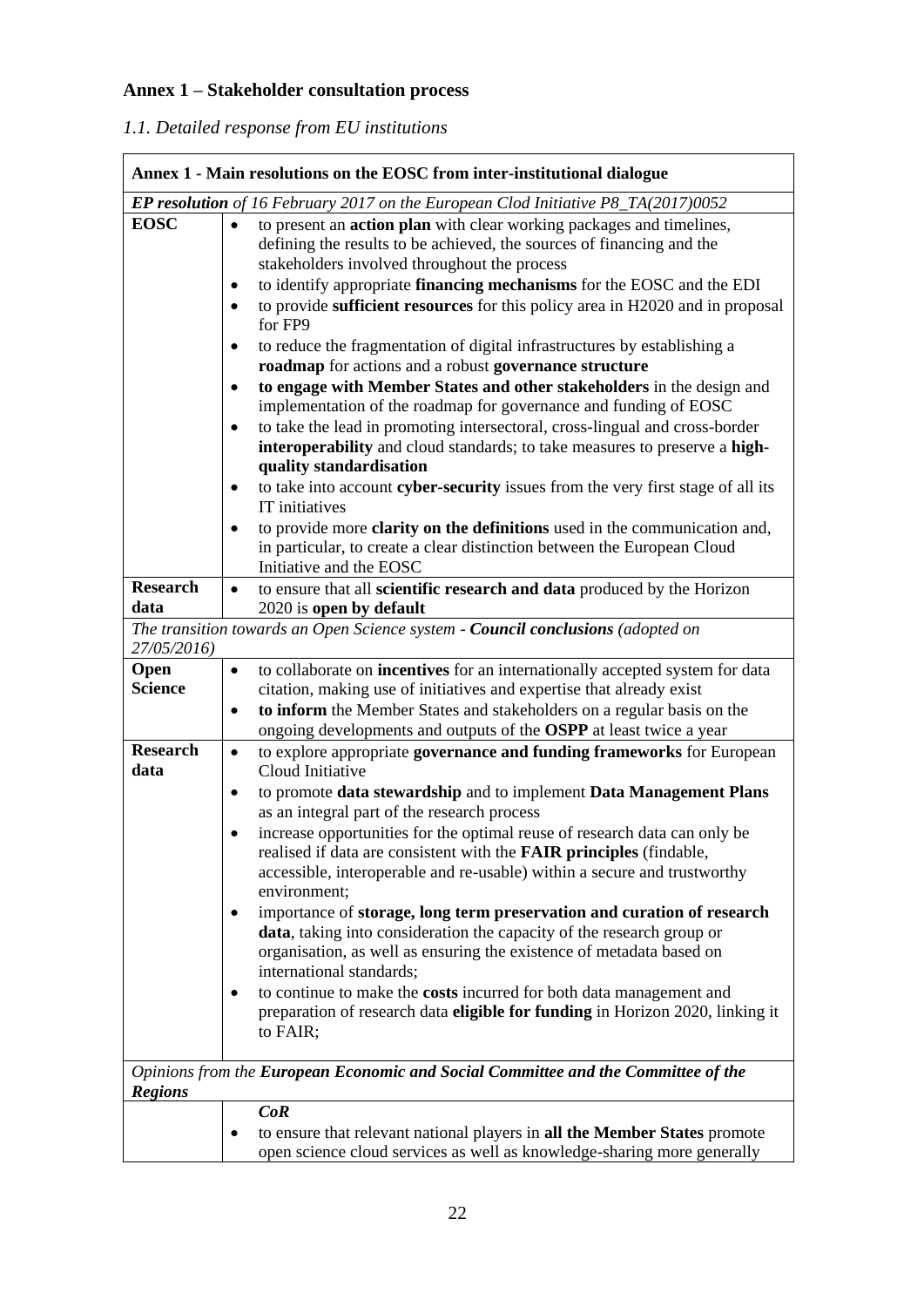| to take measures to help develop cybersecurity know-how at every level<br>$\bullet$       |
|-------------------------------------------------------------------------------------------|
| necessary                                                                                 |
| <b>EESC</b>                                                                               |
| to clarify the future timetable and arrangements for widening the user                    |
| base                                                                                      |
| to launch wide-ranging consultations on governance, directly involving the                |
| scientific community                                                                      |
| to clarify the share of different financial resources (various WPs, European<br>$\bullet$ |
| Structural and Investment Funds, CEF and EFSI) in the EOSC                                |

#### *1.2 Engagement with Member States*

The Commission engaged with the Competitiveness Council, the European Research Area and Innovation Committee  $(ERAC)$ , <sup>61</sup> the ERAC Standing Working Group on Open Science and Innovation of the ERAC, and the Horizon 2020 Programme Committee Configuration 'Research Infrastructures'. Commissioner Moedas presented three six-monthly updates on the progress on the EOSC at the Competitiveness Council. The Commission services presented four updates at the ERAC Committee and at three dedicated meetings of the ERAC OSI. The EOSC was discussed at four consecutive meeting of the 'Research Infrastructures' Programme Committee in 2017.

Additionally, the Commission services analysed several institutional inputs from Member States, to ensure that the drafting of the implementation Roadmap presented in this SWD is in line with national developments.

First, the ERAC Task Force on Open Access and Innovation drafted an Opinion on Open Research Data, and adopted the Opinion on 3 February 2016. In the Opinion, Member States and Associated Countries stress the need to have open research data infrastructures that are FAIR (findable, accessible, interoperable and reusable), diverse and trusted; it flagged the need to ensure sufficient funding for open research data and for data sharing activities, as the structure of costs is complex (human resources, infrastructure, overhead, legal and use costs in a single model). The Opinion identified the European Open Science Cloud, architecture for open research data, as one the five future steps that could help progress open research data.<sup>62</sup>

Second, the ERA National Action Plans pay significant attention to concrete national actions to promote open access, including a variety of actions supporting the EOSC such as creating einfrastructures to enable access to the results of publicly funded research and storage of sciencerelated digital content at national level. $^{63}$  There is significant and increasing activity, and diversity, of national implementations of open research data infrastructures.

Third, the 2017 reporting of the National Points of Reference for the Recommendation on access to and preservation of scientific information  $(C(2012)4890 \text{ final})^{64}$  provides insights related to national advances in research data and infrastructures. Most Member States and Associated Countries report activities in developing policies for research data, but the variable intensity and the heterogeneity of such activities suggests the need for Europe-wide coordination to create scale and scope, and drive progress in less advanced EOSC-related areas, such as research data policy alignment, certification of repositories, inter alia.

 $\overline{a}$ <sup>61</sup> <http://www.consilium.europa.eu/en/council-eu/preparatory-bodies/european-research-area-innovation-committee/>

<sup>62</sup> ERAC Opinion on Open Research Data, 1202/16 3 February 2016<https://era.gv.at/object/document/2402>

<sup>&</sup>lt;sup>63</sup> COMMISSION STAFF WORKING DOCUMENT Accompanying the document REPORT FROM THE COMMISSION TO THE COUNCIL AND THE EUROPEAN PARLIAMENT The European Research Area: time for implementation and monitoring progress SWD(2017) 21 final [http://eur-lex.europa.eu/legal](http://eur-lex.europa.eu/legal-content/EN/ALL/?uri=CELEX:52017SC0021)[content/EN/ALL/?uri=CELEX:52017SC0021](http://eur-lex.europa.eu/legal-content/EN/ALL/?uri=CELEX:52017SC0021)

<sup>&</sup>lt;sup>64</sup> The National Points of Reference were established in the 2012 recommendation to report on the advancement of Member States with regard to it every 18 months. They are a registered EC expert group in the EC's Expert Group Register, no. E03477. The reporting of 2017 will be published in the spring 2018 by the EC.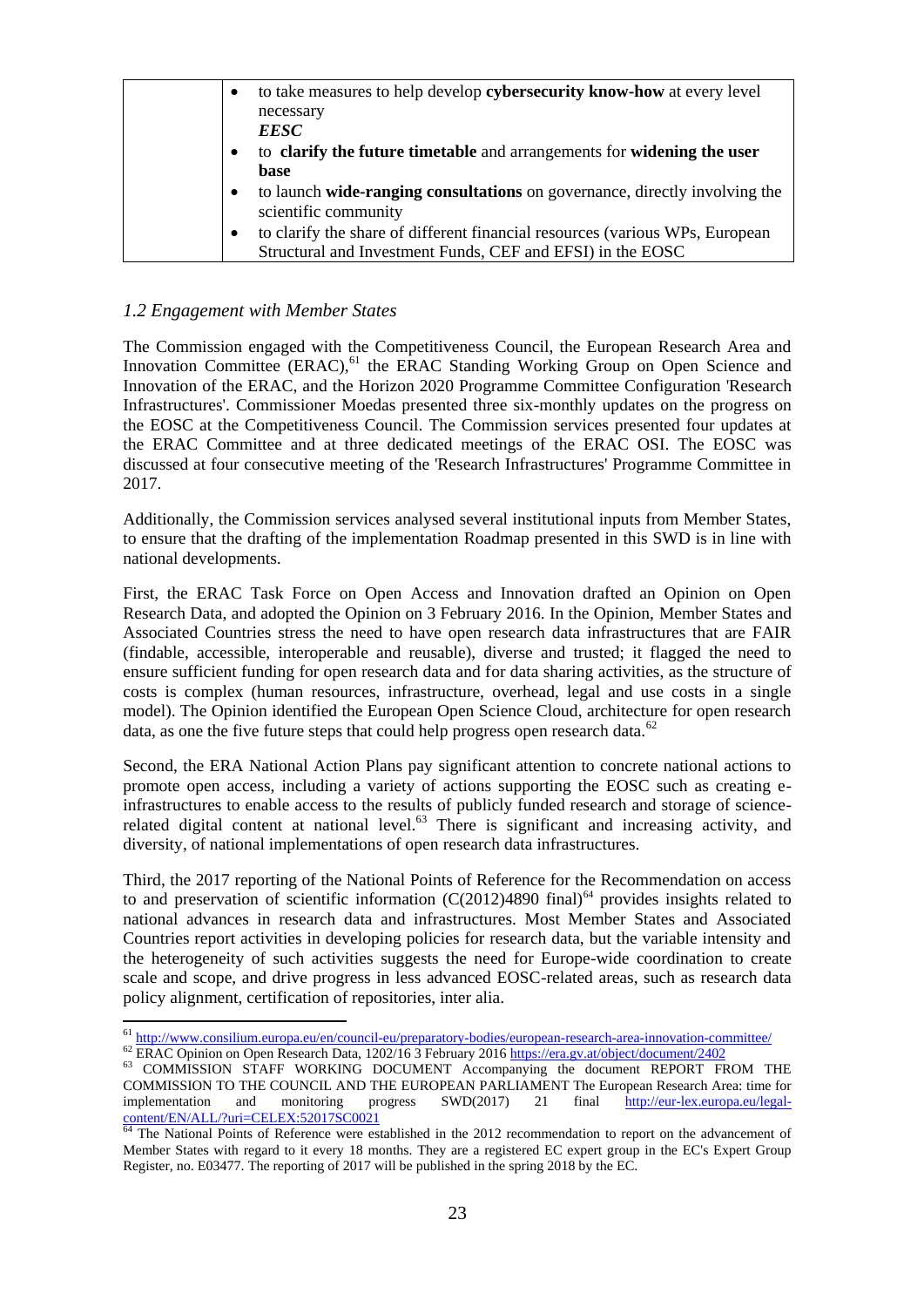### *1.3 Engagement with stakeholders: the EOSC Summit and the EOSC Declaration*

The Summit brought together 110 players from all over Europe that are key for the implementation of the EOSC. Participation included all scientific fields, national scientific infrastructures, research funders and ministries of Member States and Associated Countries (via the ERAC OSI). Eighty key scientific stakeholders attended, representing all categories and scientific fields, including representatives of 15 national scientific infrastructures. Thirteen research funders and twenty officials attended from ministries of Member States and Associated Countries. Overall, there were representatives from twenty-three Member States and Associated Countries attending. The Summit reached much beyond Brussels: about 1800 people from all over the globe watched the web stream of the event.

The Summit provided strong support for the implementation of the EOSC. There was strong agreement on data culture, on the need for FAIR data and on the need to develop and gear supporting infrastructure of services; there were agreements and no fundamental objections on the much-debated issues of services, governance and financing. Participants demonstrated a strong sense of commitment towards the implementation of the EOSC. They supported the need to act immediately and swiftly in the next few months to keep the momentum achieved by a 'coalition of doers'. They agreed that the EOSC is a truly common European project which will ensure long term sustainability and support Europe to become a key player in research data. At the Summit, many participants took upon themselves to make the EOSC a reality by 2020, proposing practical commitments to its implementation as described in the Declaration (see below). In that respect, the summit proved the willingness to build the EOSC as an inclusive (of all disciplines, countries and researchers), sustainable open research data commons for Europe's research and innovation system.

The Summit resulted in the EOSC Declaration, which is composed of 33 high level statements meant to capture stakeholders' shared understanding of the action needed on the Data culture and FAIR data, Research data services and architecture, Governance and funding, to make the EOSC a reality by 2020. About 70 scientific stakeholders undersigned the EOSC Declaration following the Summit. Many of the signatories, sixty as of today, also committed to one or more actions to implement the principles of the EOSC Declaration. By endorsing the principles of the Declaration, stakeholders signalled their intention to be involved in the making of the EOSC, for instance by taking specific action, by joining the Executive Board, by providing inputs via the annual stakeholder forum, or again by joining consortia to implement the EOSC via Horizon 2020. These commitments signal the tangible intention of organizations to support the implementation of the different elements of the European Open Science Cloud. The Commission services regularly review the inputs, and has used them extensively to align the implementation Roadmap, to actual stakeholder activities, needs and requirement.

#### *1.4 Summary of relevant studies*

The Commission tendered a study on the EOSC Governance model (December 2017), to analyse empirical cases of current governance practices of major functioning, large-scale scientific networks including ICANN, IETF, AIOTI, GÉANT and ELIXIR and provide pertinent advice on the EOSC. It concludes that the EOSC requires 1) strong policy‐led and funding‐enabled action 2) to create a service platform, 3) to set its mission and values and 4) to define the initial services needed to attract and organise data and related research products, and 5) to facilitate access and re‐use. The study recommends that the EOSC Governance model is *evolutionary*, in that it takes all stakeholders' views into account to the greatest extent possible. It recommends that the governance system is built around an *empowered community*, working with Working Groups with a clear mandate, to develop data policies in a transparent way, alongside traditional and formal governance structures.

The Science|Business report on governing the EOSC (October 2017) identifies the principles that should underpin the governance of the EOSC: trust, transparency, accountability, inclusiveness,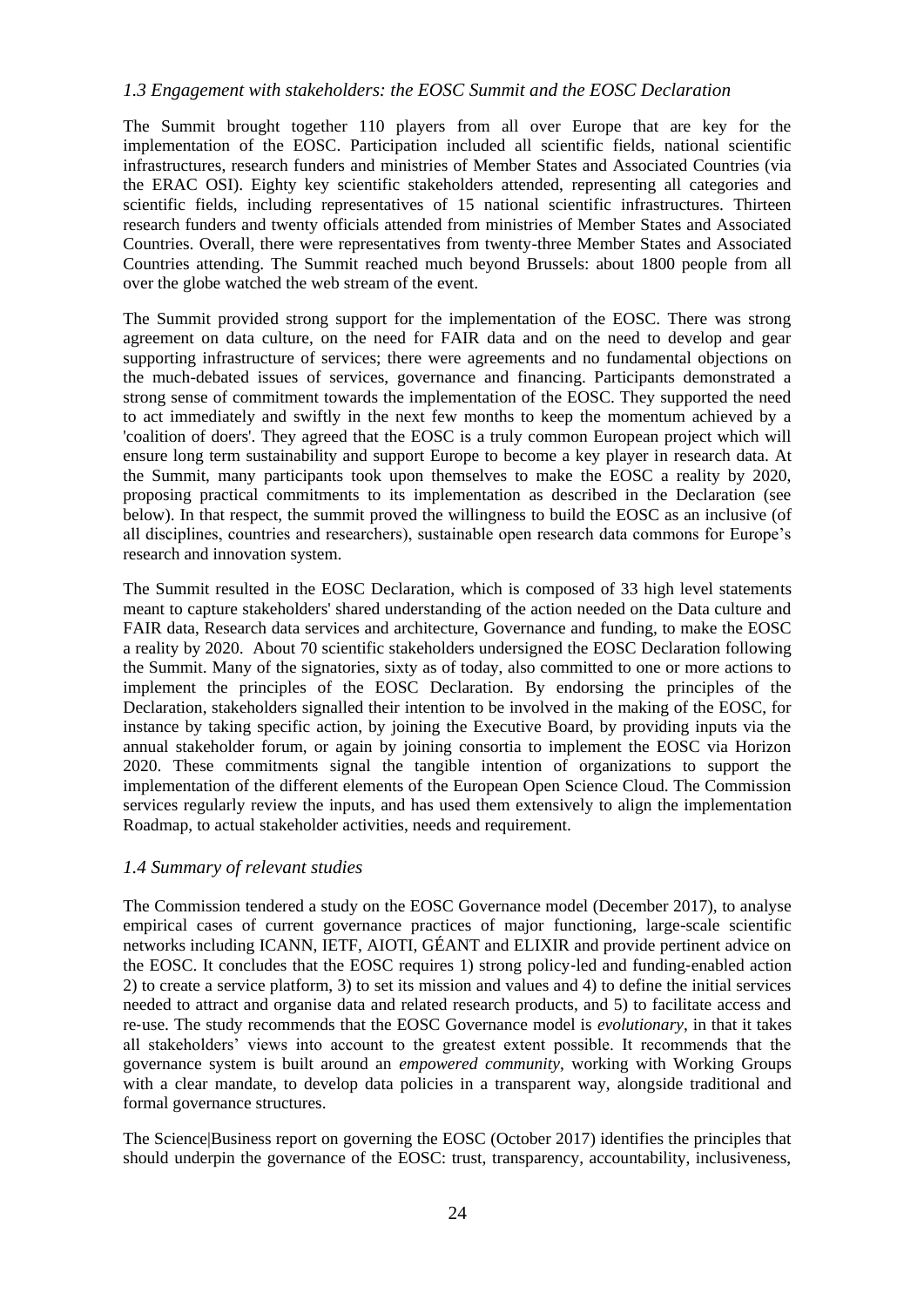flexibility, pragmatism, efficiency, a global perspective and a strong focus on the needs of science. It outlines three different implementation options for the governance structure, each involving different trade-offs between simplicity/efficiency and breadth of representation. While all models seek to ensure that key stakeholders are represented, they propose different ways to streamline the governance structure to ensure that the EOSC can move at the same pace as advances in data science.

The report of the Open Science Policy Platform on the Governance and financial schemes for the EOSC provides several specific recommendations (May  $2017$ ).<sup>65</sup> It recommends that the EOSC should rely on multi-level and multi-stakeholder governance, ensuring representation of main stakeholder categories and disciplines, integrating national and European funders. It notes that European countries and the Commission should ensure long-term funding of services needed to enable the integration of and access to the resources that will be federated in the EOSC. Different and innovative funding schemes should be investigated to support users to use services from EOSC-certified providers, approved based on a commonly-agreed European certification scheme. Finally, it noted that the kick-off of the EOSC ecosystem needs enough coordinated financial support from a sufficiently large set of European countries and the Commission.

The OECD studies<sup>66</sup> provide useful insights for the governance and financing of the EOSC. The studies aim to provide a framework for developing sustainable business models and to assist policy makers and funders in supporting data repositories with a balance of policy regulation and incentives, based on extensive empirical analysis, and to help build a shared understanding necessary to develop effective and sustainable international research data networks.

Regarding governance, the reports stress the importance of policy action to steer change: authorities should work toward common definitions of, and agreements on, open data, and work toward commonly agreed and enforced legal and ethical frameworks for the sharing of different types of public research data. Responsible national and international authorities must include data networks such as the EOSC in long-term strategic planning and support processes for research infrastructure. *Processes* including standardisation, governance mechanisms and quality control are all crucial to the success of federation of initiatives. Moreover, all parts of the ecosystems and not only the *centre*, should be included as research data repositories and international research data networks are an essential part of the infrastructure for open science.

Regarding financing, the reports stress that research data repositories and networks need a clearly articulated business model aligned with policy, regulation (mandates) and incentives (including funding). Funders and host institutions should view internationally co-ordinated data networks as a long-term strategic investment and support them and engage with them accordingly. The reports stress the importance of flexibility and mixed sources of revenue over time for long-term sustainability. Furthermore, cost optimisation (e.g. reduction of duplication, synergies, etc.) should be explored in order to effectively manage digital assets over time.

The EOSCpilot project (deliverable D2.2) also provided guidance on an appropriate governance framework for the initiative. The deliverable was based on interactions between the EOSCPilot, the EC, scientific stakeholders and Member States. The deliverable outlines a three-layer governance model consisting of Strategic, Executive and Steering layers, and details the interactions and decision flows between these layers. It also designs a resource model for the EOSC. The Strategic/ institutional layer should include EU Member States and the Commission

 $\ddot{\phantom{a}}$ 

 $65$  The report focuses specifically on: 1) Governance structure and principles: to identify the distribution of rights and responsibilities among the different entities in the EOSC ecosystem and rules for making decisions; 2) Financial schemes: to shape the best financial mechanisms that can enable the EOSC ecosystem to flourish and deliver value in an efficient way; 3) Other relevant areas: awareness, skills development and ethics. [http://ec.europa.eu/research/openscience/pdf/realising\\_the\\_european\\_open\\_science\\_cloud\\_2016.pdf](http://ec.europa.eu/research/openscience/pdf/realising_the_european_open_science_cloud_2016.pdf)

<sup>66</sup> DSTI/STP/GSF(2017)1/REV1/FINAL [http://www.oecd-ilibrary.org/science-and-technology/business-models-for](http://www.oecd-ilibrary.org/science-and-technology/business-models-for-sustainable-research-data-repositories_302b12bb-en)[sustainable-research-data-repositories\\_302b12bb-en](http://www.oecd-ilibrary.org/science-and-technology/business-models-for-sustainable-research-data-repositories_302b12bb-en) and DSTI/STP/GSF(2017)5/FINAL [http://www.oecd](http://www.oecd-ilibrary.org/science-and-technology/co-ordination-and-support-of-international-research-data-networks_e92fa89e-en)[ilibrary.org/science-and-technology/co-ordination-and-support-of-international-research-data-networks\\_e92fa89e-en](http://www.oecd-ilibrary.org/science-and-technology/co-ordination-and-support-of-international-research-data-networks_e92fa89e-en)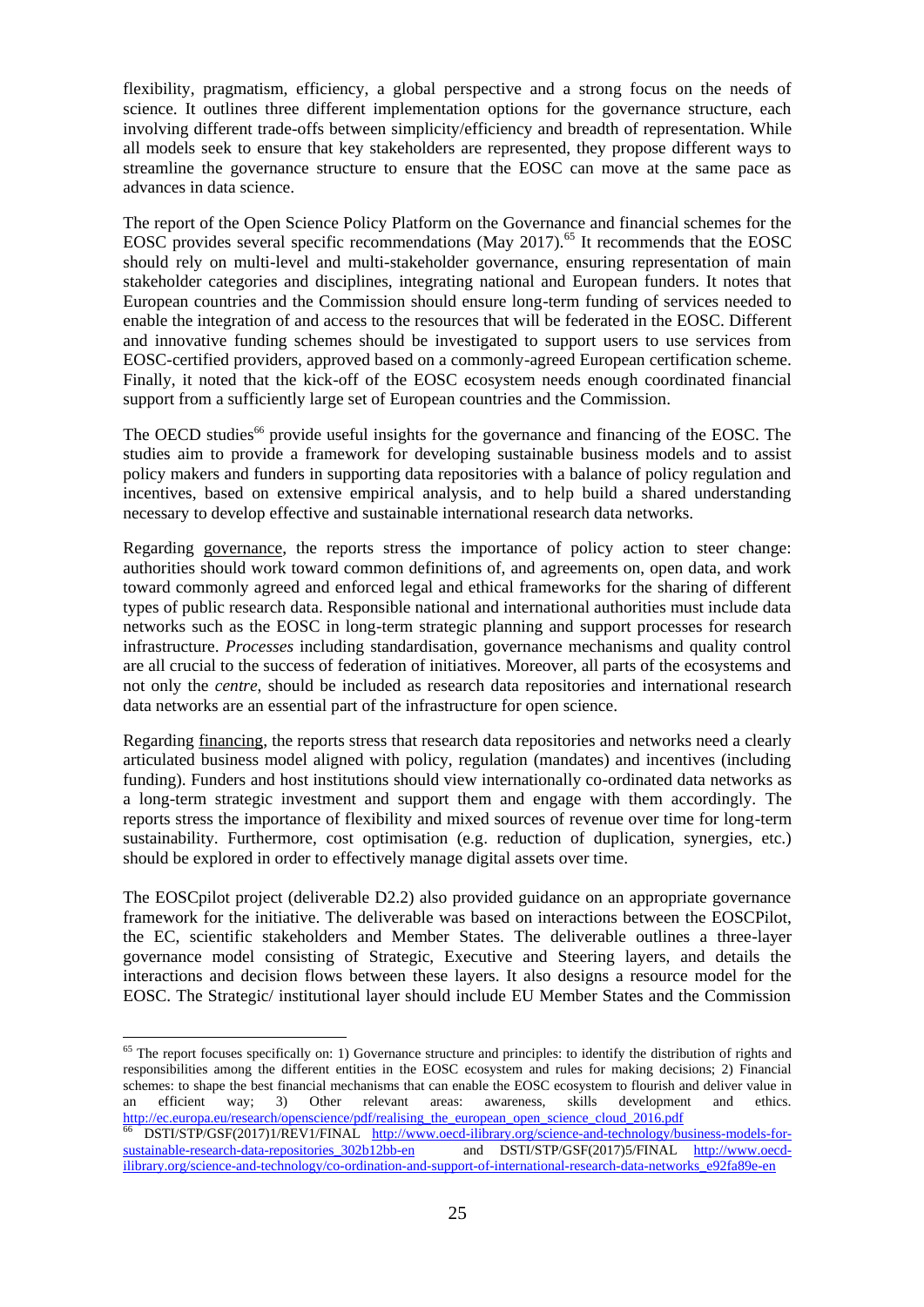and define the strategic objectives, measuring the impact and effectiveness of EOSC against these objectives. The Executive layer should work with the Strategic layer to determine how the EOSC is provisioned and commissioned to meet these objectives and ensure that the development and operation meet the needs of the stakeholders. The Steering layer should have an advisory role and include a Stakeholder Forum.

Finally, the Commission services examined the proposed governance structure for the German-Dutch-French initiative GO-FAIR. GO-FAIR is foreseen as a contribution to the EOSC and to a global Internet of FAIR Data and Services. The governance boundaries have been initially determined by the founding Member States and will be further developed as a function of the expressed needs of the implementation networks and the participating countries. The GO-FAIR initiative appears to be in a similar and complementary position with respect to the EOSC, specifically regarding governance. The initiative has a distributed and federated architecture, built on national and international implementing networks. Four governance bodies have been proposed: a Steering Committee of Member States; an International Support and Coordination Office, for operational issues; a Stakeholder Forum representing community inputs, and an Executive Board (EB) composed of 7-10 people from the implementing networks. Initially, the initiative is funded by the founding Member States. Overall, the proposal is in line with the general principles of the EOSC Declaration regarding governance and financing of the EOSC also found in the studies reviewed in the consulation.

*1.5 Priority measures to improve data management policies at national, European, International level (% of responses)*



#### *1.6 Further inputs from the stakeholder consultation*

The position papers and joint e- Infrastructures statement on the EOSC identify eight elements for the success of the EOSC, that it be: 1) open in design, participation and use, 2) publicly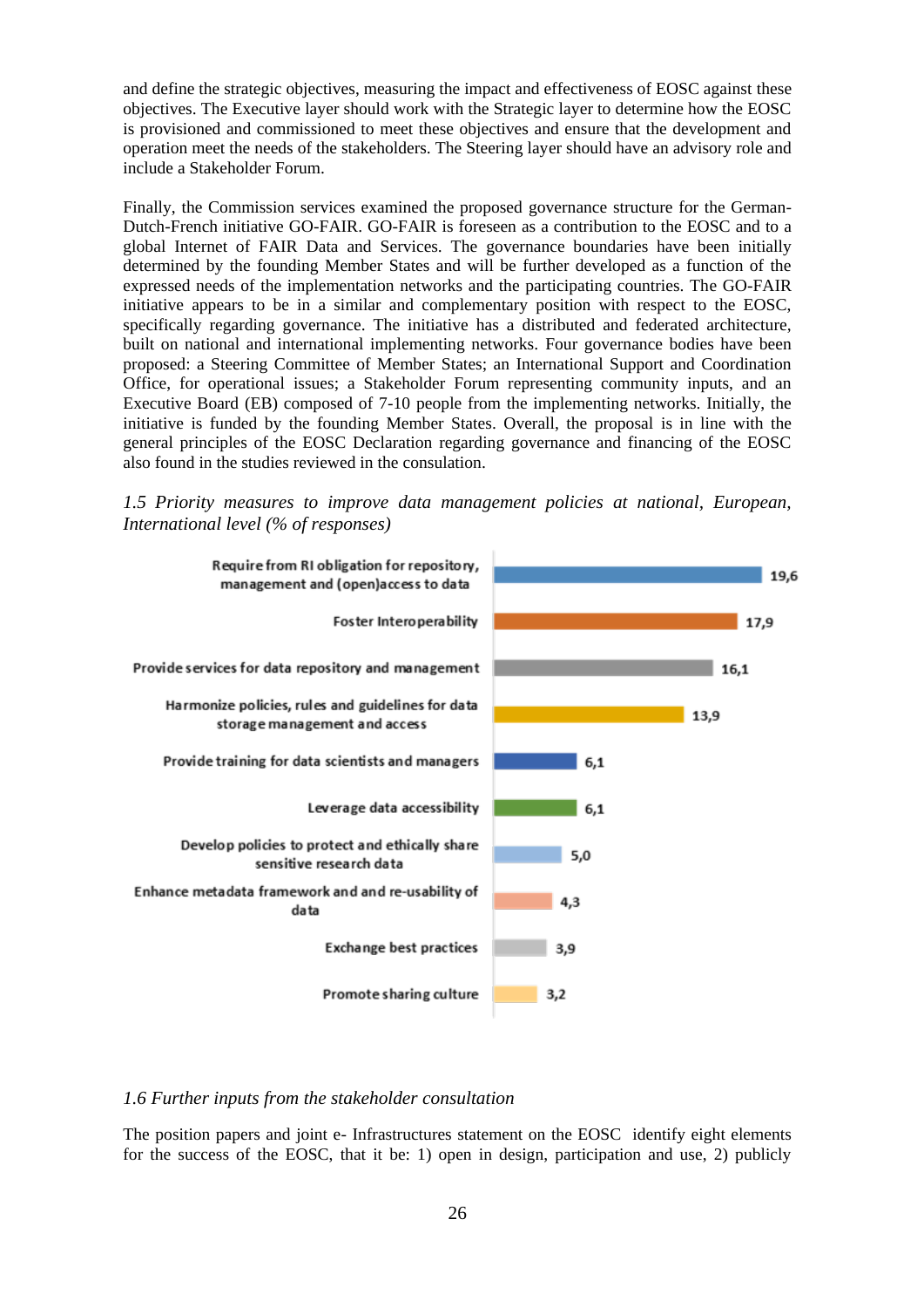funded and governed with the 'commons approach', 3) research-centric with an agile co-design with researchers and research communities, 4) comprehensive in terms of universality and inclusiveness of all disciplines, 5) diverse and distributed empowering network effects, 6) interoperable with common standards for resources and services, 7) service oriented and protocol-centric, and 8) social connecting diverse communities. They also noted that many of the resources and services already exist and that most of the barriers are related to policy and concern funding, lack of interoperability, access policies and coordinated provisioning. These principles and analysis are fully in line with the e-Infrastructure Commons vision put forward by e-IRG.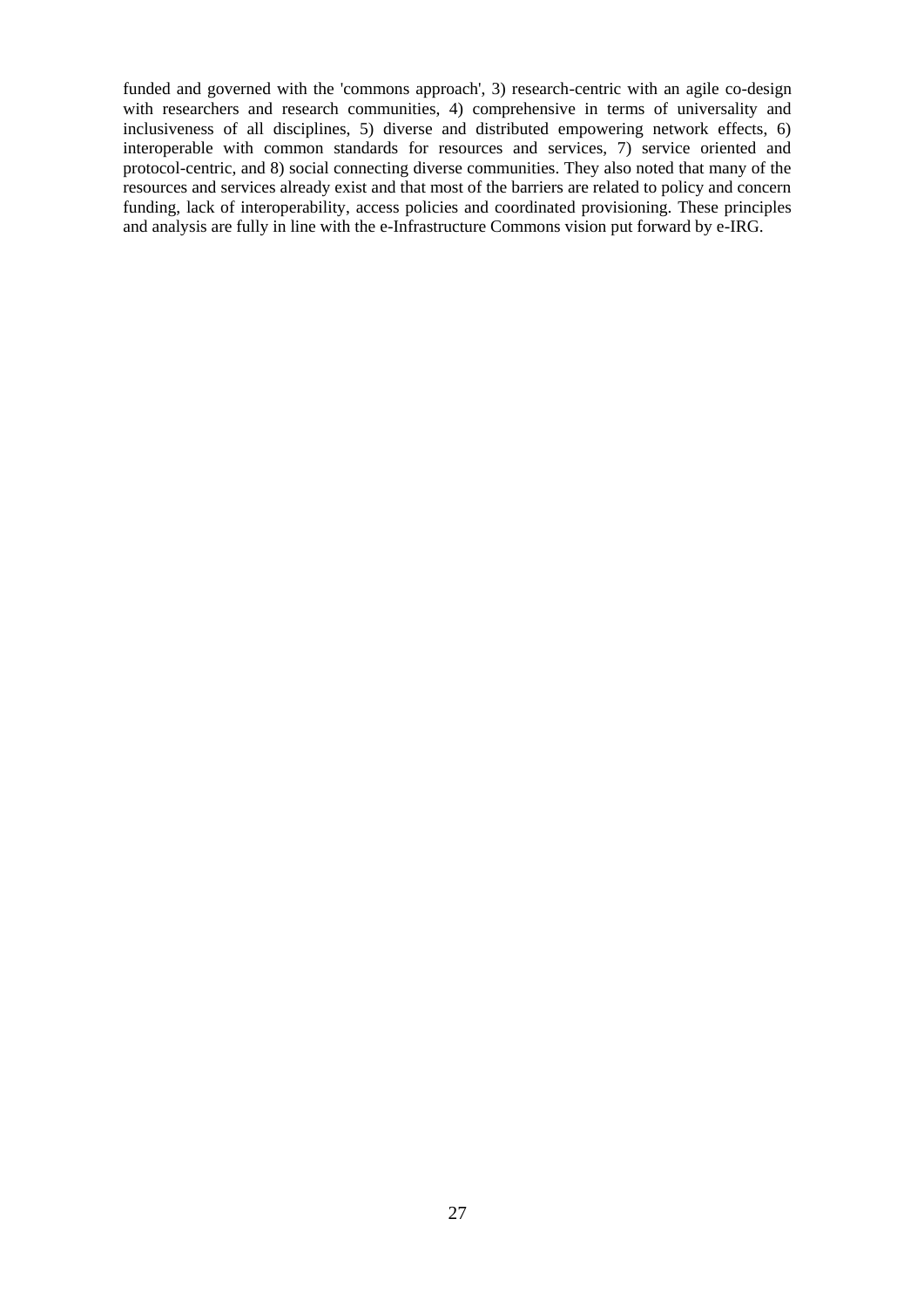## **Annex 2 – Actions from WP 2016-2017 of the Research Infrastructure Work Programme paving the way for the establishment of the EOSC**

### EOSCPilot<sup>67</sup>

EOSCpilot ( $E10m$ ) is a pilot action demonstrating how wide availability of research data and data-analysis services can be ensured through a cloud infrastructure, funded under the Research Infrastructure Part of WP 2016-2017 of Horizon 2020. EOSCpilot lasts for two years from on 1 January 2017. It includes 33 partners from 11 EU countries, which represent main stakeholder categories: domain specific research infrastructures providers, horizontal e-Infrastructure providers, research performing organisations and research funding organisations. The project is actively working towards its objectives, in particular the designs and trial of stakeholder-driven governance framework and service architecture for the EOSC, and the developments of demonstrators of integrated services and infrastructures in a number of scientific domains. It is also engaging with a broad range of stakeholders, crossing borders and communities, to build trust and skills and create consensus on the EOSC.

### $EOSC-Hub<sup>68</sup>$

EOSC-HUB started in 2017 to directly contribute to the EOSC implementation. The project  $(630m)$  will integrate and consolidate services, software and data from the key existing e-Infrastructures EGI Federation, EUDAT CDI, INDIGO-DataCloud and major research e-Infrastructures through a pan-European access mechanism, providing an integrated entry point to both generic and thematic services for the scientific community. EOSC-Hub builds on mature processes, policies and tools from the leading European federated e-Infrastructures to cover the whole life-cycle of services, from planning to delivery. It aggregates services from local, regional and national e-Infrastructures in Europe and worldwide and builds a comprehensive Catalogue of Services based on the results of the eInfraCentral project (see below). Through the project's virtual access mechanism, more scientific communities and users will have access to services supporting scientific discovery and collaboration across disciplinary and geographical boundaries. The project will improve skills and knowledge among researchers and service operators by delivering specialised trainings and by establishing competence centres to co-create solutions.

### OpenAIRE-Advance<sup>69</sup>

OpenAIRE-Advance  $(\text{\textsterling}10m)$  addresses key aspects and challenges of the currently transforming scholarly communication landscape in terms of quality assurance, communication of scientific outputs with a focus on EOSC developments. It is based on the OpenAIRE network that supports, accelerates and monitors the implementation of Open Science policies, including Open Access to publications and research data. The project lays the groundwork for OpenAIRE to play a central role in the European Open Science Cloud (EOSC), enabling greater integration with Research Infrastructures and developing a catalogue of services that are inherently interoperable with and complementary to other EOSC services. It will work in close collaboration with the EOSC-Hub project.

### Freya

FREYA ( $\epsilon$ 5m) will provide a robust environment for a range of Persistent Identifiers (PIDs), an essential component of the EOSC. A universal and persistent mechanism will be developed for discovering elements in the EOSC interoperable research environment, through richer linking of research entities, metadata enrichment and improved machine actionability. The project will integrate and connect existing PID systems into a federated Graph, and provide a PID Services Registry. FREYA and RDA will collaborate on PID requirements, standards and protocols to

 $\ddot{\phantom{a}}$ <sup>67</sup> <https://eoscpilot.eu/>

<sup>68</sup> Horizon 2020 Grant no 777536 – 2018-2020.

<sup>69</sup> Horizon 2020 Grant no 777541 – 2018-2020.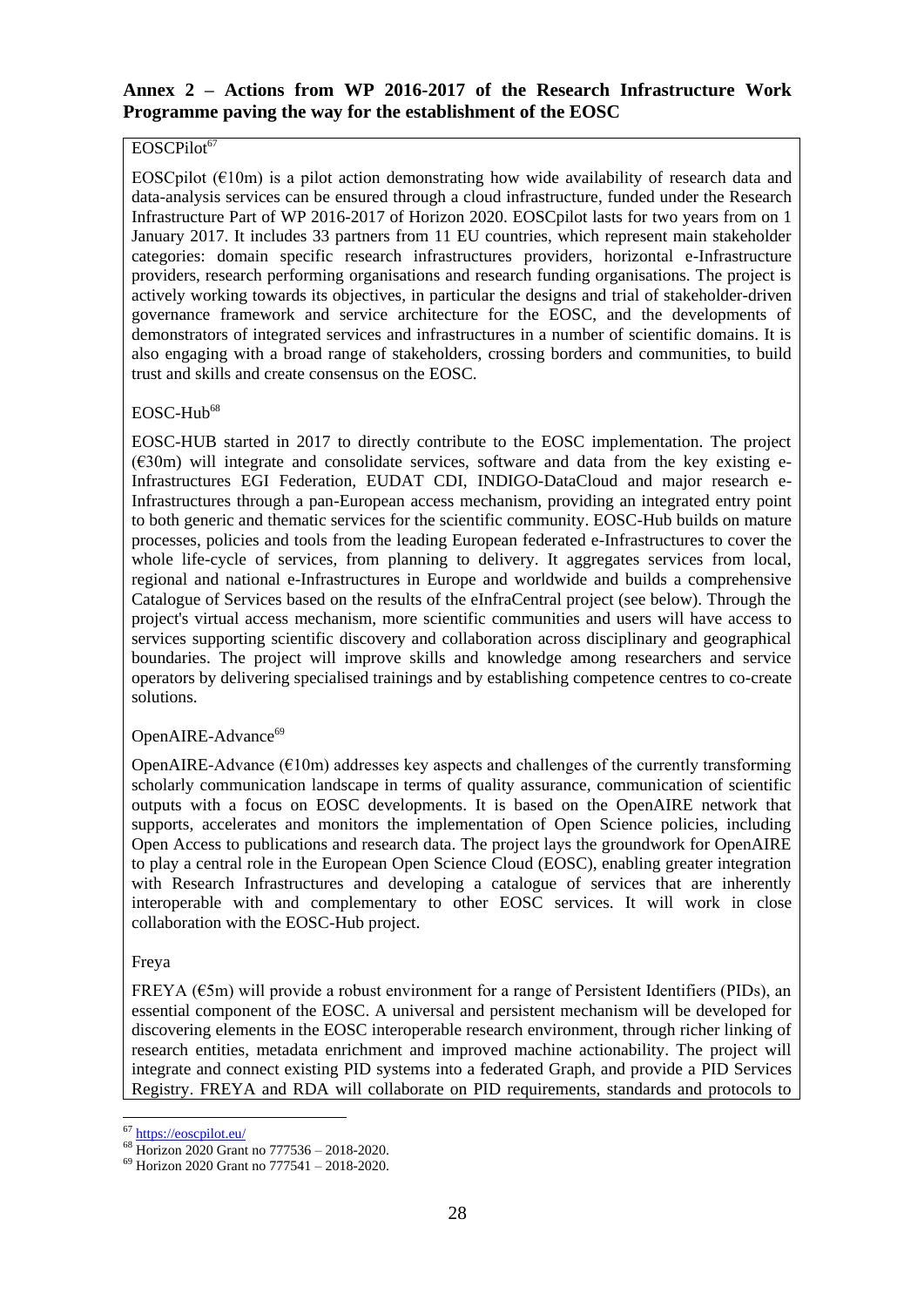support interoperability. An open, sustainable framework for collaborative self-governance of PIDs and innovative services built on them will be established.

## eInfraCentral<sup>70</sup>

The project  $(61.5m)$  builds and provides access to the catalogue of e-Infrastructure services which will feed the EOSC-Hub. The overall aim of the project is to ensure that a broader and more varied set of users (including industry) benefits from European infrastructures. The catalogue is the single point of reference for researchers and the broad community to discover and compare services and resources, as well as to monitor the performance and quality across multiple service providers. The eInfraCentral catalogue resulted from an open dialogue between e-Infrastructures to consensually define, monitor, improve and increase the uptake of their services. A beta version of the portal is already accessible.  $71$ 

## RDA Europe 4.0

RDA Europe 4.0 ( $63.5m$ ) addresses the need for open and interoperable sharing of research data and the need to build social, technical and cross-disciplinary links to enable such sharing on a global scale. To do so, it builds on its community-driven and bottom-up approach, which has been operational since 2012. The project takes forward the current RDA Europe effort, and brings in and structures the organisations that implemented RDA Europe since 2012. The scope of RDA Europe 4.0 is to become the centrepiece for an EU Open Science Strategy through a consolidated European network of National Nodes, bringing forward an RDA legacy in Europe, providing skilled, voluntary resources from the EU investment to address DSM issues, by means also of an open cascading grant process.

## GÉANT

GÉANT ( $64m$  in WP 2016-2017) serves as the network access provider for the EOSC, contributing, together with the National Research and Education Networks (NRENs), secure seamless high-speed multi-domain networking and wide peering together with federated identity services delivering appropriate access to cloud services, data, research infrastructures and the many other components and resources of the EOSC. In addition, GÉANT has a role in a coordinated data management framework where the network, compute and storage are all working together to serve the needs of researchers. Furthermore, GÉANT contributes to end-toend performance optimisation and user support services including data planning consultancy, troubleshooting, training, service marketing and public procurement.

## **HNSciCloud**

Helix Nebula Science Cloud, HNSciCloud, is a European pre-commercial procurement (PCP) initiative co-funded by Horizon 2020. Scientific research in many different domains generates massive amounts of data, creating enormous challenges for data capturing, management and processing. Today commercial cloud services do not play a significant role in the production computing environments for the publicly funded research sector in Europe. Using the approach of Pre-Commercial Procurement (PCP) leading research organisations from 7 countries have joint to pull together commercial cloud service providers, publicly funded e-Infrastructures and in-house resources to build a hybrid cloud platform on top of which a competitive marketplace of European cloud players can develop their own services for a wide range of users. The project brings together Europe's technical development, policy and procurement activities to remove fragmentation and maximise exploitation. HNSciCloud develops requirements for cloud services addressing the needs of research institutes from across Europe for multiple dataintensive research communities.

 $\overline{a}$  $70$  Horizon 2020 Grant no 731049 – 2017-2019.

<sup>71</sup> <http://beta.einfracentral.eu/home>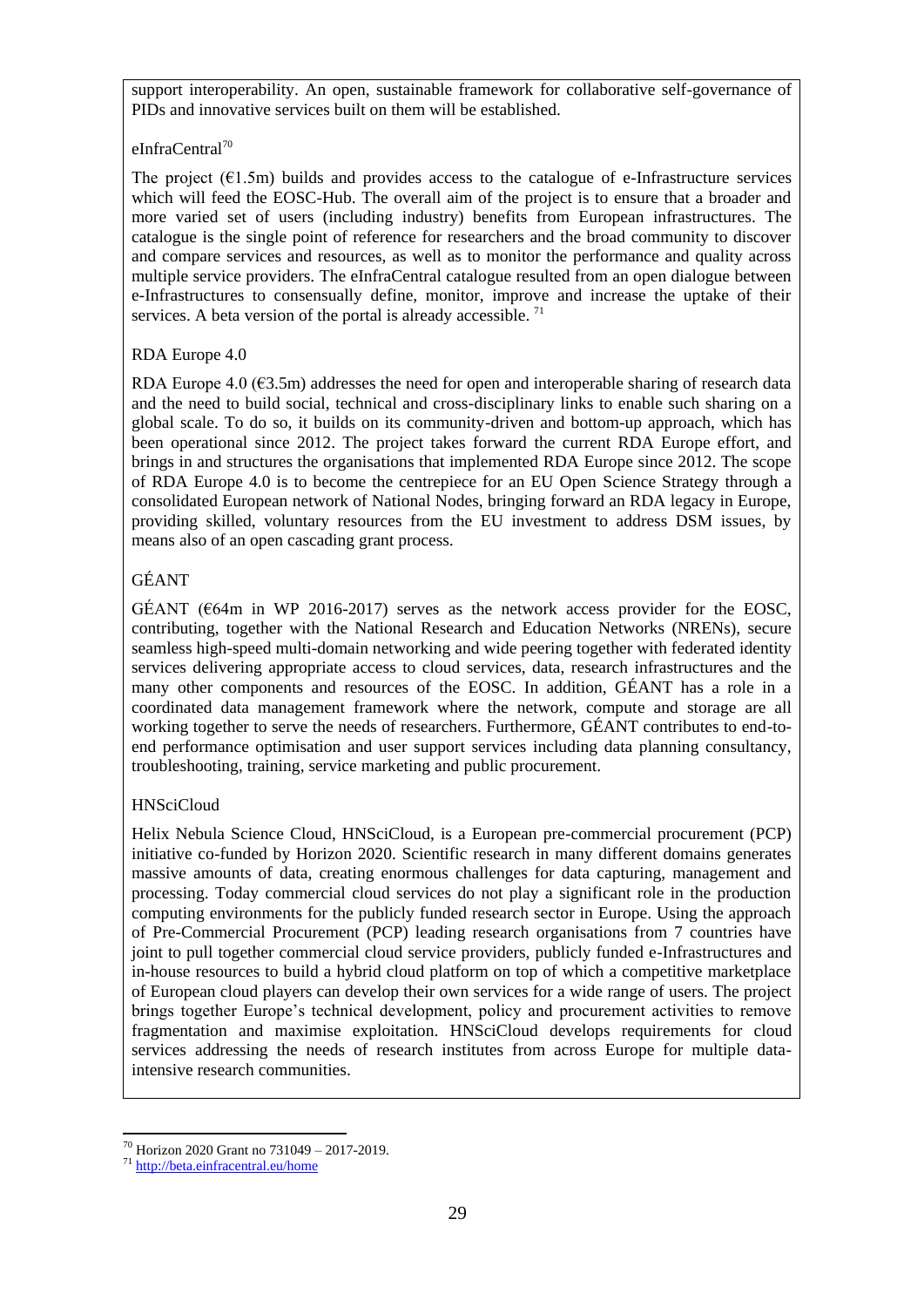## **Annex 3 - Work Programme Research Infrastructures (including e-Infrastructures) 2018-2020 -- EOSC relevant topics**

|                                                                                     | <b>TOPIC</b>                                      | <b>Title</b>                                                                                                                                                               | <b>Type of</b><br><b>Action</b> | Open<br><b>Date</b> | <b>Deadline</b> Budget |                |
|-------------------------------------------------------------------------------------|---------------------------------------------------|----------------------------------------------------------------------------------------------------------------------------------------------------------------------------|---------------------------------|---------------------|------------------------|----------------|
|                                                                                     | INFRAEOSC-01-<br>2018                             | Access to commercial services<br>through the EOSC hub                                                                                                                      | <b>RIA</b>                      | 05/12/17            | 22/03/18               | €12m           |
|                                                                                     | INFRAEOSC-02-<br>2019                             | Prototyping new innovative<br>services                                                                                                                                     | <b>RIA</b>                      | 16/10/18            | $29/01/19$ $\in$ 28.5m |                |
|                                                                                     | INFRAEOSC-03-<br>2020                             | Integration and consolidation of<br>pan-European access mechanisms to<br>public e-infrastructures and<br>commercial services through the<br>EOSC hub                       | <b>RIA</b>                      | tbd                 | thd                    | €79m           |
|                                                                                     | <b>INFRAEOSC-04-</b><br>2018                      | <b>Connecting ESFRI</b><br>Infrastructures through cluster<br>projects                                                                                                     | <b>RIA</b>                      | 05/12/17            | 22/03/18               | €95m           |
| me Research Infrastructures (including e-Infrastructures) 2018-2020<br>Work Program |                                                   | <b>Support to the EOSC governance</b><br>(a) Setup of an EOSC coordination<br>structure                                                                                    | <b>CSA</b>                      | 10/01/18            | 19/04/18               | €10m           |
|                                                                                     | <b>INFRAEOSC-05-</b><br>2018-2019                 | (b) Coordination of EOSC-relevant<br>national initiatives across Europe<br>and support to prospective EOSC<br>service providers                                            | <b>RIA</b>                      | 26/07/18            | 21/11/18               | $\epsilon$ 30m |
|                                                                                     |                                                   | (c) FAIR data uptake and<br>compliance in all scientific<br>communities                                                                                                    | <b>CSA</b>                      | 10/01/18            | 19/04/18               | €10m           |
|                                                                                     | INFRAEOSC-06-<br>2020:                            | Enhancing the EOSC portal and<br>connecting thematic clouds<br>(a) Support to the EOSC portal                                                                              | <b>RIA</b>                      | 14/11/18            | 20/03/19               | E2m            |
|                                                                                     |                                                   | $(b)$ Connecting thematic clouds into<br>the EOSC                                                                                                                          | <b>RIA</b>                      | tbd                 | tbd                    | $\epsilon$ 5m  |
|                                                                                     | INFRASUPP-01-<br>2018-2019                        | Policy and international cooperation<br>measures for research infrastructures<br>(b5) Support to the e-<br><b>Infrastructure Reflection Group</b><br>$(e-IRG)$             | <b>CSA</b>                      | 05/12/17            | 22/03/18               | $\in 0.6m$     |
|                                                                                     | Other actions<br>GÉANT<br>Partnership<br>projects | Two actions covering the support to<br>the pan-European data network for<br>research and education, including<br>increase of the backbone capacity,<br>which underpin EOSC | <b>SGA</b>                      | Q3 2018             | Q4 2018                | €128m          |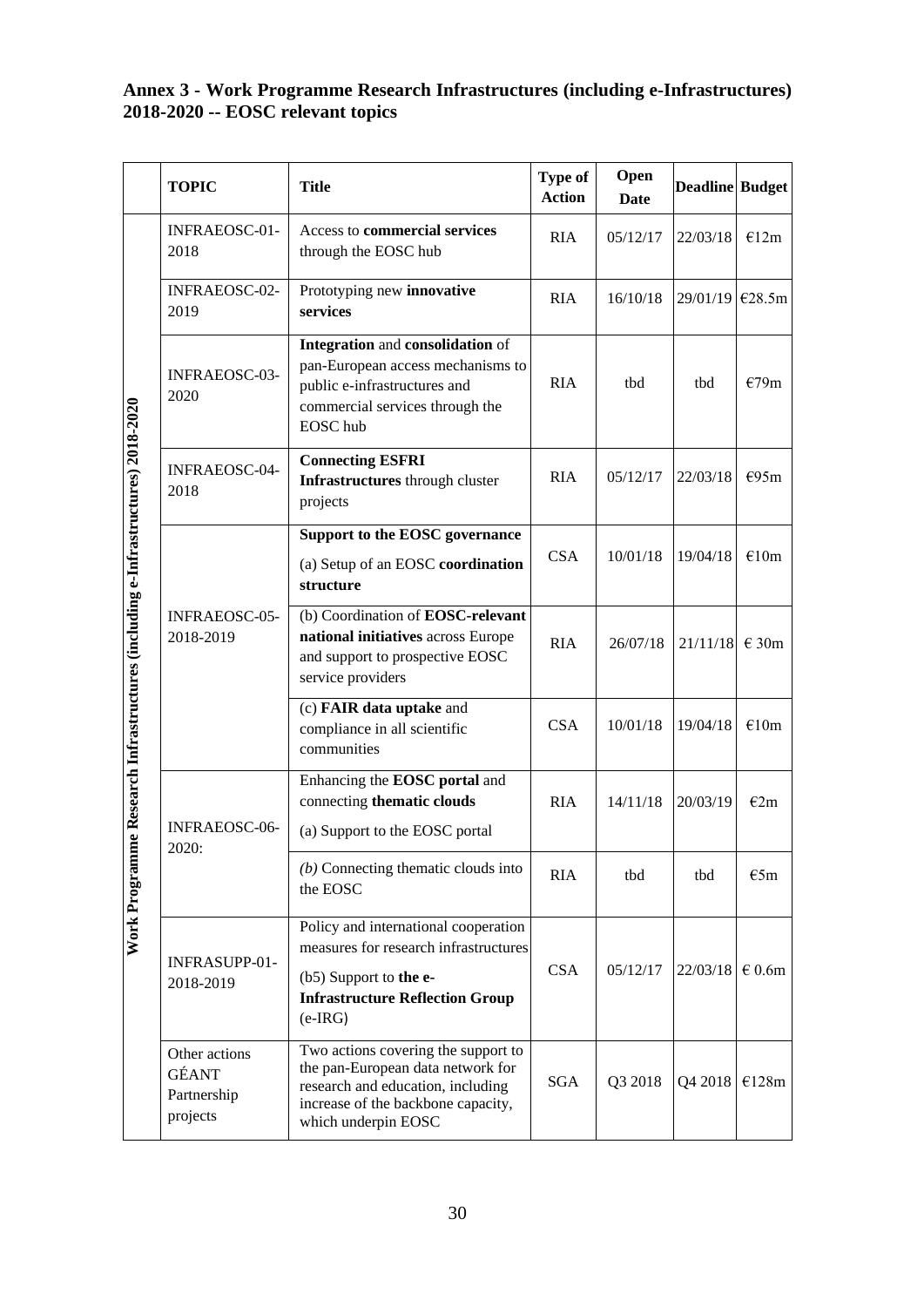## **Annex 4 - The Health Research and Innovation Cloud (HRIC)**

Several Horizon 2020 Calls in the field of health contribute to the establishment of a federated EOSC. The Health Research and Innovation Cloud (HRIC) aims to structure a thematic cloud for health-related research data to contribute to the European Open Science Cloud, capitalize on existing EU data infrastructures and link with existing European networks of scientific expertise and with the European High-Performance Computing initiative. Several projects would contribute to the establishment of a HRIC and in turn of the EOSC. The following topics are presented as an example:

- 1. SC1-BHC-03-2018 Exploiting research outcomes and application potential of the human microbiome for personalised prediction, prevention and treatment of disease (EUR 50m);
- 2. SC1-BHC-04-2018 Rare Disease European Joint Programme Cofund (EUR 55m);
- 3. SC1-BHC-05-2018 International flagship collaboration with Canada for human data storage, integration and sharing to enable personalised medicine approaches (EUR 40m);
- 4. SC1-DTH-07-2018 Exploiting the full potential of in-silico medicine research for personalised diagnostics and therapies in cloud-based environments (EUR 35m);
- 5. SC1-DTH-08-2018 Prototyping a European interoperable Electronic Health Record (EHR) exchange (EUR 30m);
- 6. SC1-HCC-05-2018 Support to a Digital Health and Care Innovation initiative in the context of Digital Single Market strategy (EUR 4m);
- 7. DT-TDS-01-2019 Smart and healthy living at home (EUR 60m);
- 8. SU-TDS-02-2018 Toolkit for assessing and reducing cyber risks in hospitals and care centres to protect privacy/data/infrastructures (EUR 35m).

These topics encourage the use of multidisciplinary data, high quality clinical data, experimental and in-silico methods, the sharing of data and infrastructures, to develop and validate health solutions. The Calls openly encourage projects to link with the EOSC federated architecture, towards a multidisciplinary outcomes in the context of translational medicine and personalize medicine that preserve the patients' privacy.

As a first step, HRIC aims to demonstrate the benefit of data sharing, integration and analytics in various pilot areas in the health domain. When mature, it would serve as an entry point to healthrelated datasets for research purposes and to a collection of research outputs and recommendations for the whole health systems/services. The HRIC would take stock of existing data infrastructures and initiatives – such as the Human Cell Atlas, Human Brain Project and the Virtual Physiological Human. It would identify good practices, lessons learned, solutions, challenges and outline future requirements of health research data (i.e. technological, governance, management and ethical), based on the concrete needs of the health community.

The aims of the HRIC are to:

- Optimise the outcomes of health research, facilitate early diagnostics and personalised treatments;
- Integrate big, real world, multi-disciplinary and simulation data, ideally in real time (e.g. real time simulations during interventional medical procedures; comparing live millions of data from analysis of whole genomes);
- Obtain faster health research results for systemic health threats (e.g. real time information sharing and data mining for early detection and control of emergent infectious diseases);
- Provide a performant, cost effective, secure and privacy-preserving infrastructure to users (e.g. single entry point/data portal for health research data; access to supercomputers and supercomputing services);
- Share resources within the whole community, enabling health researchers, industry and SMEs to have a common space where health research data can be stored, accessed, managed, re-used for mutual benefit.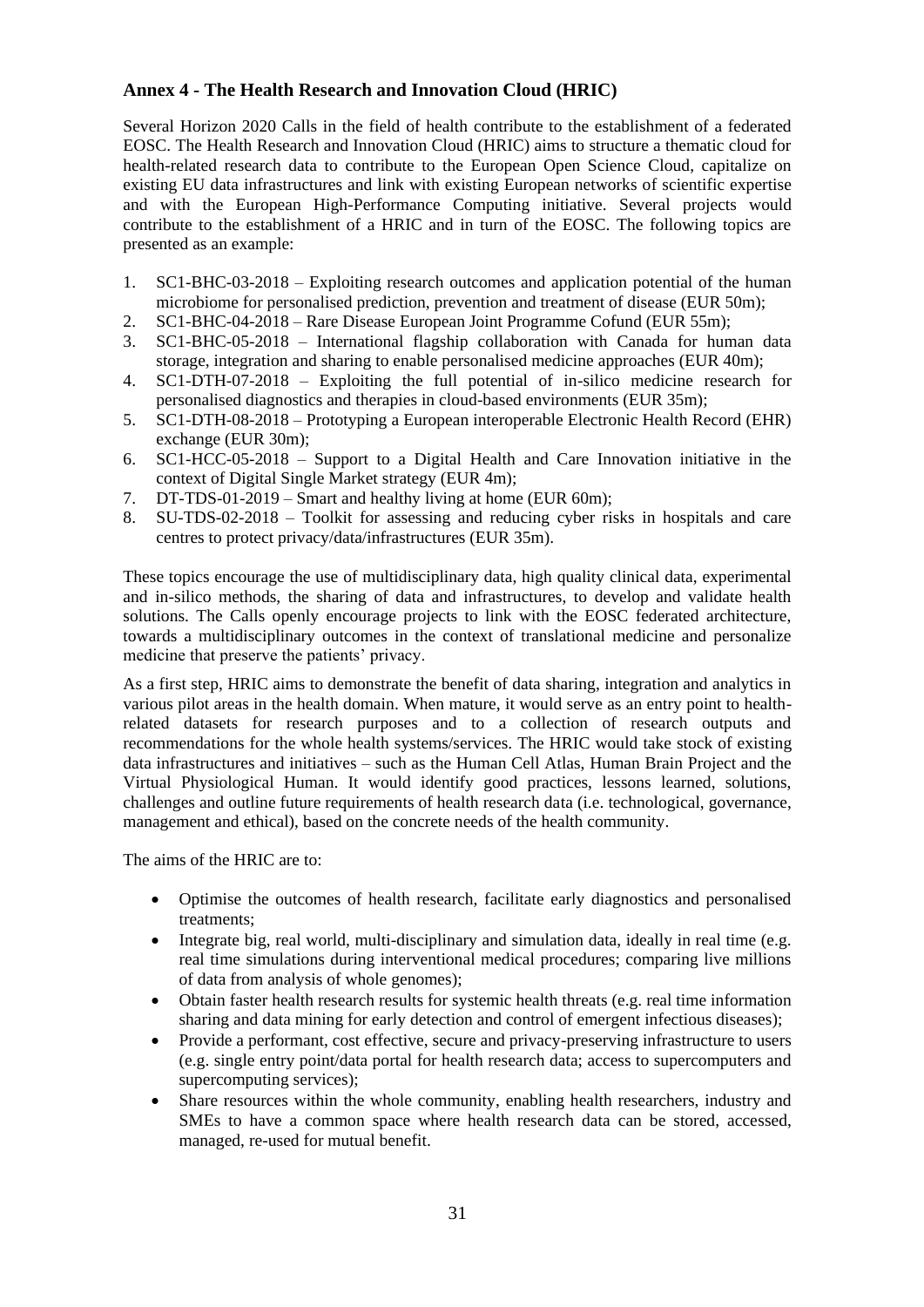### **Annex 5 - Summary of the results of the consultation on a possible EOSC Governance Framework**

The stakeholders who participated in the consultation consider that the EOSC Governance Framework could comprise three main layers (see Figure 2):

- A structure to help ensure proper implementation and accountability (the '*Executive Board'*);
- An institutional group/body/entity (the '*EOSC Board'*) gathering the Member States and the Commission to ensure effective supervision of the implementation;
- A stakeholder representation to provide input from a wider range of actors (the '*Stakeholders Forum'*).

#### *Executive layer*

The executive arm of the governance – the 'Executive Board'– could in the short term advise on the EOSC implementation and assist with the transition beyond 2020.

The remit of the Executive Board could encompass for example:

- proposing the strategy and the work plan;
- drafting Rules of participation to guide service provision and use;
- helping oversee and steer the implementation of the agreed work plan with the help of working groups; $^{72}$
- monitoring the progress of the EOSC implementation;
- proposing how the user base could be broadened to the public sector and industry.

The consultation identified European stakeholder organisations that could be represented, such as ESFRI infrastructures, eInfrastructures and other research infrastructures in Europe, scientific organisations, university associations. This broad representation would allow for channelling input and advice from stakeholders and ensure coordination with relevant stakeholder initiatives.

It was considered that evidence from similar initiatives would plead in favour of a limited number of members (e.g. 10) including one Chair and one Vice-Chair.<sup>73</sup>

The Executive Board could be supported - including administratively - by the Coordination Structure to be set up through the Call INFRAEOSC-05-2018-2019: *Support to the EOSC Governance*. It could also draw, on a voluntary basis, on the competences and resources of the stakeholders who committed to developing the EOSC (through the Executive Board, its working groups and the Stakeholders Forum) and on the inputs provided by relevant projects funded through Horizon 2020 and national research programmes.

For practical reasons, the set-up of the Executive Board should coincide with the launch of the Coordination Structure supported through Horizon 2020, so as to ensure full administrative and financial support from the start.

#### *Institutional layer*

 $\ddot{\phantom{a}}$ 

Regarding the institutional and political oversight of the initiative, it was invoked that current practices in scientific coordination suggest a need for a group/body comprising delegates of

<sup>&</sup>lt;sup>72</sup> Indicatively, WGs could be tasked to map the needs of scientific communities; to channel insight from other research data management initiatives; to advise on the elaboration and implementation of the FAIR data action plan; to identify emerging risks and advise on mitigation measures; to address education and outreach; to assist the coordination of the EOSC with similar international initiatives.

<sup>73</sup> As per established Commission rules on transparency, members would be selected following a transparent procedure based on objective criteria, in compliance with, for an initial term of two years, until completion of the first phase in 2020. The consultation pointed also to the importance of the proceedings of the Executive Board to be fully transparent to ensure appropriate management of the risk of conflicts of interest.